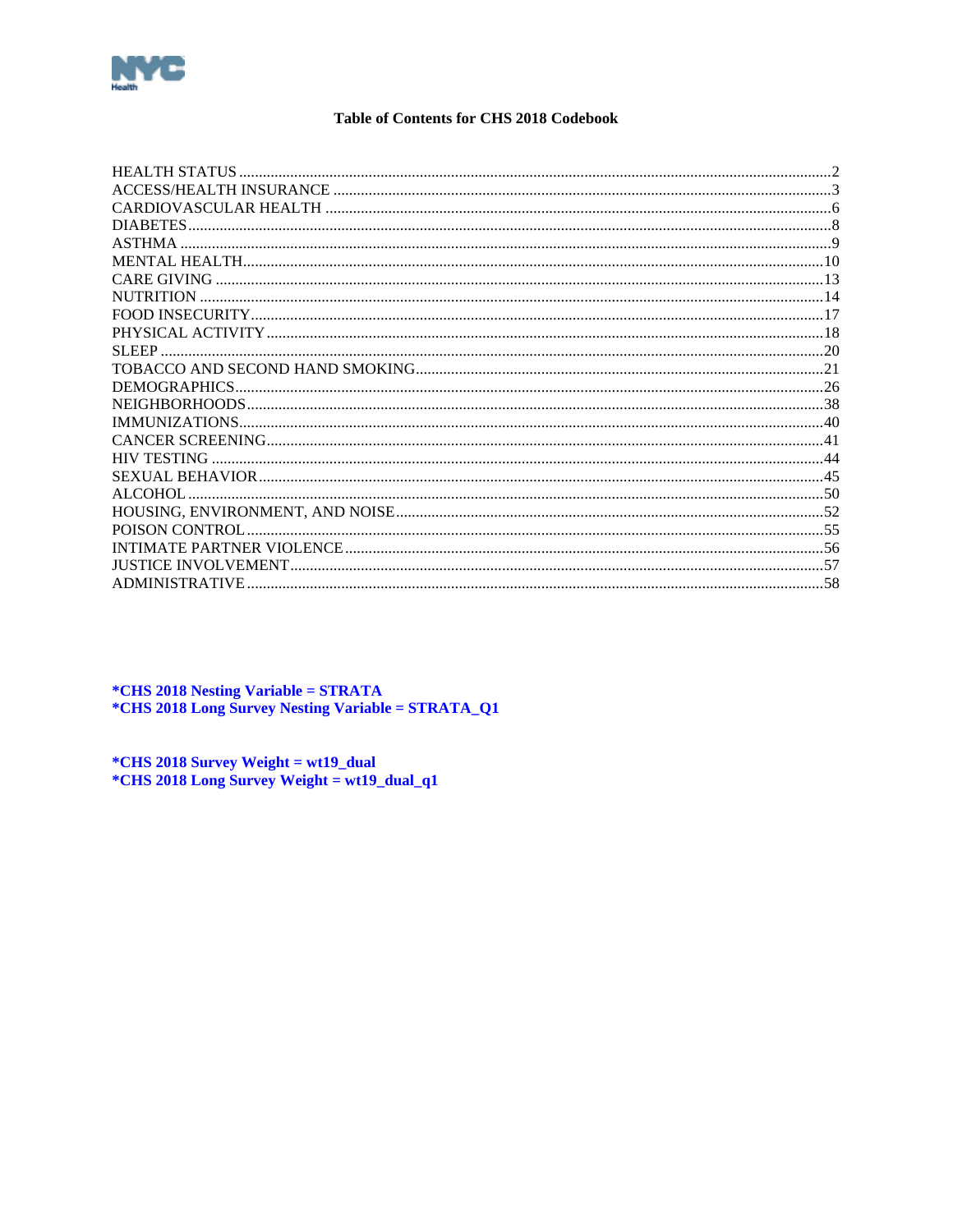<span id="page-1-0"></span>

| <b>HEALTH STATUS</b>    |                         |                 |               |                                 |       |                             |              |  |  |  |
|-------------------------|-------------------------|-----------------|---------------|---------------------------------|-------|-----------------------------|--------------|--|--|--|
| <b>Recoded Variable</b> | <b>Ouestion</b>         | <b>Raw Name</b> | <b>Source</b> | <b>Frequencies</b> (unweighted) |       | <b>Prior years</b>          | <b>NOTES</b> |  |  |  |
| generalhealth           | Would you say that in   | health1         | Q1.1          | $1 = Excellent$                 | 1,547 | $2002-2017$ : generalhealth |              |  |  |  |
|                         | general your health is: |                 |               | $2=V$ ery good                  | 2,644 |                             |              |  |  |  |
|                         | excellent, very good    |                 |               | $3 = Good$                      | 3,177 |                             |              |  |  |  |
|                         |                         |                 |               | 4=Fair                          | 2,045 |                             |              |  |  |  |
|                         |                         |                 |               | $5 = Poor$                      | 617   |                             |              |  |  |  |
|                         |                         |                 |               | .d=Don't know                   | 38    |                             |              |  |  |  |
|                         |                         |                 |               | $r =$ Refused                   |       |                             |              |  |  |  |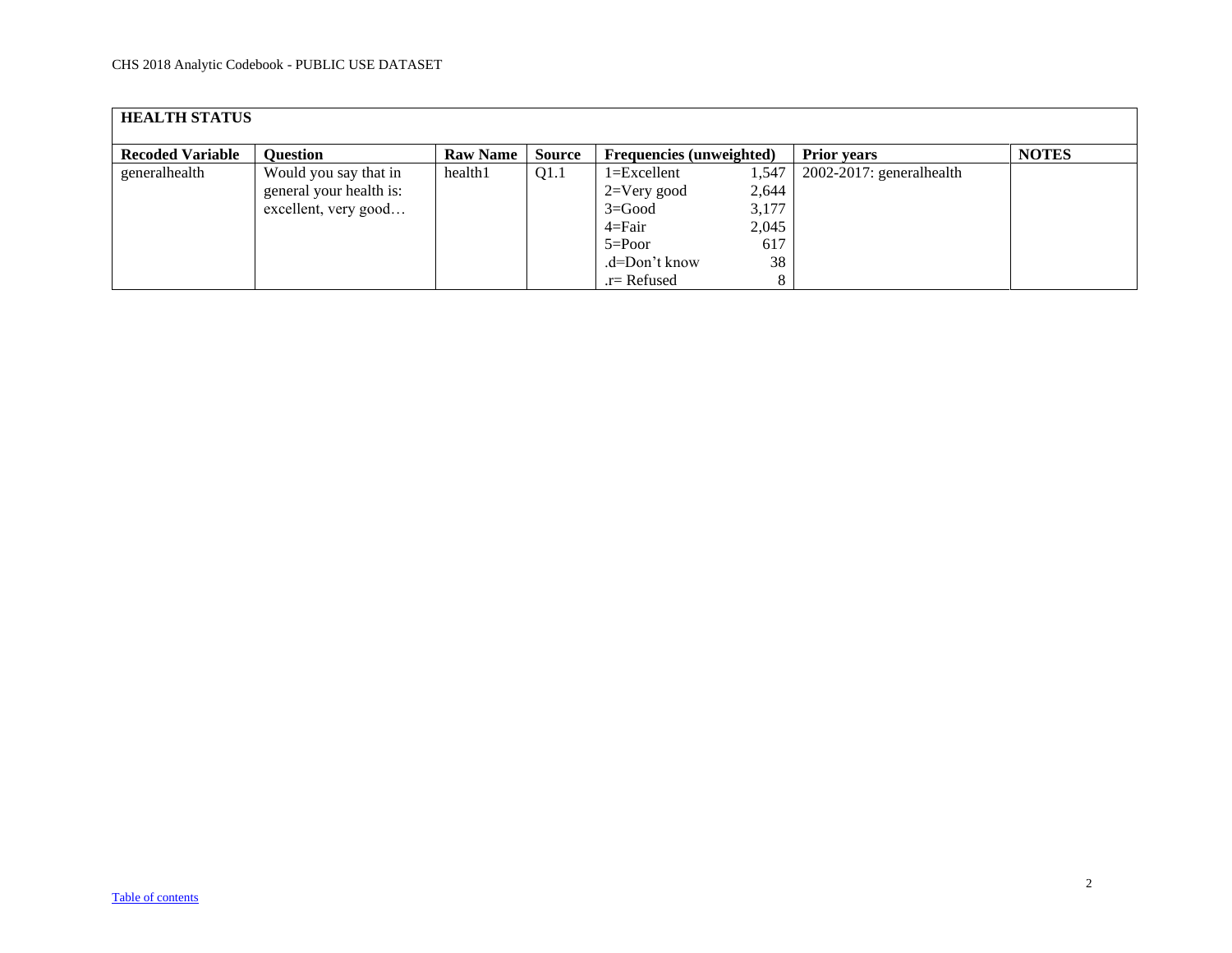<span id="page-2-0"></span>

| <b>ACCESS/HEALTH INSURANCE</b> |                                                                                                                                                        |                    |               |                                                                                                                                                                                       |                                                                       |                                                                                                                                                                                                                                                                                                                                                                                       |                                                                                                                 |  |  |  |  |
|--------------------------------|--------------------------------------------------------------------------------------------------------------------------------------------------------|--------------------|---------------|---------------------------------------------------------------------------------------------------------------------------------------------------------------------------------------|-----------------------------------------------------------------------|---------------------------------------------------------------------------------------------------------------------------------------------------------------------------------------------------------------------------------------------------------------------------------------------------------------------------------------------------------------------------------------|-----------------------------------------------------------------------------------------------------------------|--|--|--|--|
| <b>Recoded Variable</b>        | <b>Question</b>                                                                                                                                        | Raw<br><b>Name</b> | <b>Source</b> | Frequencies (unweighted)                                                                                                                                                              |                                                                       | <b>Prior years</b>                                                                                                                                                                                                                                                                                                                                                                    | <b>NOTES</b>                                                                                                    |  |  |  |  |
| insuredgateway18               | Do you have any kind of<br>health insurance coverage,<br>including private health<br>insurance or government<br>plans such as Medicare or<br>Medicaid? | access66           | Q2.1          | $1 = Yes$<br>$2=N0$<br>.d=Don't know<br>.r=Refused                                                                                                                                    | 9,152<br>878<br>30<br>16                                              | $2002: -$<br>2003 spg: healthcover<br>2003 fall: healthcover<br>2004-06: insuredgateway<br>2007: insuredgateway07<br>2008: insuredgateway08<br>2009: insuredgateway09<br>2010: insuredgateway10<br>2011: insuredgateway11<br>2012: insuredgateway12<br>2013: insuredgateway13<br>2014: insuredgateway14<br>2015: insuredgateway15<br>2016: insuredgateway16<br>2017: insuredgateway17 | Question<br>wording changed<br>in 2016                                                                          |  |  |  |  |
| insure18                       | What type of health<br>insurance do you use to<br>pay for your doctor or<br>hospital bills? Is it<br>insurance through                                 | access42           | Q2.2          | $1 =$ Employer<br>2=Self-purchase<br>3=Medicare<br>4=Medicaid/Family Health+<br>5=Milit/CHAMPUS/Tricare<br>6=COBRA/Other<br>7=Uninsured<br>.d=Don't know<br>.r=Refused<br>$=$ Missing | 3,374<br>605<br>2,285<br>2,297<br>51<br>312<br>888<br>193<br>25<br>46 | 2002: insure02<br>2003: insure03<br>2004: insure04<br>2005: insure05<br>2006: insure06<br>2007: insure07<br>2008: insure08<br>2009: insure09<br>2010: insure10<br>2011: insure11<br>2012: insure12<br>2013: insure13<br>2014: insure14<br>2015: insure15<br>2016: insure16<br>2017: insure17                                                                                          | Question<br>wording and<br>response options<br>for health<br>insurance<br>coverage have<br>changed over<br>time |  |  |  |  |
| insured                        | Any type of health<br>insurance?                                                                                                                       | $\overline{a}$     | insure18      | $1 = Yes$<br>$2=N0$<br>.d=Don't know<br>.r=Refused<br>$=$ Missing                                                                                                                     | 8,924<br>888<br>193<br>25<br>46                                       | 2002-2017: insured                                                                                                                                                                                                                                                                                                                                                                    | Based on<br>insure18;<br>question<br>wording and<br>response options<br>changed over<br>time                    |  |  |  |  |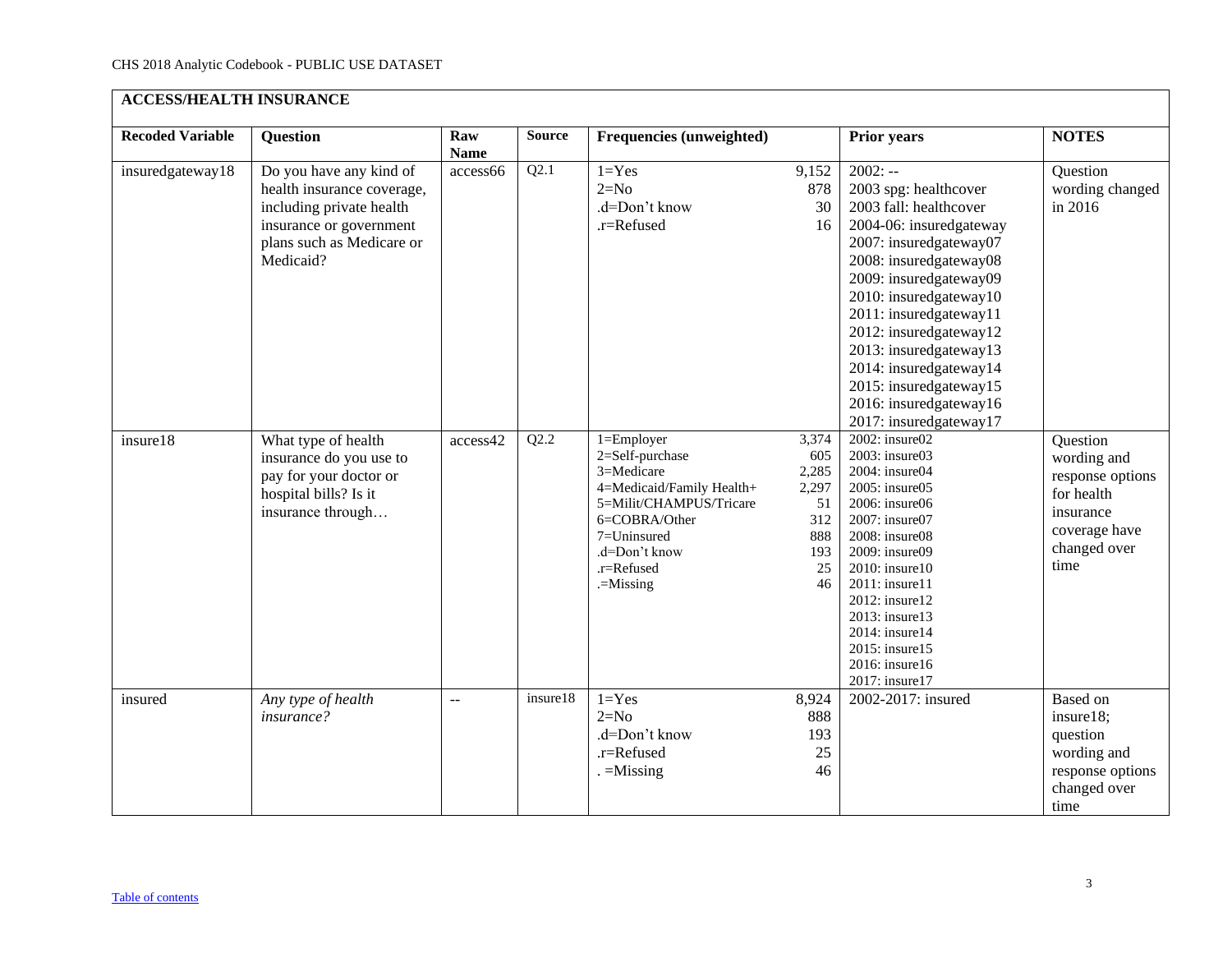| <b>ACCESS/HEALTH INSURANCE</b> |                                                                                                                                                                                                                      |                    |               |                                                                                                                        |                                                          |                                                                                                                                                                                                                                                                                                                                            |                                                                                                                                                                               |  |  |  |
|--------------------------------|----------------------------------------------------------------------------------------------------------------------------------------------------------------------------------------------------------------------|--------------------|---------------|------------------------------------------------------------------------------------------------------------------------|----------------------------------------------------------|--------------------------------------------------------------------------------------------------------------------------------------------------------------------------------------------------------------------------------------------------------------------------------------------------------------------------------------------|-------------------------------------------------------------------------------------------------------------------------------------------------------------------------------|--|--|--|
| <b>Recoded Variable</b>        | <b>Question</b>                                                                                                                                                                                                      | Raw<br><b>Name</b> | <b>Source</b> | <b>Frequencies (unweighted)</b>                                                                                        |                                                          | <b>Prior years</b>                                                                                                                                                                                                                                                                                                                         | <b>NOTES</b>                                                                                                                                                                  |  |  |  |
| insure5                        | Type of health insurance<br>coverage                                                                                                                                                                                 | $\overline{a}$     | insure18      | $1 =$ Private<br>2=Medicare<br>3=Medicaid<br>$4 =$ Others<br>5=Uninsured<br>.d=Don't know<br>.r=Refused<br>$=$ Missing | 3,979<br>2,285<br>2,297<br>363<br>888<br>193<br>25<br>46 | 2002-2017: insure5                                                                                                                                                                                                                                                                                                                         | Variable used on<br>EQ.                                                                                                                                                       |  |  |  |
| pcp18                          | Do you have one person or<br>more than one person you<br>think of as your personal<br>doctor or health care<br>provider?                                                                                             | access45           | Q2.3          | $1 = Yes$<br>$2=N0$<br>.d=Don't know<br>.r=Refused                                                                     | 8,755<br>1,256<br>52<br>13                               | 2002-04: pcp<br>2005: pcp05<br>2006: рер06<br>2007: pcp07<br>2008: pcp08<br>2009: pcp09<br>$2010: -$<br>2011: pcp11<br>2012: pcp12<br>2013: pcp13<br>2014: pcp14<br>2015: pcp15<br>2016: pcp16<br>2017: pcp17                                                                                                                              | Question<br>wording and<br>response options<br>changed over<br>time                                                                                                           |  |  |  |
| didntgetcare18                 | Was there a time in the<br>past 12 months when you<br>needed medical care but<br>did NOT get it? Medical<br>care includes doctor's<br>visits, tests, procedures,<br>prescription medication<br>and hospitalizations. | access36           | Q2.4          | $1 = Yes$<br>$2=N0$<br>.d=Don't know<br>.r=Refused                                                                     | 1,062<br>8,951<br>55<br>8                                | 2002: neededcare<br>$2003: -$<br>$2004: -$<br>2005: didntgetcare<br>$2006: -$<br>2007: didntgetcare07<br>$2008: -$<br>2009: didntgetcare09<br>2010: didntgetcare10<br>2011: didntgetcare11<br>2012: didntgetcare12<br>2013: didntgetcare13<br>2014: didntgetcare14<br>2015: didntgetcare15<br>2016: didntgetcare16<br>2017: didntgetcare17 | Question<br>wording and<br>response options<br>changed over<br>time. Question<br>wording for CHS<br>2006<br>(didntgetcare06)<br>not directly<br>comparable to<br>other years. |  |  |  |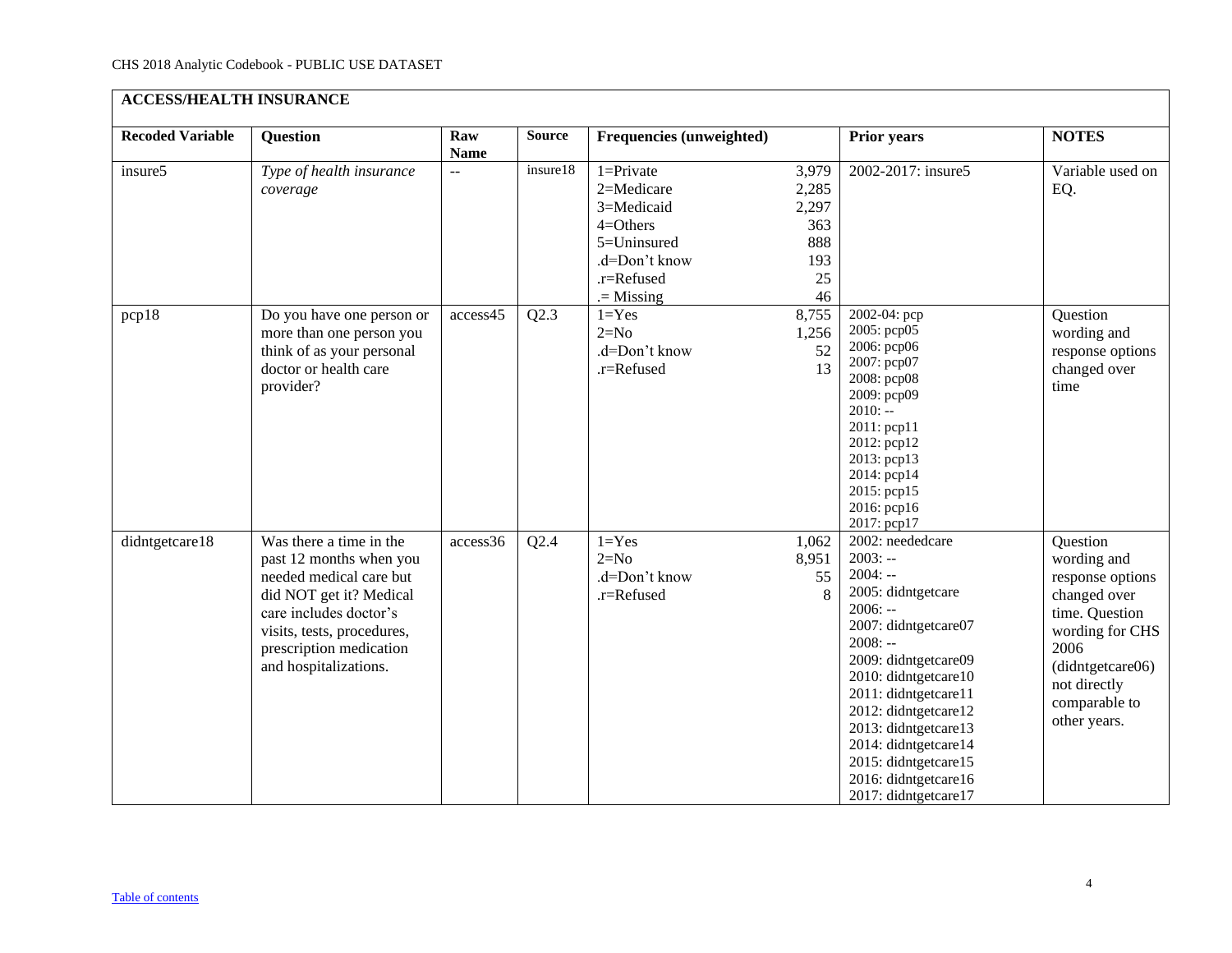| <b>ACCESS/HEALTH INSURANCE</b> |                                                                                                                                                                                |                    |               |                                                                   |                           |                    |              |  |  |  |
|--------------------------------|--------------------------------------------------------------------------------------------------------------------------------------------------------------------------------|--------------------|---------------|-------------------------------------------------------------------|---------------------------|--------------------|--------------|--|--|--|
| <b>Recoded Variable</b>        | <b>Question</b>                                                                                                                                                                | Raw<br><b>Name</b> | <b>Source</b> | <b>Frequencies</b> (unweighted)                                   |                           | <b>Prior years</b> | <b>NOTES</b> |  |  |  |
| medcost18                      | In the past 12 months, have<br>you had any difficulty<br>getting medical care<br>because you could not<br>afford the out-of-pocket<br>costs, such as copays or<br>deductibles? | access72           | Q2.5          | $1 = Yes$<br>$2=N0$<br>.d=Don't know<br>.r=Refused<br>$=$ Missing | 843<br>8,258<br>34<br>934 | $-$                | New in 2018  |  |  |  |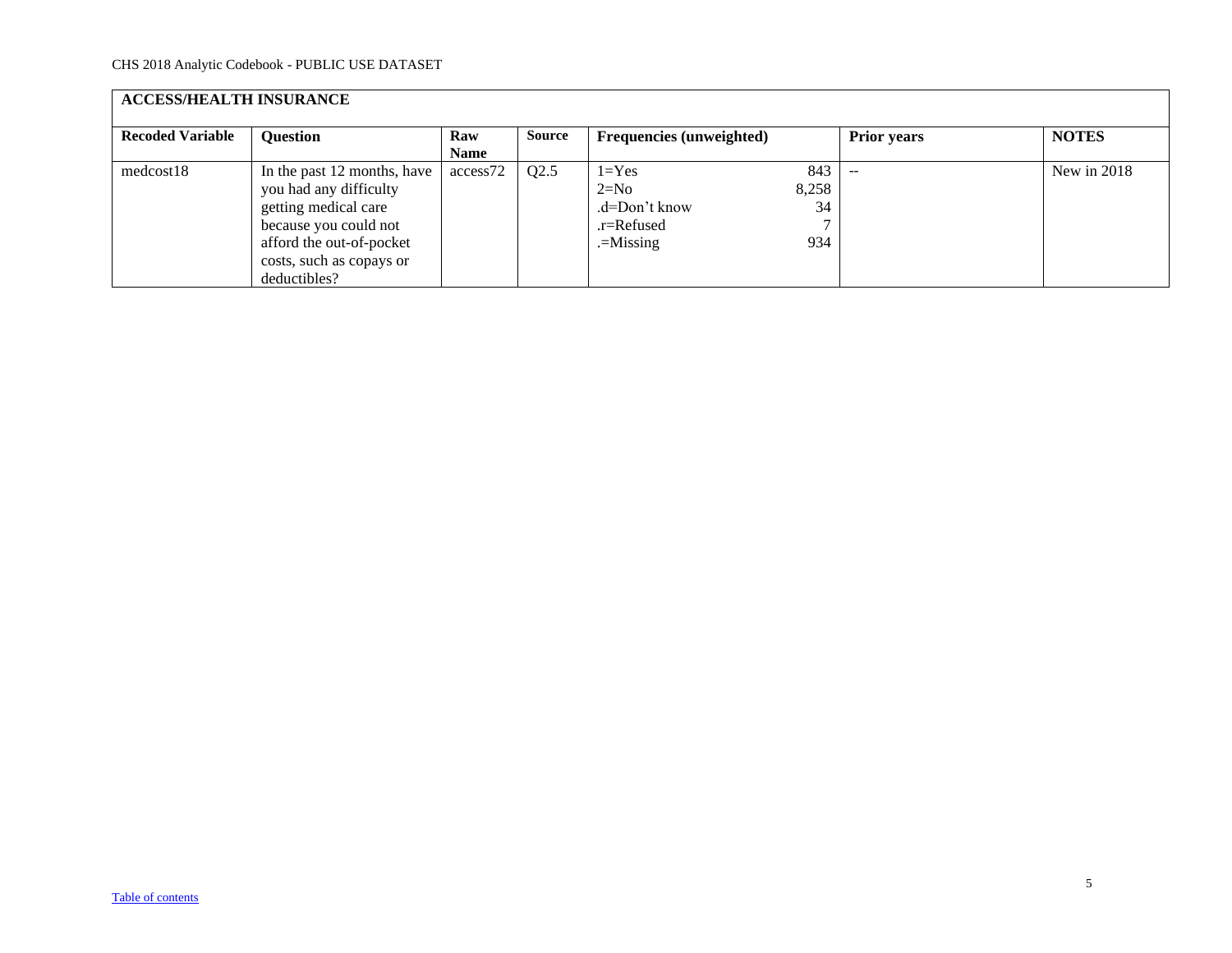<span id="page-5-0"></span>

|                         | <b>CARDIOVASCULAR HEALTH</b>                                                                                                                           |                 |                  |                                                                          |                                         |                                                                                                                                                                                                                                                                                                                                                              |                                                                                       |  |  |  |  |  |
|-------------------------|--------------------------------------------------------------------------------------------------------------------------------------------------------|-----------------|------------------|--------------------------------------------------------------------------|-----------------------------------------|--------------------------------------------------------------------------------------------------------------------------------------------------------------------------------------------------------------------------------------------------------------------------------------------------------------------------------------------------------------|---------------------------------------------------------------------------------------|--|--|--|--|--|
| <b>Recoded Variable</b> | <b>Question</b>                                                                                                                                        | <b>Raw Name</b> | <b>Source</b>    | Frequencies (unweighted)                                                 |                                         | <b>Prior years</b>                                                                                                                                                                                                                                                                                                                                           | <b>NOTES</b>                                                                          |  |  |  |  |  |
| toldhighbp18            | Have you ever been<br>told by a doctor, nurse<br>or other health<br>professional that you<br>have hypertension, also<br>called high blood<br>pressure? | press10         | Q3.1             | $1 = Yes$<br>$2=N0$<br>.d=Don't know<br>.r=Refused                       | 3,552<br>6,493<br>19<br>12              | 2002: toldhighbp02<br>$2003: -$<br>$2004: -$<br>2005: toldhighbp05<br>2006: toldhighbp06<br>2007: toldhighbp07<br>2008: toldhighbp08<br>2009: toldhighbp09<br>2010: toldhighbp10<br>2011: toldhighbp11<br>2012: toldhighbp12<br>2013: toldhighbp13<br>2014: toldhighbp14<br>2015: toldhighbp15<br>2016: toldhighbp16<br>2017: toldhighbp17                   | Question wording<br>differs from 2002, 2005                                           |  |  |  |  |  |
| toldprescription18      | Have you ever been<br>told by a doctor, nurse<br>or other health<br>professional that you<br>need to take medicine<br>for your high blood<br>pressure? | press14         | Q3.2;<br>press10 | $1 = Yes$<br>$2=N0$<br>.d=Don't know<br>.r=Refused<br>=Missing/Not asked | 3,187<br>354<br>11<br>$\theta$<br>6,524 | $2002 - 2004$ : --<br>2005: toldprescription<br>2006: toldprescription<br>2007: toldprescription07<br>$2008: -$<br>2009: toldprescription09<br>2010: toldprescription10<br>2011: toldprescription11<br>2012: toldprescription12<br>$2013: -$<br>2014: toldprescription14<br>2015: toldprescription15<br>2016: toldprescription16<br>2017: toldprescription17 | Question wording<br>modified over time<br>Denominator is persons<br>ever told high BP |  |  |  |  |  |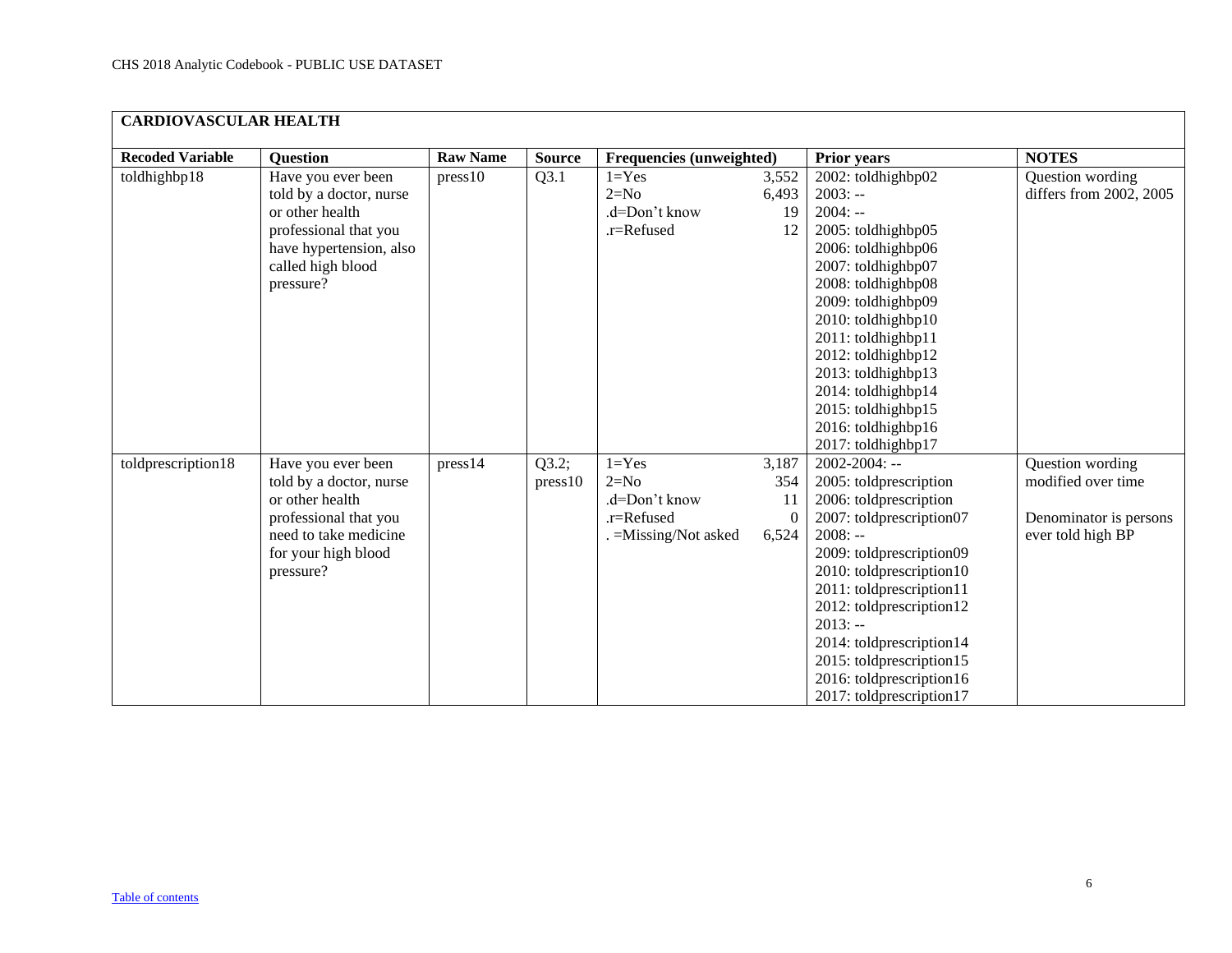| <b>CARDIOVASCULAR HEALTH</b> |                                                                                                                                       |                 |                  |                                                                              |                                        |                                                                                                                                                                                                                                                                                                |                                                                                                                                                 |  |  |  |  |
|------------------------------|---------------------------------------------------------------------------------------------------------------------------------------|-----------------|------------------|------------------------------------------------------------------------------|----------------------------------------|------------------------------------------------------------------------------------------------------------------------------------------------------------------------------------------------------------------------------------------------------------------------------------------------|-------------------------------------------------------------------------------------------------------------------------------------------------|--|--|--|--|
| <b>Recoded Variable</b>      | <b>Question</b>                                                                                                                       | <b>Raw Name</b> | <b>Source</b>    | <b>Frequencies (unweighted)</b>                                              |                                        | <b>Prior years</b>                                                                                                                                                                                                                                                                             | <b>NOTES</b>                                                                                                                                    |  |  |  |  |
| takingmeds18                 | Are you currently<br>taking medication for<br>your high blood<br>pressure? AMONG<br>THOSE TOLD HBP<br>AND TOLD TO TAKE<br><b>MEDS</b> | press8          | Q3.3;<br>press14 | $1 = Yes$<br>$2=N0$<br>$d=Don't know$<br>.r=Refused<br>. = Missing/Not asked | 2,883<br>298<br>6<br>$\bf{0}$<br>6,889 | $2002 - 2004$ : --<br>2005: takingmeds05<br>2006: takingmeds06<br>2007: takingmeds07<br>$2008: -$<br>2009: takingmeds09<br>2010: takingmeds10<br>2011: takingmeds11<br>2012: takingmeds12<br>$2013: -$<br>2014: takingmeds14<br>2015: takingmeds15<br>2016: takingmeds16<br>2017: takingmeds17 | Denominator is persons<br>with high BP told they<br>needed meds for high<br>BP.<br>CHS 08 BP meds<br>question is not<br>comparable to other yrs |  |  |  |  |
| checkedbp18                  | During the past 30<br>days, have you checked<br>your blood pressure at<br>home or at a pharmacy?                                      | press18         | Q3.4             | $1 = Yes$<br>$2=N0$<br>.d=Don't know<br>.r=Refused                           | 3,830<br>6,219<br>21<br>6              | $-$                                                                                                                                                                                                                                                                                            | New in 2018                                                                                                                                     |  |  |  |  |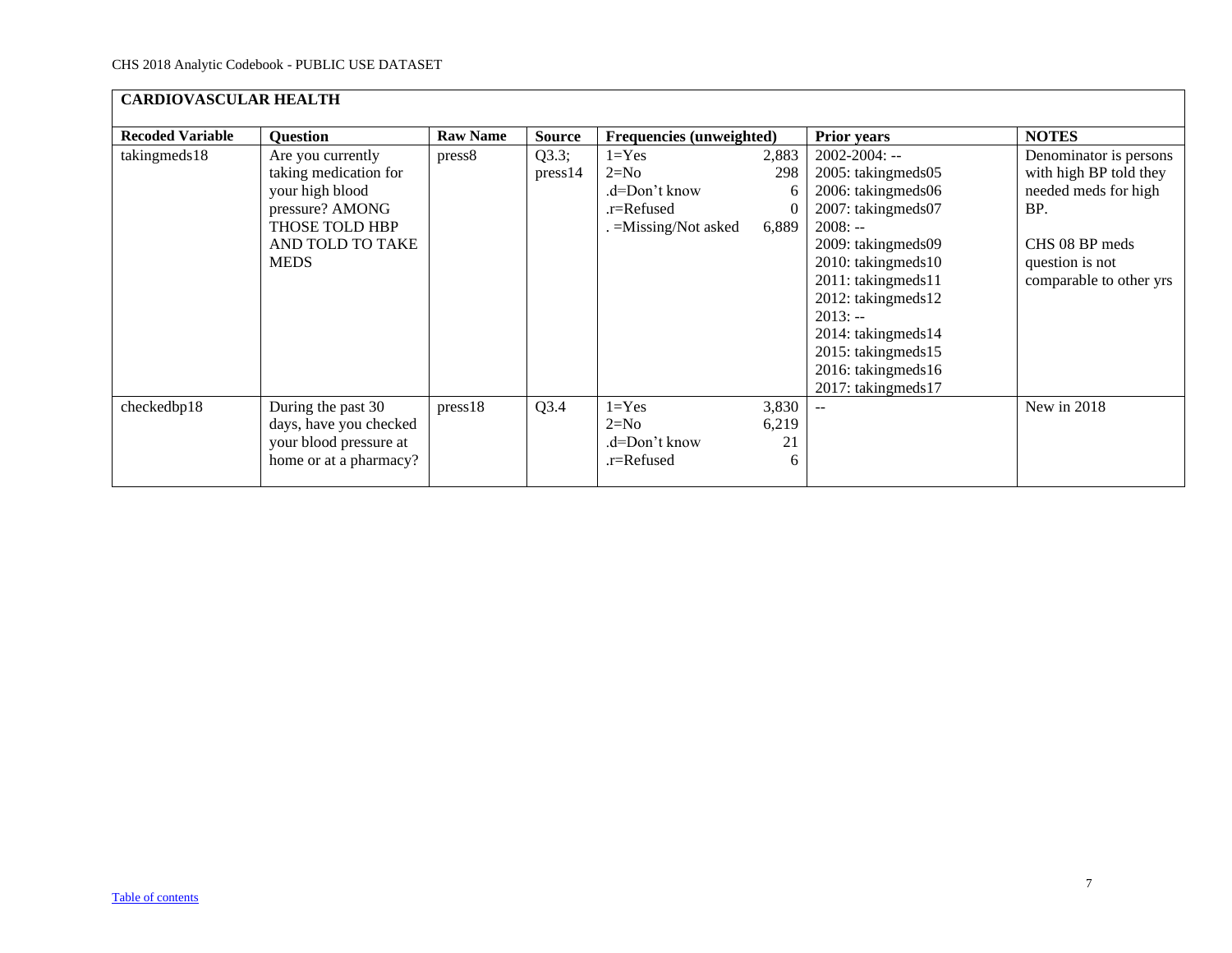<span id="page-7-0"></span>

| <b>DIABETES</b>         |                             |                 |                   |                                 |                  |                      |                          |
|-------------------------|-----------------------------|-----------------|-------------------|---------------------------------|------------------|----------------------|--------------------------|
| <b>Recoded Variable</b> | <b>Question</b>             | <b>Raw Name</b> | <b>Source</b>     | <b>Frequencies (unweighted)</b> |                  | <b>Prior years</b>   | <b>NOTES</b>             |
| diabetes18              | Have you ever been told     | diabet10        | Q4.1              | $1 = Yes$                       | 1,555            | 2002-04: diabetes    | Women who had            |
|                         | by a doctor, nurse or other |                 |                   | $2 = No$                        | 8,503            | $2005: -$            | diabetes only while      |
|                         | health professional that    |                 |                   | $d = Don't know$                | 11               | 2006: diabetes       | pregnant are included in |
|                         | you have diabetes?          |                 |                   | .r=Refused                      |                  | 2007: diabetes07     | 'no' category            |
|                         |                             |                 |                   |                                 |                  | 2008: diabetes08     |                          |
|                         |                             |                 |                   |                                 |                  | 2009: diabetes09     |                          |
|                         |                             |                 |                   |                                 |                  | 2010: diabetes10     |                          |
|                         |                             |                 |                   |                                 |                  | 2011:diabetes11      |                          |
|                         |                             |                 |                   |                                 |                  | 2012:diabetes12      |                          |
|                         |                             |                 |                   |                                 |                  | $2013$ : diabetes 13 |                          |
|                         |                             |                 |                   |                                 |                  | $2014$ : diabetes 14 |                          |
|                         |                             |                 |                   |                                 |                  | 2015: diabetes15     |                          |
|                         |                             |                 |                   |                                 |                  | 2016: diabetes16     |                          |
|                         |                             |                 |                   |                                 |                  | 2017: diabetes17     |                          |
| insulin                 | Are you currently taking    | diabet15        | Q4.1a             | $1 = Yes$                       | 444              | $2002 - 2014$ : --   | Among those told         |
|                         | insulin?                    |                 |                   | $2 = No$                        | 1,108            | 2015:insulin         | diabetes                 |
|                         |                             |                 |                   | .d= Don't know                  | 3                | $2016 - 2017$ : --   |                          |
|                         |                             |                 |                   | .r=Refused                      | $\boldsymbol{0}$ |                      |                          |
|                         |                             |                 |                   | .=Missing/Not asked             | 8,521            |                      |                          |
| takingdiabpill18        | Are you currently taking    | diabet16        | Q4.1 <sub>b</sub> | $1 = Yes$                       | 1,188            | $2002 - 2014$ : --   | Question wording         |
|                         | pills for diabetes to lower |                 |                   | $2 = No$                        | 366              | 2015: takingdiabpill | changed                  |
|                         | your blood sugar?           |                 |                   | $d=$ Don't know                 |                  | $2016 - 2017$ : --   |                          |
|                         |                             |                 |                   | $.r =$ Refused                  | $\mathbf{0}$     |                      | Among those told         |
|                         |                             |                 |                   | .=Missing/Not asked             | 8521             |                      | diabetes                 |
| takingdiabinject        | Are you currently taking    | diabet17        | Q4.1c             | $1 = Yes$                       | 113              | $\overline{a}$       | New in 2018              |
|                         | injectable drugs other      |                 |                   | $2 = No$                        | 1,430            |                      |                          |
|                         | than insulin to lower your  |                 |                   | $d=$ Don't know                 | 11               |                      | Among those told         |
|                         | blood sugar?                |                 |                   | .r=Refused                      |                  |                      | diabetes                 |
|                         |                             |                 |                   | .=Missing/Not asked             | 8,521            |                      |                          |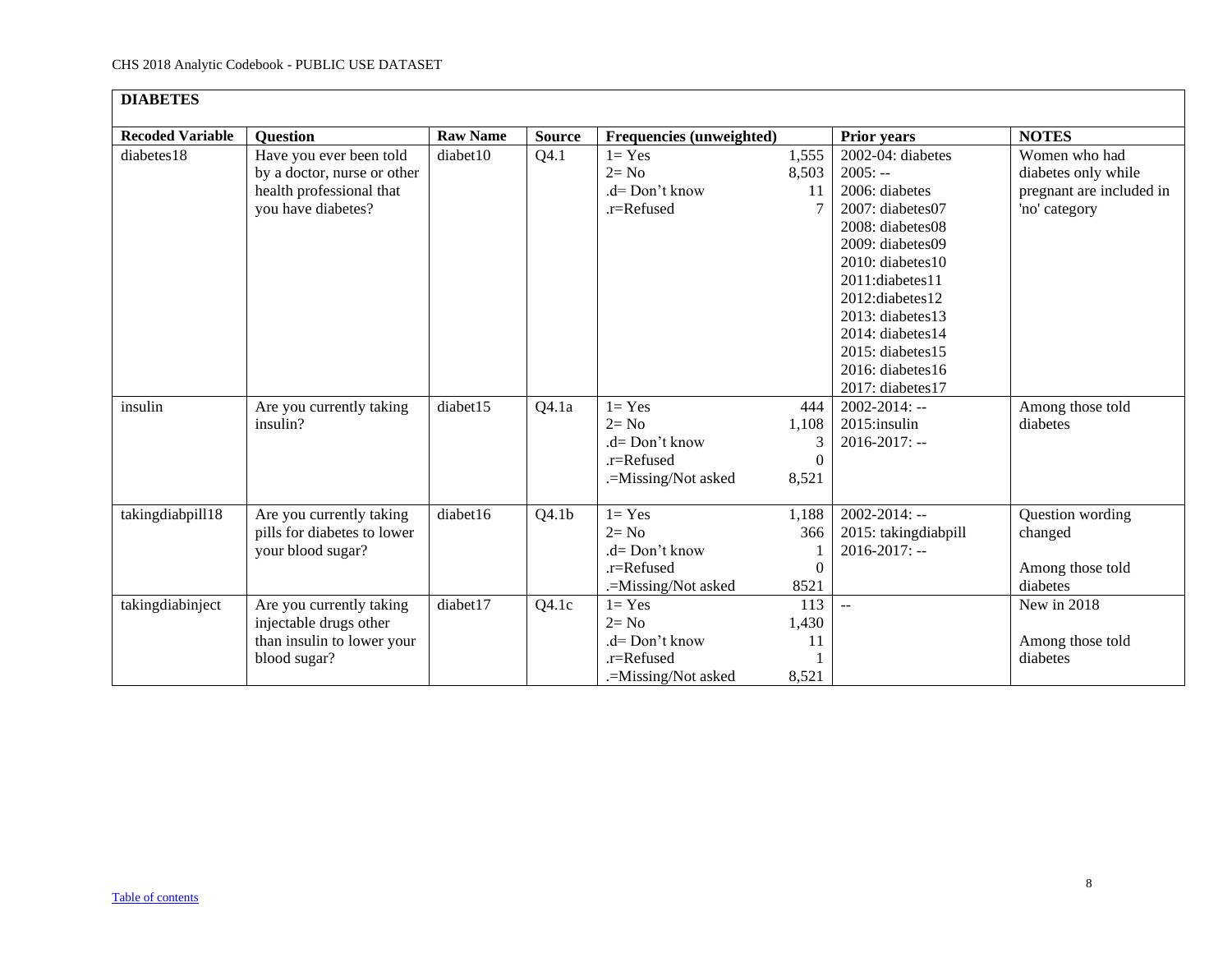<span id="page-8-0"></span>

| <b>ASTHMA</b>           |                                                                                                                                                                         |                     |               |                                                                      |                           |                                                                                                                                                                                                                                                                                                                                            |                                                                                                    |  |  |  |
|-------------------------|-------------------------------------------------------------------------------------------------------------------------------------------------------------------------|---------------------|---------------|----------------------------------------------------------------------|---------------------------|--------------------------------------------------------------------------------------------------------------------------------------------------------------------------------------------------------------------------------------------------------------------------------------------------------------------------------------------|----------------------------------------------------------------------------------------------------|--|--|--|
| <b>Recoded Variable</b> | <b>Question</b>                                                                                                                                                         | <b>Raw Name</b>     | <b>Source</b> | Frequencies (unweighted)                                             |                           | <b>Prior years</b>                                                                                                                                                                                                                                                                                                                         | <b>NOTES</b>                                                                                       |  |  |  |
| everasthma              | Have you ever been<br>told by a doctor, nurse<br>or other health<br>professional that you<br>had asthma?                                                                | asthma1             | Q4.2          | $1 = Yes$<br>$2 = No$<br>.d= Don't know<br>.r=Refused                | 1,433<br>8,626<br>11<br>6 | 2002-04: asthma1<br>$2005: -$<br>2006-14: everasthma<br>$2015: -$<br>2016: everasthma<br>2017: imputed_everasthma                                                                                                                                                                                                                          | Question wording<br>modified over time.                                                            |  |  |  |
| currentasthma18         | In the last 12 months,<br>have you had an<br>episode of asthma or an<br>asthma attack? (Asked<br>of those ever told<br>asthma, and recoded to<br>among all respondents) | asthma1;<br>asthma9 | Q4.3          | $1 = Yes$<br>$2 = No$<br>.d= Don't know<br>.r=Refused<br>$=$ Missing | 498<br>9,552<br>17        | 2002-04: currentasthma<br>$2005: -$<br>2006: currentasthma<br>2007: currentasthma07<br>2008: currentasthma08<br>2009: currentasthma09<br>2010: currentasthma10<br>2011: currentasthma11<br>2012: currentasthma12<br>2013: currentasthma13<br>2014: currentasthma14<br>$2015: --$<br>2016: currentasthma16<br>2017: imputed_currentasthma17 | Question wording<br>modified over time.<br>Not comparable to 2015.<br>Comparable to other<br>years |  |  |  |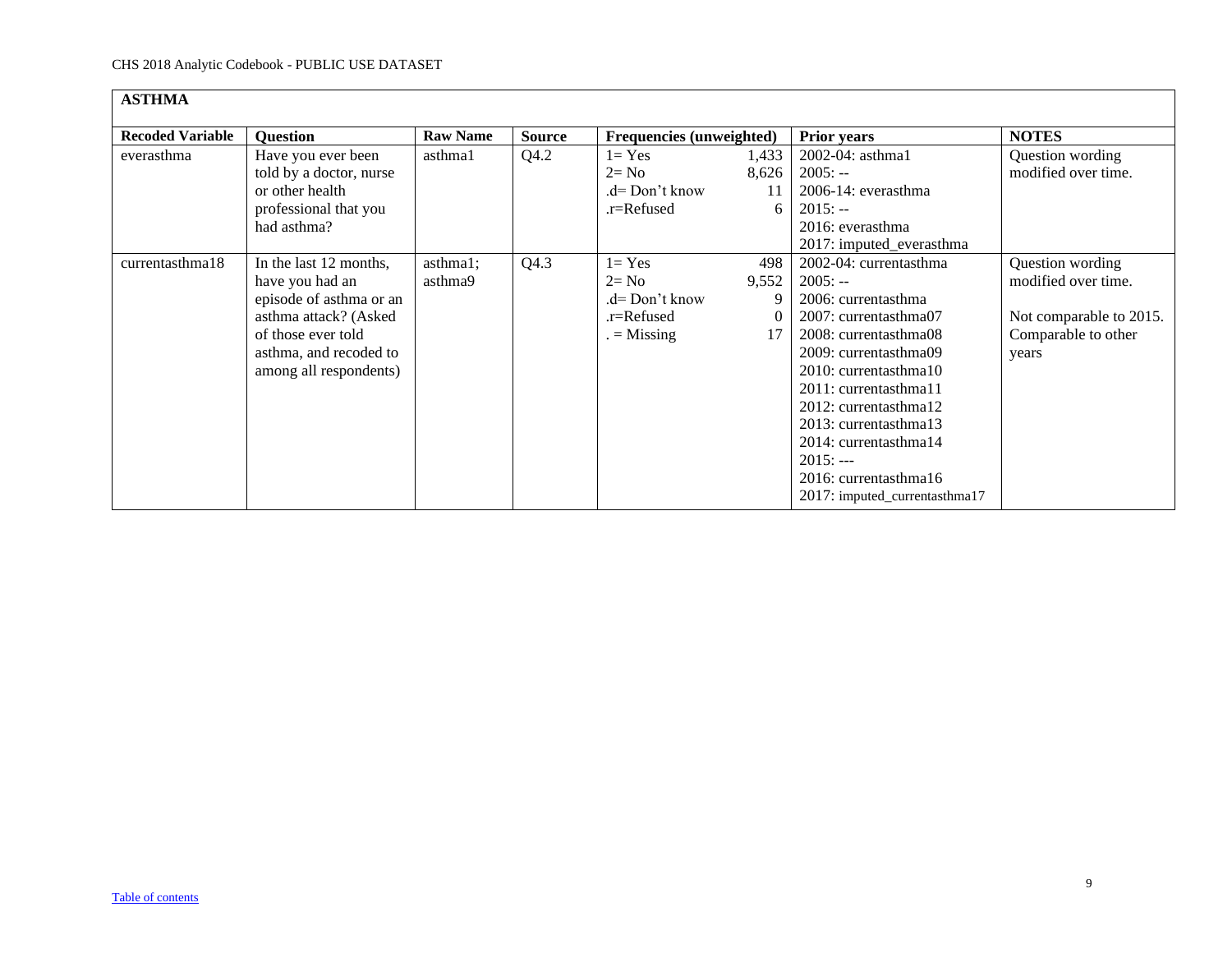<span id="page-9-0"></span>

| <b>MENTAL HEALTH</b>    |                                                                                                                                                                             |                     |               |                                                                                                                            |                                             |                                                    |              |  |  |  |
|-------------------------|-----------------------------------------------------------------------------------------------------------------------------------------------------------------------------|---------------------|---------------|----------------------------------------------------------------------------------------------------------------------------|---------------------------------------------|----------------------------------------------------|--------------|--|--|--|
| <b>Recoded Variable</b> | <b>Ouestion</b>                                                                                                                                                             | Raw<br><b>Name</b>  | <b>Source</b> | <b>Frequencies (unweighted)</b>                                                                                            |                                             | <b>Prior years</b>                                 | <b>NOTES</b> |  |  |  |
| mood63                  | Over the last 2 weeks, how<br>often have you been bothered<br>by: little interest or pleasure in<br>doing things?                                                           | mood63              | Q5.1          | $1 = Not$ at all<br>2=Several days<br>3=More than half the days<br>4=Nearly every day<br>$d = Don't know$<br>.r=Refused    | 7,373<br>1,401<br>420<br>649<br>194<br>39   | $2002 - 2015$ : --<br>2016: mood63<br>2017: mood63 |              |  |  |  |
| mood64                  | Over the last 2 weeks, how<br>often have you been bothered<br>by: feeling down, depressed or<br>hopeless?                                                                   | mood64              | Q5.2          | $1 = Not$ at all<br>2=Several days<br>3=More than half the days<br>4=Nearly every day<br>.d= Don't know<br>$r =$ Refused   | 7,443<br>1,613<br>407<br>476<br>116<br>31   | $2002 - 2015$ : --<br>2016: mood64<br>2017: mood64 |              |  |  |  |
| mood54                  | Over the last 2 weeks, how<br>often have you been bothered<br>by: trouble falling or staying<br>asleep, or sleeping too much?                                               | mood54              | Q5.3          | $1 = Not$ at all<br>2=Several days<br>3=More than half the days<br>4=Nearly every day<br>.d= Don't know<br>.r= Refused     | 6,156<br>2,010<br>548<br>1,228<br>106<br>28 | $2002 - 2015$ : --<br>2016: mood54<br>2017: mood54 |              |  |  |  |
| mood <sub>55</sub>      | Over the last 2 weeks, how<br>often have you been bothered<br>by: feeling tired or having<br>little energy?                                                                 | mood55              | Q5.4          | $1 = Not$ at all<br>2=Several days<br>3=More than half the days<br>4=Nearly every day<br>.d= Don't know<br>$r =$ Refused   | 5,129<br>2,931<br>702<br>1,155<br>137<br>22 | $2002 - 2015$ : --<br>2016: mood55<br>2017: mood55 |              |  |  |  |
| mood56                  | Over the last 2 weeks, how<br>often have you been bothered<br>by: poor appetite or<br>overeating?                                                                           | mood56              | Q5.5          | 1=Not at all<br>2=Several days<br>3=More than half the days<br>4=Nearly every day<br>.d= Don't know<br>.r= Refused         | 7,739<br>1,279<br>339<br>610<br>89<br>20    | $2002 - 2015$ : --<br>2016: mood56<br>2017: mood56 |              |  |  |  |
| mood57                  | Over the last 2 weeks, how<br>often have you been bothered<br>by: feeling bad about yourself<br>- or that you are a failure or<br>have let yourself or your<br>family down? | $mood5\overline{7}$ | Q5.6          | $1 = Not$ at all<br>2=Several days<br>3=More than half the days<br>4=Nearly every day<br>$d = Don't know$<br>.r=Refused    | 8,186<br>1,103<br>324<br>369<br>62<br>32    | $2002 - 2015$ : --<br>2016: mood57<br>2017: mood57 |              |  |  |  |
| mood58                  | Over the last 2 weeks, how<br>often have you been bothered<br>by: trouble concentrating on<br>things, such as reading the<br>newspaper or watching TV?                      | mood58              | Q5.7          | $1 = Not$ at all<br>2=Several days<br>3=More than half the days<br>4=Nearly every day<br>$d = Don't know$<br>$r =$ Refused | 8,176<br>1,049<br>292<br>457<br>81<br>21    | $2002 - 2015$ : --<br>2016: mood58<br>2017: mood58 |              |  |  |  |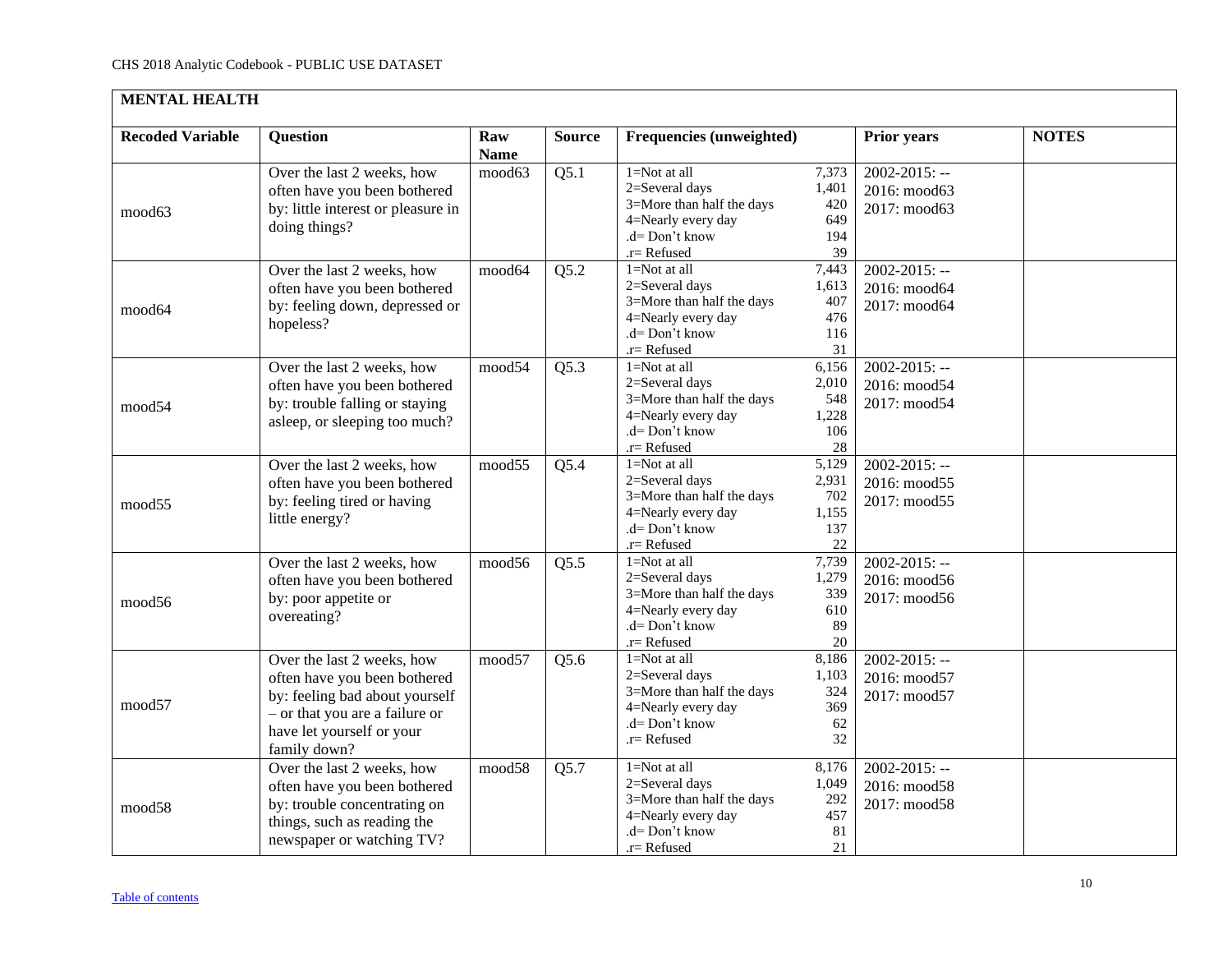| <b>MENTAL HEALTH</b>    |                                                                                                                                                                                                                                                            |                    |                 |                                                                                                                        |                                            |                                                              |                                                                                                                     |  |  |  |
|-------------------------|------------------------------------------------------------------------------------------------------------------------------------------------------------------------------------------------------------------------------------------------------------|--------------------|-----------------|------------------------------------------------------------------------------------------------------------------------|--------------------------------------------|--------------------------------------------------------------|---------------------------------------------------------------------------------------------------------------------|--|--|--|
| <b>Recoded Variable</b> | <b>Question</b>                                                                                                                                                                                                                                            | Raw<br><b>Name</b> | <b>Source</b>   | Frequencies (unweighted)                                                                                               |                                            | <b>Prior years</b>                                           | <b>NOTES</b>                                                                                                        |  |  |  |
| mood59                  | Over the last 2 weeks, how<br>often have you been bothered<br>by: moving or speaking so<br>slowly that other people could<br>have noticed? Or the opposite<br>- being so fidgety or restless<br>that you have been moving<br>around a lot more than usual? | mood59             | Q5.8            | $1 = Not$ at all<br>2=Several days<br>3=More than half the days<br>4=Nearly every day<br>.d= Don't know<br>.r= Refused | 8,733<br>713<br>224<br>292<br>100<br>14    | $2002 - 2015$ : --<br>2016: mood59<br>2017: mood59           |                                                                                                                     |  |  |  |
| phq8score               | Patient Health Questionnaire<br>depression scale – based on<br>last 2 weeks                                                                                                                                                                                | $\overline{a}$     | $Q5.1-$<br>Q5.8 | $0 - 24$<br>.d= Don't know<br>$.r =$ Refused<br>$=$ Missing/Not asked                                                  | 9,404<br>667                               | $2002 - 2015$ : --<br>2016: phq8score<br>2017: phq8score     |                                                                                                                     |  |  |  |
| currdepress             | Current depression (last 2<br>weeks)                                                                                                                                                                                                                       | ---                | $Q5.1-$<br>Q5.8 | $1 = Yes$<br>$2 = No$<br>.d= Don't know<br>$.r =$ Refused<br>$=$ Missing/Not asked                                     | 955<br>8,449<br>$\overline{c}$<br>3<br>667 | $2002 - 2015$ : --<br>2016: currdepress<br>2017: currdepress |                                                                                                                     |  |  |  |
| mood61                  | In the past 12 months, have<br>you taken a prescription<br>medication for a mental health<br>problem? Among those with<br>current depression.                                                                                                              | mood61             | Q5.9            | $1 = Yes$<br>$2 = No$<br>$.d=Don't know$<br>$r =$ Refused<br>$=$ Missing/Not asked                                     | 360<br>591<br>3<br>9,121                   | $2002 - 2015$ : --<br>2016: mood61<br>2017: mood61           | Among those with<br>current depression.                                                                             |  |  |  |
| mood62                  | In the past 12 months, have<br>you received any counseling<br>for a mental health problem?<br>Among those with current<br>depression.                                                                                                                      | mood62             | Q5.10           | $1 = Yes$<br>$2 = No$<br>.d= Don't know<br>$.r =$ Refused<br>. = Missing/Not asked                                     | 346<br>607<br>9,121                        | $2002 - 2015$ : --<br>2016: mood62<br>2017: mood62           | Among those with<br>current depression.                                                                             |  |  |  |
| mhtreat18               | Received counseling or<br>prescription medication for a<br>mental health problem in last<br>12 months. Among adults with<br>current depression.                                                                                                            | mood61,<br>mood62  | Q5.9,<br>Q5.10  | $1 = Yes$<br>$2 = No$<br>.d= Don't know<br>$.r =$ Refused<br>$=$ Missing/Not asked                                     | 433<br>520<br>$\Omega$<br>9,122            | $2002 - 2015$ : --<br>2016: mhtreat16<br>2017: mhtreat17     | Among those with<br>current depression.<br>Not comparable to<br>prior years when<br>asked among those<br>with NSPD. |  |  |  |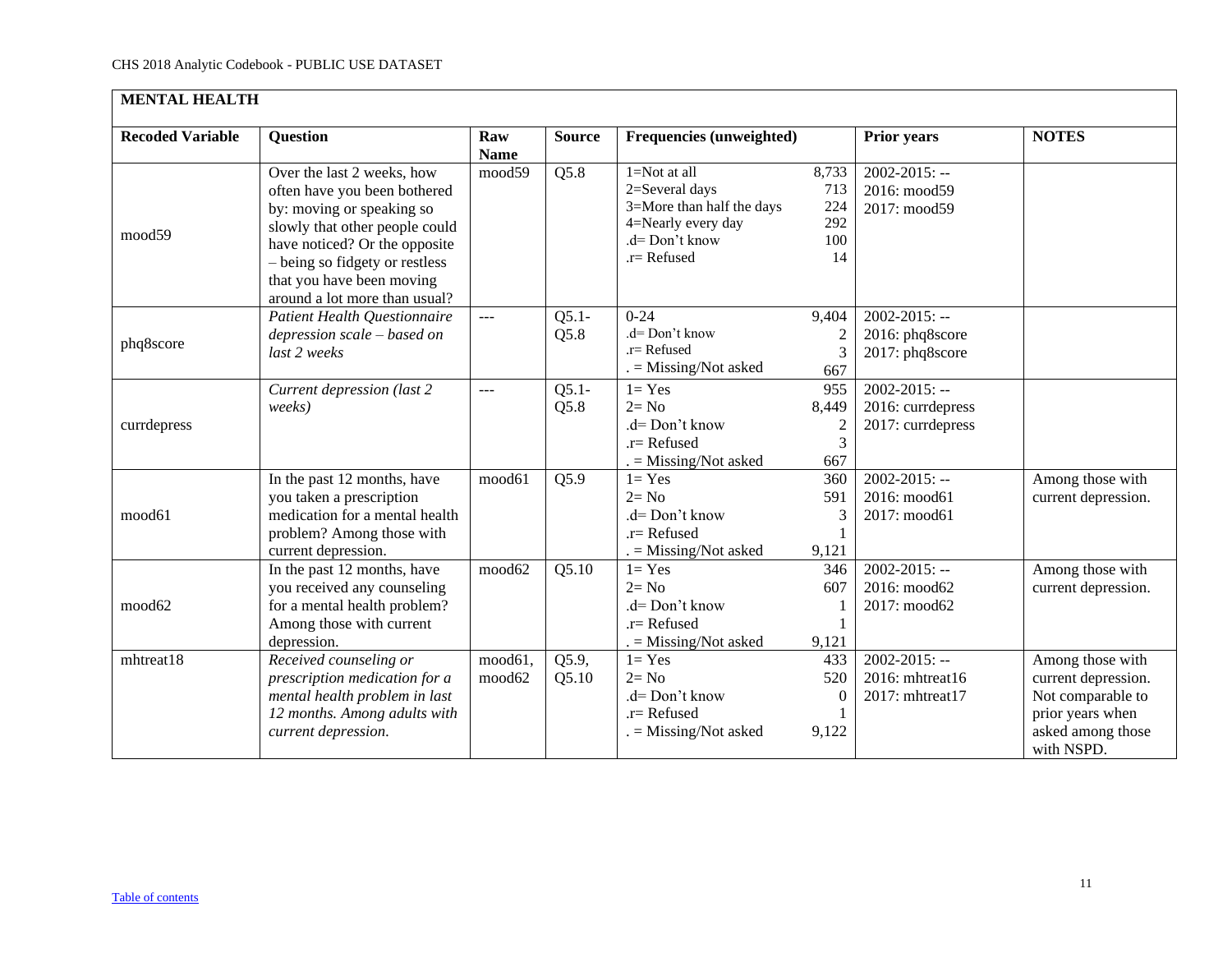| <b>MENTAL HEALTH</b>    |                                                                                                                           |             |               |                                                                             |                     |                                                                                                                                                                                          |                                                                                       |  |  |  |
|-------------------------|---------------------------------------------------------------------------------------------------------------------------|-------------|---------------|-----------------------------------------------------------------------------|---------------------|------------------------------------------------------------------------------------------------------------------------------------------------------------------------------------------|---------------------------------------------------------------------------------------|--|--|--|
| <b>Recoded Variable</b> | <b>Question</b>                                                                                                           | Raw<br>Name | <b>Source</b> | Frequencies (unweighted)                                                    |                     | <b>Prior years</b>                                                                                                                                                                       | <b>NOTES</b>                                                                          |  |  |  |
| mood11                  | Was there a time in the past 12<br>months when you needed<br>treatment for a mental health<br>problem but did not get it? | mood11      | Q5.11         | $1 = Yes$<br>$2 = No$<br>.d=Don't know<br>.r=Refused                        | 387<br>9,643<br>37  | $2002: -$<br>2003: mood11<br>$2004: -$<br>2005: mood11<br>$2006: \text{mod } 11$<br>$2007 - 2012$ :--<br>2013: mood11<br>$2014: -$<br>2015: mood11<br>$2016$ : mood $11$<br>2017: mood11 | Among all adults<br>Note: In 2003 only<br>asked among those<br>with nspd              |  |  |  |
| tolddepression18        | Have you ever been told by a<br>doctor, nurse or other health<br>professional that you have<br>depression?                | mood65      | Q5.12         | $1 = Yes$<br>$2 = No$<br>.d=Don't know<br>.r=Refused<br>.=Missing/Not asked | 543<br>404<br>9,121 | 2014: tolddepression                                                                                                                                                                     | Last asked 2014<br>among ALL;<br>2018 asked among<br>those with current<br>depression |  |  |  |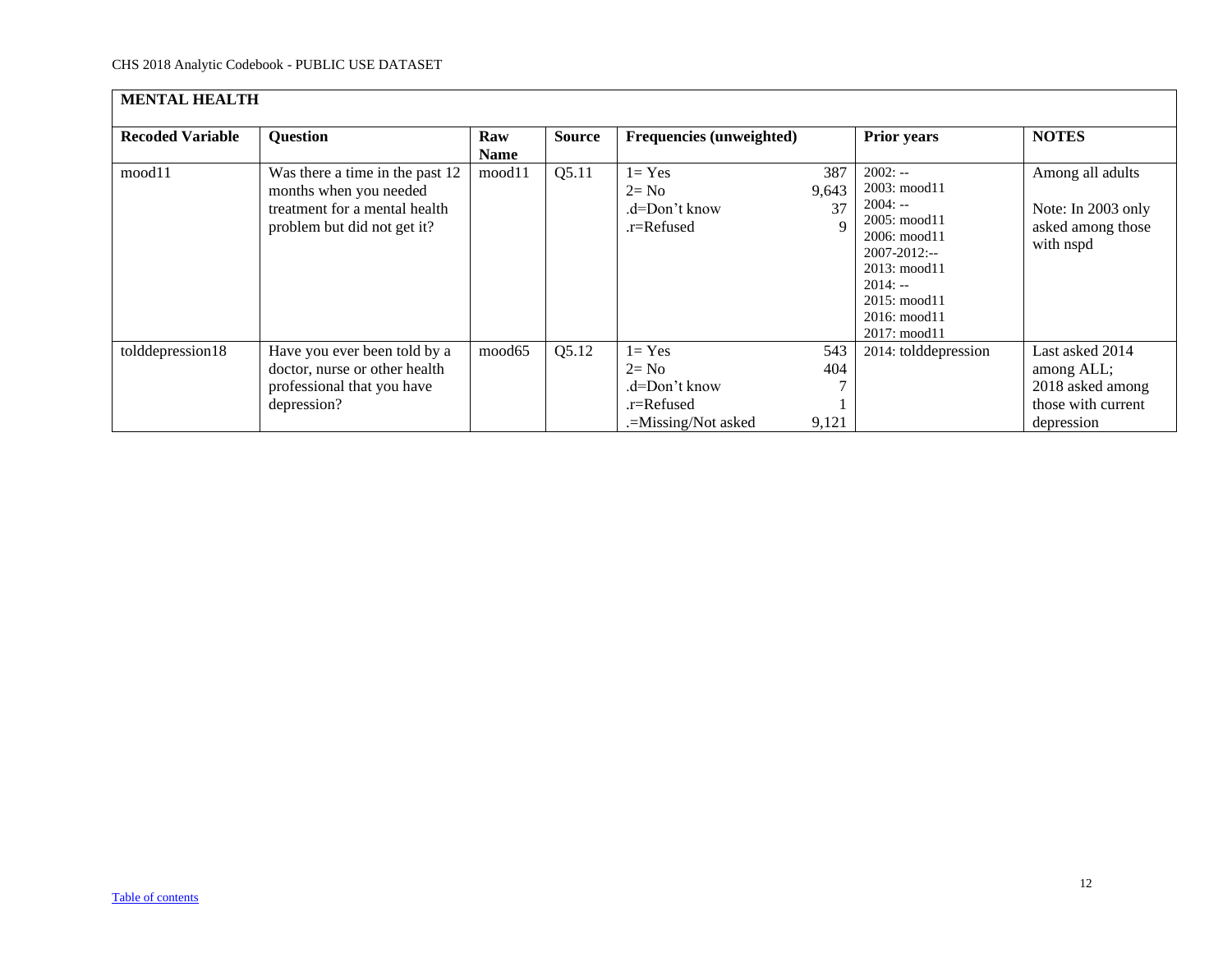<span id="page-12-0"></span>

| <b>CARE GIVING</b>      |                                                                                                                                                         |                 |               |                                                                                                                      |                    |                                                                                                                                                                  |
|-------------------------|---------------------------------------------------------------------------------------------------------------------------------------------------------|-----------------|---------------|----------------------------------------------------------------------------------------------------------------------|--------------------|------------------------------------------------------------------------------------------------------------------------------------------------------------------|
| <b>Recoded Variable</b> | <b>Question</b>                                                                                                                                         | <b>Raw Name</b> | <b>Source</b> | <b>Frequencies (unweighted)</b>                                                                                      | <b>Prior years</b> | <b>NOTES</b>                                                                                                                                                     |
| unpaidcare_q1           | At any time in the last 12<br>months, did you provide<br>unpaid care to an ADULT<br>relative or friend who has<br>trouble taking care of<br>themselves? | care1           | Q6.1          | $1 = Yes$<br>1,019<br>3,989<br>$2=N0$<br>.d=Don't know<br>11<br>$r =$ Refused<br>4<br>5053<br>.=Missing/Not<br>asked | $2002 - 2017$ : -- | <b>ASKED IN</b><br><b>VERSION 1</b><br>ONLY.<br>Analysis of 2018<br>question requires<br>special survey<br>strata (strata_q1)<br>and weight<br>$(wt19\_dual_q1)$ |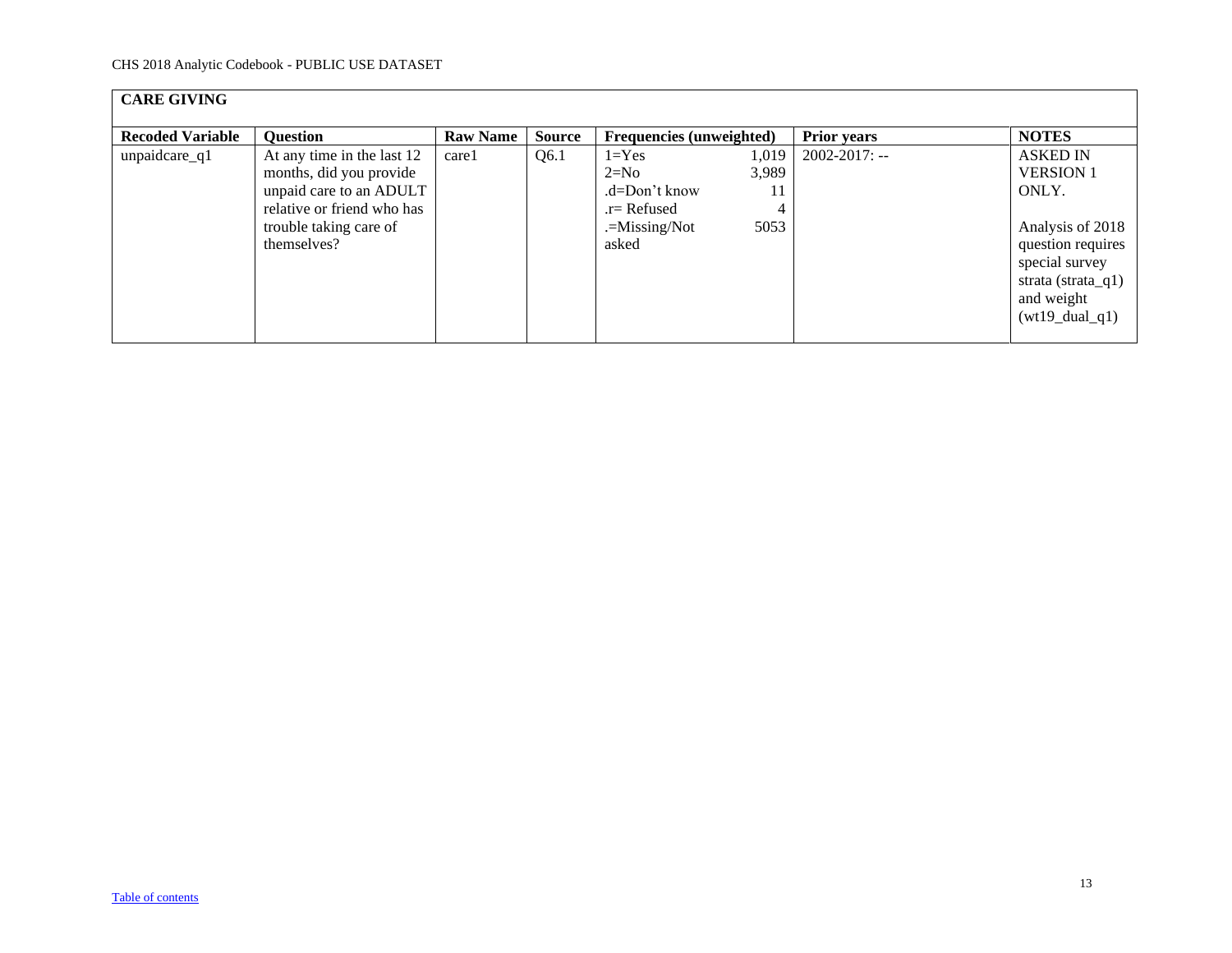<span id="page-13-0"></span>

| <b>NUTRITION</b>        |                                                                                                                                                                     |                 |                                     |                                                                                                                 |                                                      |                                                                                                                                                                                                                                                                                                       |                                                                                |
|-------------------------|---------------------------------------------------------------------------------------------------------------------------------------------------------------------|-----------------|-------------------------------------|-----------------------------------------------------------------------------------------------------------------|------------------------------------------------------|-------------------------------------------------------------------------------------------------------------------------------------------------------------------------------------------------------------------------------------------------------------------------------------------------------|--------------------------------------------------------------------------------|
| <b>Recoded variable</b> | <b>Question</b>                                                                                                                                                     | <b>Raw Name</b> | <b>Source</b>                       | Frequencies (unweighted)                                                                                        |                                                      | <b>Prior years</b>                                                                                                                                                                                                                                                                                    | <b>NOTES</b>                                                                   |
| nutrition46             | About how many cups of fruit did<br>you eat yesterday? One cup of fruit<br>would equal one large orange, 8<br>large strawberries, or 1 medium<br>pear.              | nutrition46     | Q11.1                               | $0 - 50$<br>.d= Don't know<br>.r=Refused                                                                        | 9,890<br>164<br>22                                   | $2002 - 2017$ : --                                                                                                                                                                                                                                                                                    | Continuous                                                                     |
| nutrition47             | About how many cups of vegetables did<br>you eat yesterday? One cup of<br>vegetables would equal 12 baby carrots,<br>1 large raw tomato, or 1 large ear of<br>corn. | nutrition47     | Q11.2                               | $0 - 50$<br>.d= Don't know<br>.r=Refused                                                                        | 9,843<br>216<br>17                                   | 2002-2017: --                                                                                                                                                                                                                                                                                         | Continuous                                                                     |
| fruitveg18              | Total servings of fruit and/or<br>vegetables eaten yesterday did you<br>eat yesterday?                                                                              | $\sim$ $\sim$   | nutrition<br>46,<br>nutrition<br>47 | $1 = None$<br>$2=1-4$ servings<br>$3 = \ge 5$ servings<br>.d=Don't know<br>.r=Refused<br>$=$ Missing            | 1,043<br>7,419<br>1,269<br>60<br>10<br>275           | 2002: fruitveg<br>$2003: -$<br>2004: fruitveg<br>$2005 - 2007$ : --<br>2008-2016: fruitveg<br>2017: fruitveg17                                                                                                                                                                                        | Categorical.<br>Asked differently<br>since 2017                                |
| nsodaperday18           | How often do you drink sugar<br>sweetened soda? Do not include diet<br>soda or seltzer. Standardized to per<br>day (continuous)                                     | nutrition14     | Q11.2                               | $0 - 20$<br>.d=Don't know<br>.r=Refused<br>$=$ Missing/outliers                                                 | 9,992<br>66<br>18<br>$\Omega$                        | $2002 - 06: -$<br>2007: nsodaperday07<br>2008: nsodaperday08<br>2009: nsodaperday09<br>2010: nsodaperday10<br>2011: nsodaperday11<br>2012: nsodaperday12<br>2013: nsodaperday13<br>2014: nsodaperday14<br>2015: nsodaperday15<br>2016: nsodaperday16<br>2017: nsodaperday17                           | Response options<br>in 2005 not directly<br>comparable to '07-<br>$^{\circ}18$ |
| avgsodaperday18         | Average number of sodas per day                                                                                                                                     | Ц.              | nsodape<br>rday18                   | $1 = None$<br>$2 = 1$ (more than<br>none)<br>$3=$ One<br>$4 = >1$<br>.d=Don't know<br>.r=Refused<br>$=$ Missing | 6,463<br>2,338<br>639<br>552<br>66<br>18<br>$\Omega$ | $2002 - 2006$ : --<br>2007: avgsodaperday07<br>2008: avgsodaperday08<br>2009: avgsodaperday09<br>2010: avgsodaperday10<br>2011: avgsodaperday11<br>2012: avgsodaperday12<br>2013: avgsodaperday13<br>2014: avgsodaperday14<br>2015: avgsodaperday15<br>2016: avgsodaperday16<br>2017: avgsodaperday17 | Response options<br>in 2005 not directly<br>comparable to '07-<br>$^{\circ}18$ |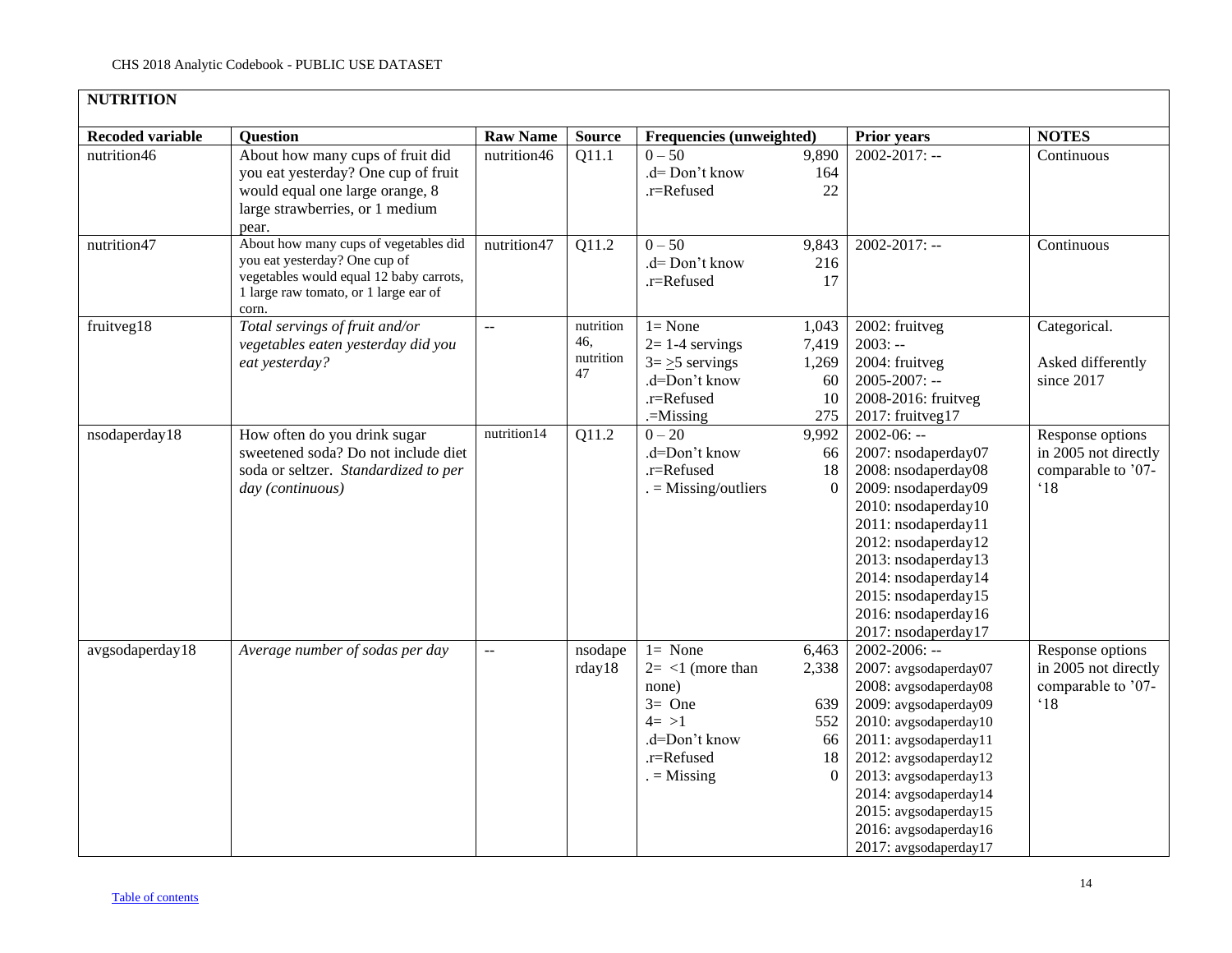| <b>NUTRITION</b>        |                                                                                                                                                                                                                                                      |                          |                                                   |                                                                                                                  |                                          |                                                                                                                                                                                                                                                                                                                                                 |                                                                                |
|-------------------------|------------------------------------------------------------------------------------------------------------------------------------------------------------------------------------------------------------------------------------------------------|--------------------------|---------------------------------------------------|------------------------------------------------------------------------------------------------------------------|------------------------------------------|-------------------------------------------------------------------------------------------------------------------------------------------------------------------------------------------------------------------------------------------------------------------------------------------------------------------------------------------------|--------------------------------------------------------------------------------|
| <b>Recoded variable</b> | <b>Question</b>                                                                                                                                                                                                                                      | <b>Raw Name</b>          | <b>Source</b>                                     | Frequencies (unweighted)                                                                                         |                                          | <b>Prior years</b>                                                                                                                                                                                                                                                                                                                              | <b>NOTES</b>                                                                   |
| twoplussoda             | Drink two or more sodas per day                                                                                                                                                                                                                      |                          | nsodape<br>rday18                                 | $1 = \geq 2$ sodas<br>$2 = 2$ sodas<br>.d=Don't know<br>.r=Refused<br>$=$ Missing                                | 550<br>9,442<br>66<br>18<br>$\theta$     | $2002 - 2004$ : --<br>2005: twoplussoda<br>$2006: -$<br>2007-2017: twoplussoda                                                                                                                                                                                                                                                                  | Recommend<br>twoplussoda for<br>comparing '05 v<br>$'07 - 18$                  |
| nsugardrinkperday18     | How often do you drink other<br>sweetened drinks like sweetened<br>iced tea, sports drinks, fruit punch<br>or other fruit-flavored drinks? Do<br>not include diet soda, sugar free<br>drinks, or 100% juice. Standardized<br>to per day (continuous) | nutrition15              | Q11.3                                             | $0 - 23$<br>.d=Don't know<br>.r=Refused<br>$=$ Missing                                                           | 9,957<br>97<br>22                        | $2002 - 2006$ : --<br>2007: nsugardrinkperday<br>2008: nsugardrinkperday08<br>2009: nsugardrinkperday09<br>2010: nsugardrinkperday10<br>2011: nsugardrinkperday11<br>2012: nsugardrinkperday12<br>2013: nsugardrinkperday13<br>2014: nsugardrinkperday14<br>2015: nsugardrinkperday15<br>2016: nsugardrinkperday16<br>2017: nsugardrinkperday17 |                                                                                |
| avgsugarperday18        | Average number of other sugar-<br>sweetened beverages per day                                                                                                                                                                                        | $-$                      | nsugard<br>rinkperd<br>ay18                       | $l = None$<br>$2 = <1$ (more than<br>none)<br>$3=$ One<br>$4 = >1$<br>.d=Don't know<br>.r=Refused<br>$=$ Missing | 6,229<br>2,362<br>699<br>667<br>97<br>22 | 2002-2006: --<br>2007: avgsugarperday07<br>2008: avgsugarperday08<br>2009: avgsugarperday09<br>2010: avgsugarperday10<br>2011: avgsugarperday11<br>2012: avgsugarperday12<br>2013: avgsugarperday13<br>2014: avgsugarperday14<br>2015: avgsugarperday15<br>2016: avgsugarperday16<br>2017: avgsugarperday17                                     | Response options<br>in 2005 not directly<br>comparable to '07-<br>$^{\circ}18$ |
| nsodasugarperday18      | Number of soda and other sugar<br>sweetened beverages consumed.<br>Standardized to per day<br>(continuous)                                                                                                                                           | $\overline{\phantom{m}}$ | nsodape<br>rday18,<br>nsugard<br>rinkperd<br>ay18 | $0 - 23$<br>.d=Don't know<br>.r=Refused<br>$=$ Missing                                                           | 9,961<br>15<br>$\Omega$<br>100           | 2002-2006: --<br>2007: nsugardrinkperday<br>2008: nsugardrinkperday08<br>2009: nsugardrinkperday09<br>2010: nsugardrinkperday10<br>2011: nsugardrinkperday11<br>2012: nsugardrinkperday12<br>2013: nsugardrinkperday13<br>2014: nsugardrinkperday14<br>2015: nsugardrinkperday15<br>2016: nsugardrinkperday16<br>2017: nsugardrinkperday17      |                                                                                |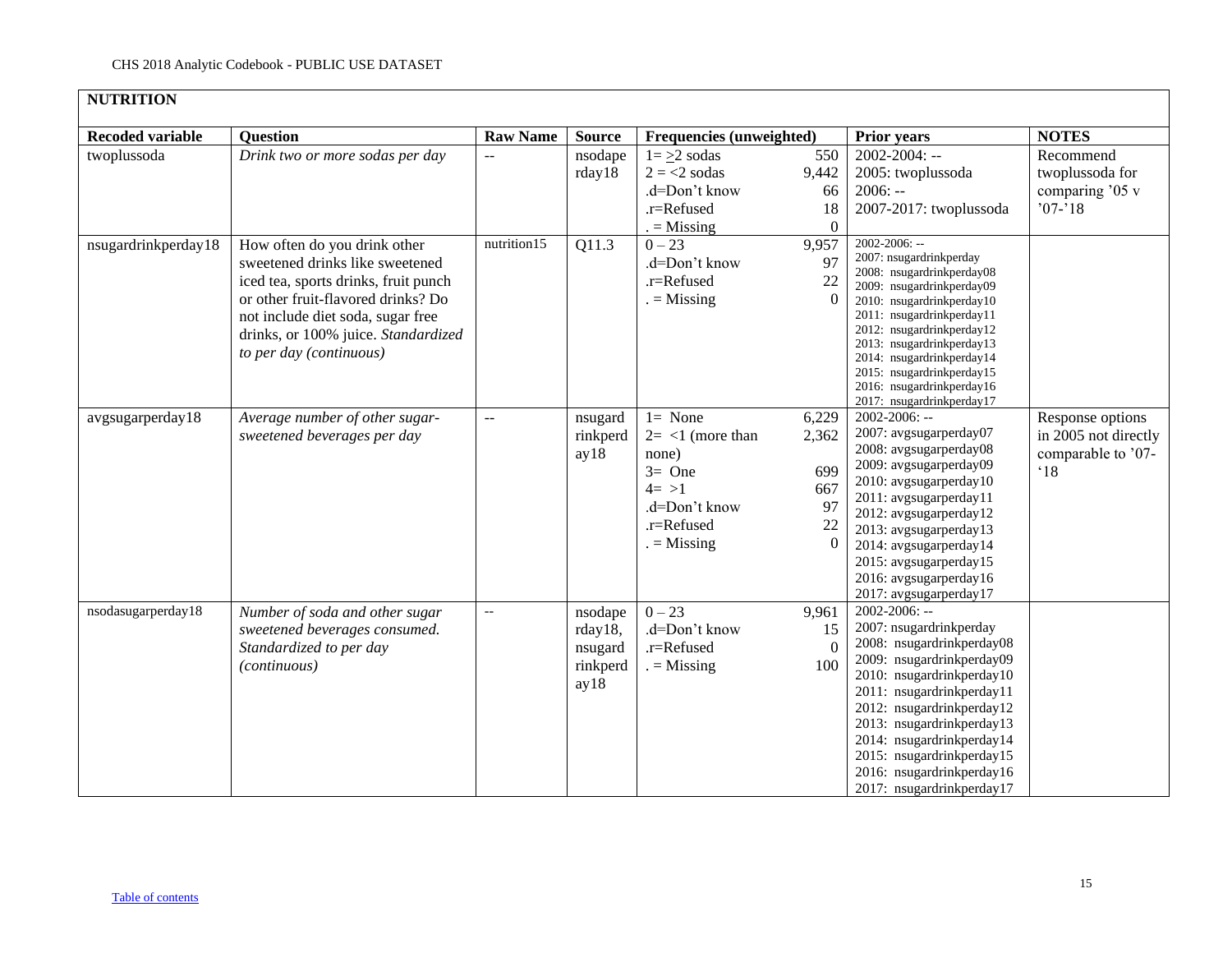| <b>NUTRITION</b>        |                                                                                                              |                 |                                 |                                                                                                                 |                                             |                                                                                                                                                                                                                                                                                                                                                              |                                                                                |
|-------------------------|--------------------------------------------------------------------------------------------------------------|-----------------|---------------------------------|-----------------------------------------------------------------------------------------------------------------|---------------------------------------------|--------------------------------------------------------------------------------------------------------------------------------------------------------------------------------------------------------------------------------------------------------------------------------------------------------------------------------------------------------------|--------------------------------------------------------------------------------|
|                         |                                                                                                              |                 |                                 |                                                                                                                 |                                             |                                                                                                                                                                                                                                                                                                                                                              |                                                                                |
| <b>Recoded variable</b> | <b>Question</b>                                                                                              | <b>Raw Name</b> | <b>Source</b>                   | <b>Frequencies (unweighted)</b>                                                                                 |                                             | <b>Prior years</b>                                                                                                                                                                                                                                                                                                                                           | <b>NOTES</b>                                                                   |
| avgsodasugarperday18    | Average number of sodas plus<br>sweetened drinks per day<br>(categorical)                                    |                 | nsodasug<br>ardrinkp<br>erday18 | $l = None$<br>$2 = 1$ (more than<br>none)<br>$3=$ One<br>$4 = >1$<br>.d=Don't know<br>.r=Refused<br>$=$ Missing | 4,891<br>2,900<br>625<br>1,545<br>15<br>100 | $2002 - 2006$ : --<br>2007: avgsodasugarperday07<br>2008: avgsodasugarperday08<br>2009: avgsodasugarperday09<br>2010: avgsodasugarperday10<br>2011: avgsodasugarperday11<br>2012: avgsodasugarperday12<br>2013: avgsodasugarperday13<br>2014: avgsodasugarperday14<br>2015: avgsodasugarperday15<br>2016: avgsodasugarperday16<br>2017: avgsodasugarperday17 | Response options<br>in 2005 not directly<br>comparable to '07-<br>$^{\circ}18$ |
| ssb                     | Consumes one or more sugar<br>sweetened beverages (soda $+$ other<br>sweetened drinks) on average per<br>day | $-$             | nsodasug<br>ardrinkp<br>erday18 | $1 = Yes$<br>$2=N0$<br>.d=Don't know<br>.r=Refused<br>$=$ Missing                                               | 2,170<br>7,791<br>15<br>100                 | $2002 - 2006$ : --<br>2007-2017 ssb                                                                                                                                                                                                                                                                                                                          |                                                                                |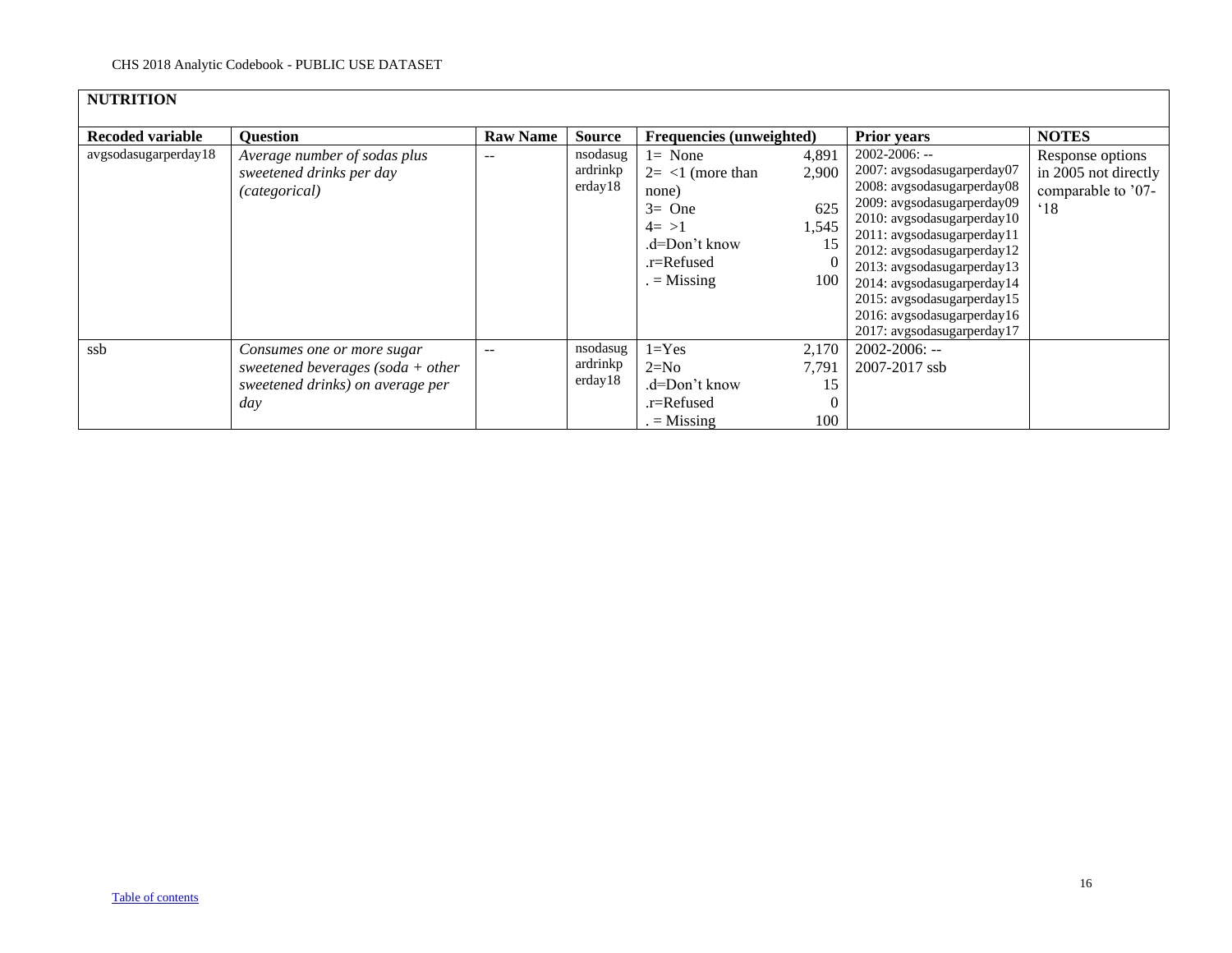<span id="page-16-0"></span>

| <b>FOOD INSECURITY</b>            |                                                                                                                                                                                                                                                                                                                                               |                 |        |                                                                                                                                                                |                                           |                                                   |                             |  |  |  |
|-----------------------------------|-----------------------------------------------------------------------------------------------------------------------------------------------------------------------------------------------------------------------------------------------------------------------------------------------------------------------------------------------|-----------------|--------|----------------------------------------------------------------------------------------------------------------------------------------------------------------|-------------------------------------------|---------------------------------------------------|-----------------------------|--|--|--|
| <b>Recoded</b><br><b>Variable</b> | <b>Question</b>                                                                                                                                                                                                                                                                                                                               | <b>Raw Name</b> | Source | Frequencies (unweighted)                                                                                                                                       |                                           | <b>Prior years</b>                                | <b>NOTES</b>                |  |  |  |
| enoughfood                        | In the PAST SIX MONTHS, which of<br>the following best describes the food<br>eaten in your household $-1$ ) you had<br>enough of the kinds of food you<br>wanted to eat, 2) you had enough but<br>not always the kinds of food you<br>wanted to eat, 3) sometimes there was<br>not enough to eat, or 4) often there<br>was not enough to eat. | foodin2         | Q12.1  | 1=Had enough, wanted to<br>eat<br>2=Had enough, not always<br>wanted<br>3=Sometimes not enough<br>$4 =$ Often not enough<br>$.d = Don't know$<br>$r =$ Refused | 7.060<br>1.996<br>653<br>219<br>121<br>27 | $2002 - 16: --$<br>2017: imputed_<br>foodinsecure | Question<br>wording changed |  |  |  |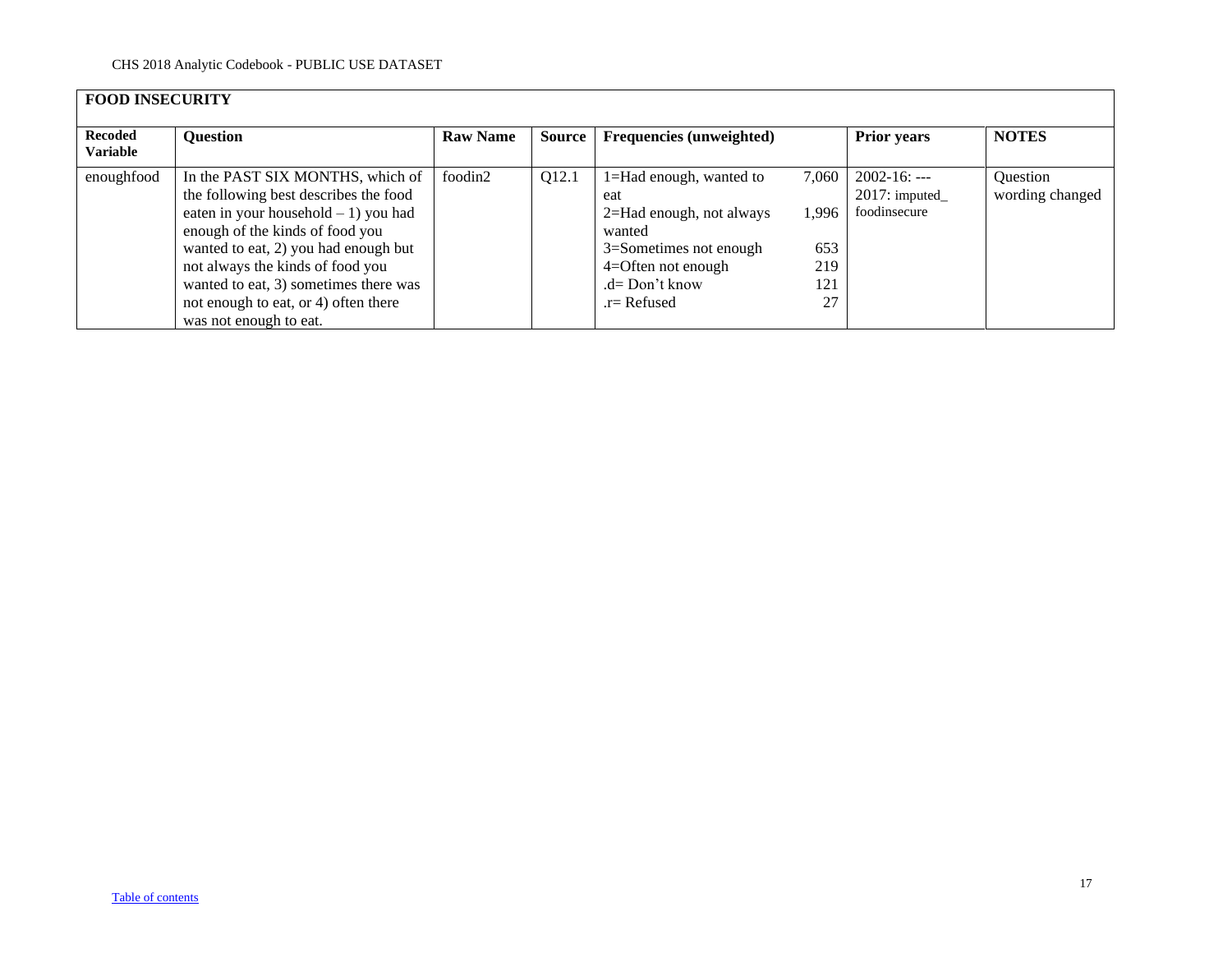<span id="page-17-0"></span>

| <b>Recoded</b><br><b>Variable</b> | <b>Question</b>                                                                                                                                                                                                                           | <b>Raw Name</b> | <b>Source</b> | <b>Frequencies</b><br>(unweighted)                                                                                                                                                                                  |                                                                 | <b>Prior years</b>                                                                                                                                                                                                                                                | <b>NOTES</b>                             |
|-----------------------------------|-------------------------------------------------------------------------------------------------------------------------------------------------------------------------------------------------------------------------------------------|-----------------|---------------|---------------------------------------------------------------------------------------------------------------------------------------------------------------------------------------------------------------------|-----------------------------------------------------------------|-------------------------------------------------------------------------------------------------------------------------------------------------------------------------------------------------------------------------------------------------------------------|------------------------------------------|
| exercise18                        | During the past 30 days, other than<br>your regular job, did you participate<br>in any physical activities or<br>exercises such as running,<br>calisthenics, golf, gardening, or<br>walking for exercise?                                 | activity1       | Q13.1         | $1 = Yes$<br>$2 = No$<br>.d= Don't know<br>.r= Refused                                                                                                                                                              | 7,278<br>2,777<br>10<br>11                                      | 2002-04: exercise<br>2005: exercise05<br>$2006-07: -$<br>2008: exercise<br>2009: exercise09<br>$2010$ : exercise $10$<br>2011: exercise11<br>2012: exercise12<br>2013: exercise13<br>2014: exercise14<br>2015: exercise15<br>2016: exercise16<br>2017: exercise17 |                                          |
| cyclingfreq                       | In the past 12 months, how often<br>have you ridden a bicycle in one of<br>the five boroughs of New York<br>City? Would you say once a week<br>or more, several times a month, at<br>least once a month, a few times a<br>year, or never? | activity57      | Q13.2         | $1 =$ Once a week or more<br>2=Several times a<br>month<br>$3 = At$ least once a month<br>$4 = A$ few times a year<br>5=Never<br>6=[Vol] physically<br>unable<br>.d=Don't know<br>.r=Refused<br>.=Missing/not asked | 673<br>337<br>324<br>690<br>7,855<br>171<br>21<br>5<br>$\theta$ | $2002 - 2011$ :--<br>2012-2014:<br>cyclingfreq<br>$2015: -$<br>2016: cyclingfreq<br>2017: cyclingfreq                                                                                                                                                             |                                          |
| cycling18                         | In the past 12 months, how often<br>have you ridden a bicycle in one of<br>the five boroughs of New York<br>City? Would you say once a week<br>or more, several times a month, at<br>least once a month, a few times a<br>year, or never? | actvity57       | Q13.2         | $1 =$ Several times a<br>month<br>$2=At$ least once a month<br>3=A few times a year<br>4=[Vol] physically<br>unable<br>$5 =$ Never<br>.d= Don't know<br>.r=Refused<br>.=Missing/not asked                           | 1,010<br>324<br>690<br>171<br>7,855<br>21<br>5<br>$\Omega$      | $2002 - 06: -$<br>2007: cycling<br>$2008: -$<br>2009: cycling09<br>$2010$ : cycling $10$<br>$2011$ : cycling11<br>2012: cycling12<br>$2013$ : cycling13<br>2014: cycling14<br>$2015: -$<br>2016: cycling16<br>2017: cycling17                                     | 2007-2011<br>response options<br>differ. |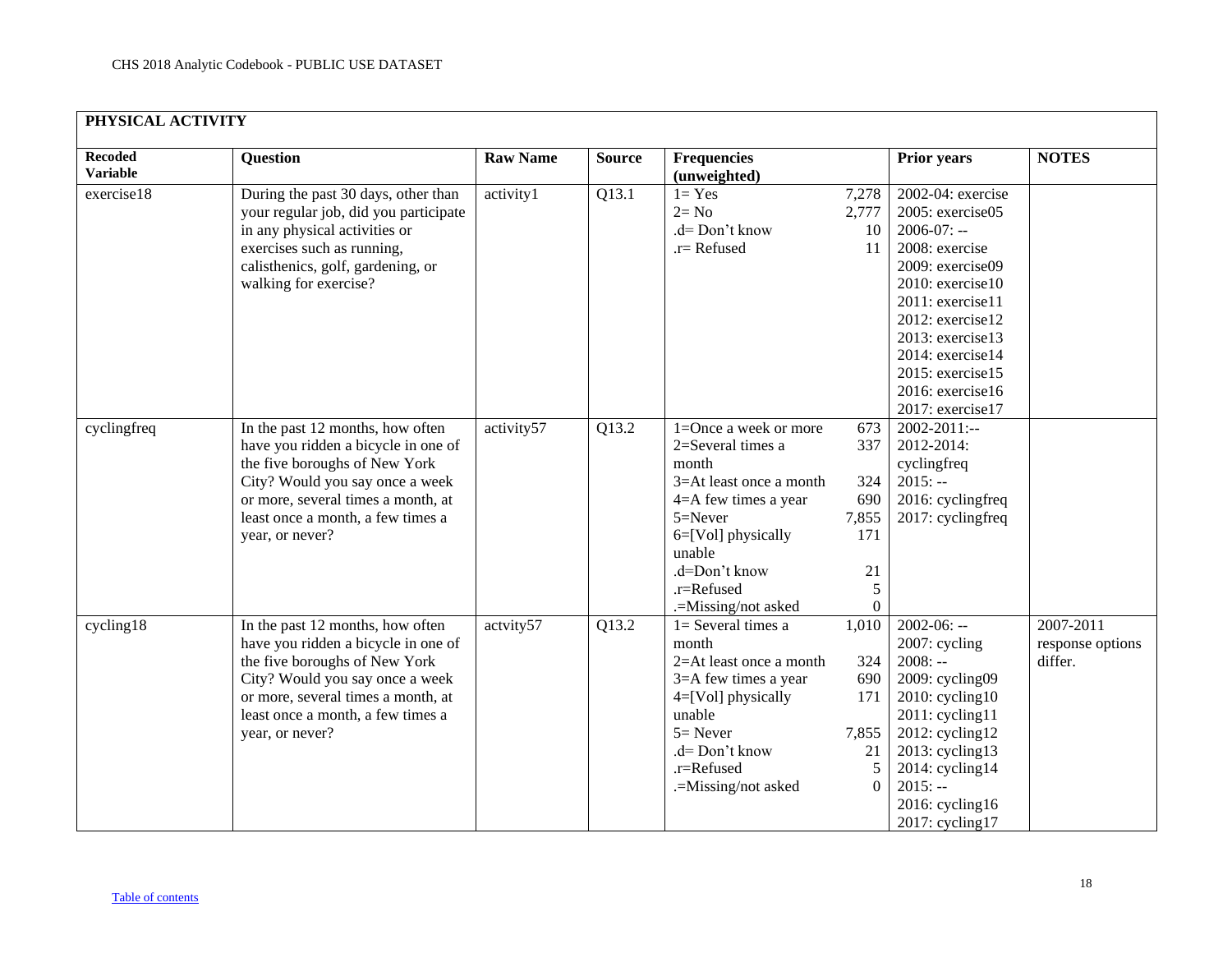| PHYSICAL ACTIVITY                 |                                                                                                                                                       |                 |                 |                                                                                   |                                  |                                                                                                                                                                                         |                                                                                                                                                                                                                                                                      |
|-----------------------------------|-------------------------------------------------------------------------------------------------------------------------------------------------------|-----------------|-----------------|-----------------------------------------------------------------------------------|----------------------------------|-----------------------------------------------------------------------------------------------------------------------------------------------------------------------------------------|----------------------------------------------------------------------------------------------------------------------------------------------------------------------------------------------------------------------------------------------------------------------|
| <b>Recoded</b><br><b>Variable</b> | Question                                                                                                                                              | <b>Raw Name</b> | <b>Source</b>   | <b>Frequencies</b><br>(unweighted)                                                |                                  | <b>Prior years</b>                                                                                                                                                                      | <b>NOTES</b>                                                                                                                                                                                                                                                         |
| imputed_PA08_3R_q1                | Meets national physical activity<br>guidelines $-150$ minutes of<br>moderate or equivalent exercise per<br>week-3 levels. Asked in Version 1<br>only. | $\mathbf{u}$    | Q13.4-<br>Q13.7 | $1 = Inactive$<br>2=Insufficiently active<br>3=Sufficiently active<br>$=$ Missing | 1,199<br>1,198<br>2,626<br>5,053 | $2002 - 05: -$<br>2006-07: PA08_3R<br>$2008-9:$ --<br>2010: PA08_3R<br>$2011: -$<br>2012: PA08 3R<br>$2013: -$<br>$2014: -$<br>2015: PA08_3R_w2<br>2016: PA08_3R_q1<br>2017: PA08_3R_q1 | <b>ASKED IN</b><br><b>VERSION 1</b><br>ONLY.<br>Analysis of 2018<br>question requires<br>special survey<br>strata (strata_q1)<br>and weight<br>$(wt19\_dual_q1)$<br>Records with<br>missing value<br>were imputed.<br>Not comparable<br>to PAGA08_13<br>or PAGA08_14 |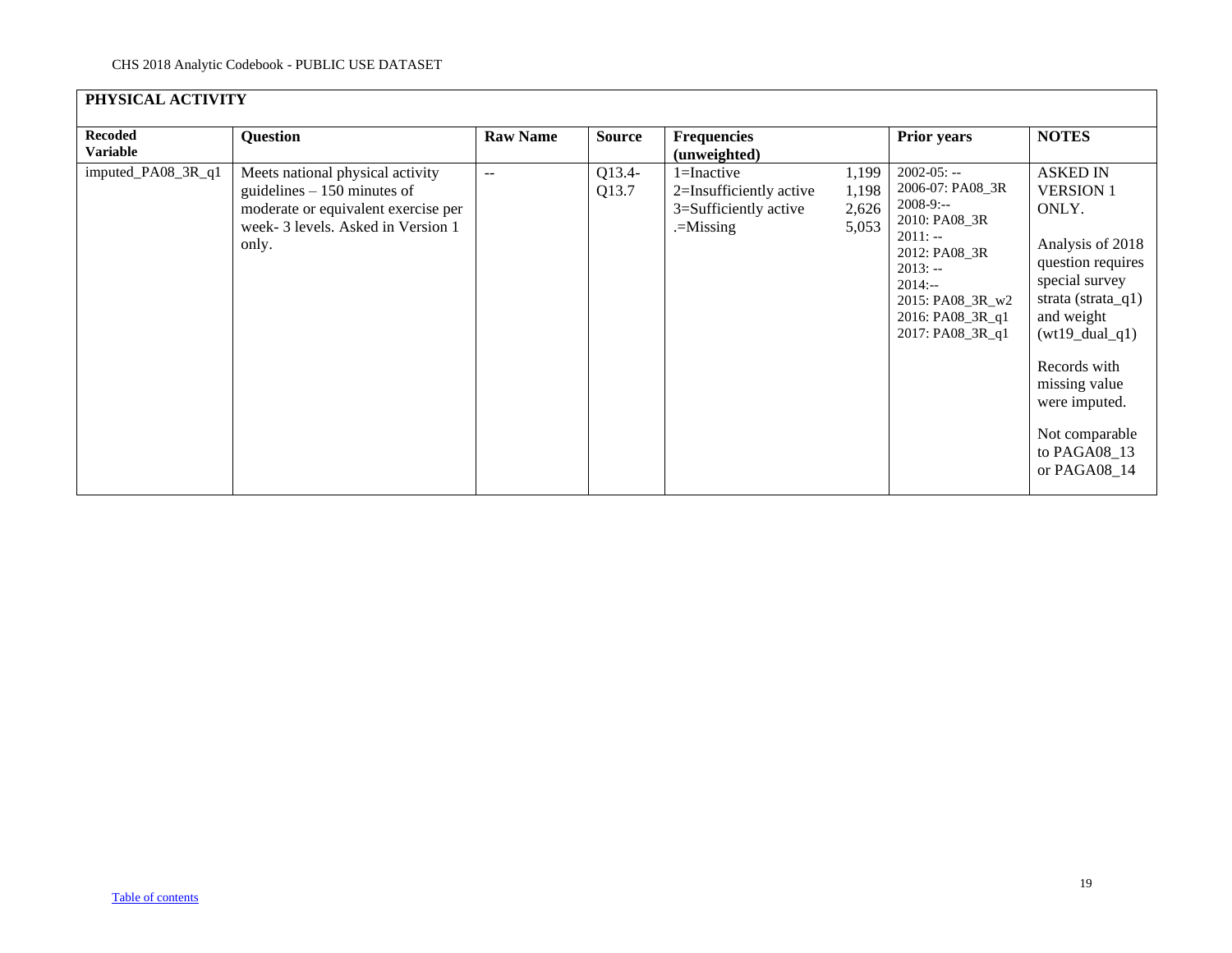<span id="page-19-0"></span>

| <b>Recoded</b><br><b>Variable</b> | <b>Question</b>                                                                                     | <b>Raw Name</b> | <b>Source</b> | <b>Frequencies</b><br>(unweighted)                                                                                                   |                                             | <b>Prior years</b> | <b>NOTES</b>                                                                                                                                                     |
|-----------------------------------|-----------------------------------------------------------------------------------------------------|-----------------|---------------|--------------------------------------------------------------------------------------------------------------------------------------|---------------------------------------------|--------------------|------------------------------------------------------------------------------------------------------------------------------------------------------------------|
| hrssleepcat_q1                    | On an average week night, that is<br>Monday through Friday - how<br>many hours of sleep do you get? | hourssleep      | Q14.1         | $1 =$ Less than 7 hours<br>$2=7+ hours$<br>.d= Don't know<br>$.r =$ Refused<br>.=Missing/Not asked                                   | 2,270<br>2,638<br>106<br>9<br>5,053         | $\sim$ $\sim$      | <b>ASKED IN</b><br><b>VERSION 1</b><br>ONLY.<br>Analysis of 2018<br>question requires<br>special survey<br>strata (strata_q1)<br>and weight<br>$(wt19\_dual_q1)$ |
| sleepquality_q1                   | In the past 30 days, how would<br>you rate your sleep quality overall?                              | sleep2          | Q14.2         | $l = V$ ery good<br>$2=$ Fairly good<br>$3 =$ Fairly bad<br>$4=$ Very bad<br>.d= Don't know<br>$.r =$ Refused<br>.=Missing/Not asked | 1,402<br>2,539<br>735<br>285<br>55<br>5,053 | $-$                | <b>ASKED IN</b><br><b>VERSION 1</b><br>ONLY.<br>Analysis of 2018<br>question requires<br>special survey<br>strata (strata_q1)<br>and weight<br>$(wt19\_dual_q1)$ |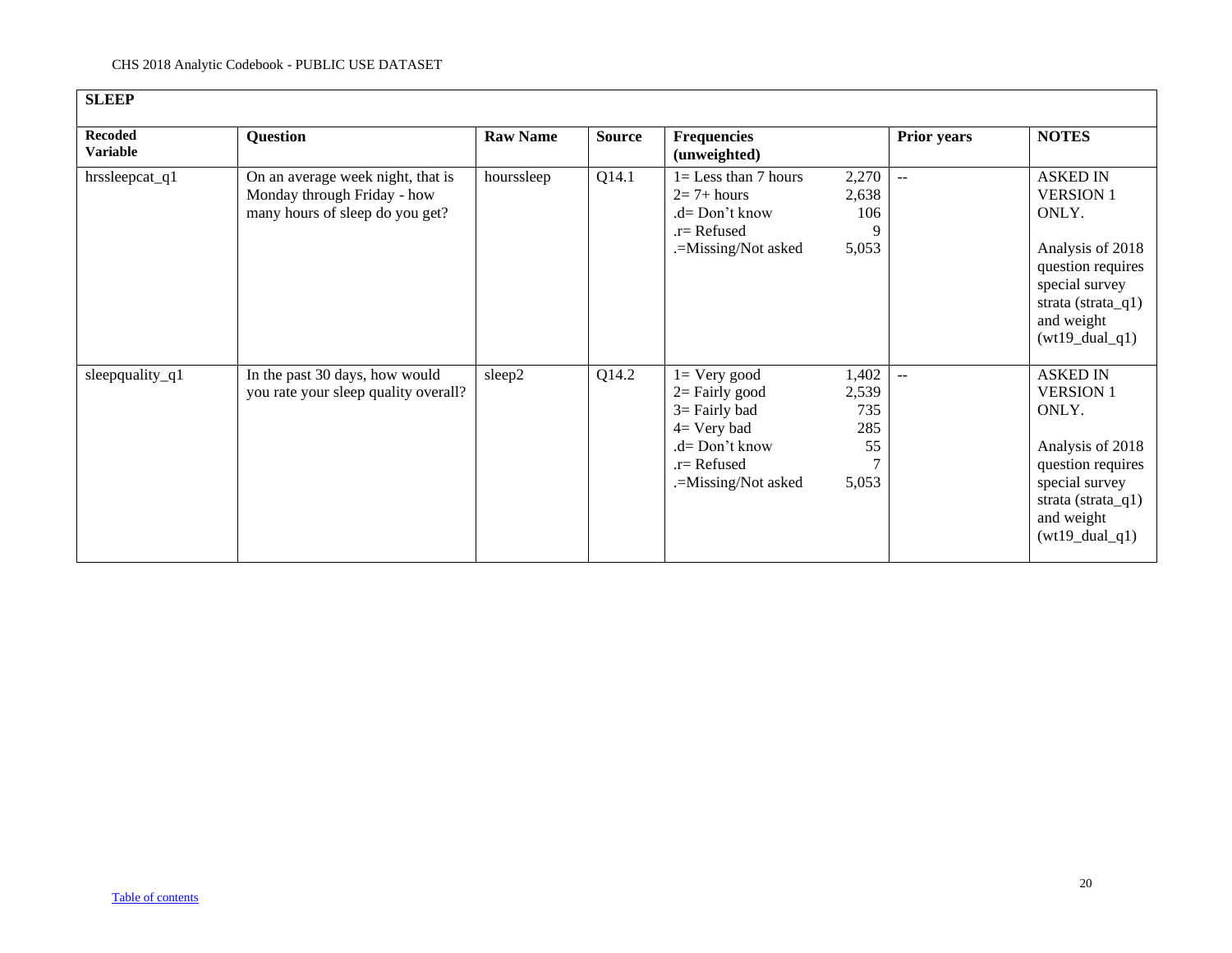<span id="page-20-0"></span>

| <b>Recoded Variable</b> | <b>Question</b>                                                                                                                           | Raw<br><b>Name</b>             | <b>Source</b>                        | <b>Frequencies (unweighted)</b>                                                                              |                                    | Prior years                                                                                                                                                                                                                                                                                                                                                                          | <b>NOTES</b>                                                                                                                                                                                                                                             |
|-------------------------|-------------------------------------------------------------------------------------------------------------------------------------------|--------------------------------|--------------------------------------|--------------------------------------------------------------------------------------------------------------|------------------------------------|--------------------------------------------------------------------------------------------------------------------------------------------------------------------------------------------------------------------------------------------------------------------------------------------------------------------------------------------------------------------------------------|----------------------------------------------------------------------------------------------------------------------------------------------------------------------------------------------------------------------------------------------------------|
| smoker                  | Have you smoked at least 100<br>cigarettes in your entire life?<br>Do you now smoke cigarettes:<br>everyday, some days, or not at<br>all? | $\overline{a}$                 | Q9.1;<br>Q9.2                        | $l =$ Never<br>$2=$ Current<br>$3=$ Former<br>.d= Don't know<br>$.r =$ Refused                               | 6,584<br>1,245<br>2,207<br>34<br>6 | 2002-2017: smoker                                                                                                                                                                                                                                                                                                                                                                    |                                                                                                                                                                                                                                                          |
| everyday                | Smoke every day vs some days                                                                                                              | $\sim$ $\sim$                  | Q9.2                                 | $l = Yes$ , every day<br>$2 = No$ , some days<br>$d = Don't know$<br>$.r =$ Refused<br>$=$ Missing/Not asked | 762<br>483<br>$\Omega$<br>8,830    | 2002-2017: everyday                                                                                                                                                                                                                                                                                                                                                                  | Denominator<br>persons who smoked<br>at least 100<br>cigarettes<br>$(smoke1=1)$                                                                                                                                                                          |
| numberperdaya           | # cigs smoked/day every $\&$<br>someday smokers, continuous<br>(imputed for missing $\&$<br>adjusted for days smoked)                     | smoke3,<br>smoke72,<br>smoke89 | Q9.3,<br>Q9.3a,<br>Q9.3 <sub>b</sub> | $0 - 45$<br>$=$ Missing/Not<br>asked                                                                         | 1,245<br>8,831                     | 2002: numberperdaya<br>2003: numberperdaya<br>2003 fall: numberperdaya<br>2004: numberperdaya<br>$2005: -$<br>2006: numberperdaya<br>$2007: -$<br>2008: numberperdaya<br>2009: numberperdaya<br>2010: numberperdaya<br>2011: numberperdaya<br>2012: numberperdaya<br>2013: numberperdaya<br>2014: numberperdaya<br>2015: numberperdaya<br>2016: numberperdaya<br>2017: numberperdaya | numberperdaya<br>imputes for missing<br>values of smoke3,<br>smoke72, and<br>smoke89 and adjusts<br>for days smoked.<br>Numberperdaya<br>sums to total every<br>and someday<br>smokers.<br>Question wording<br>and response options<br>changed over time |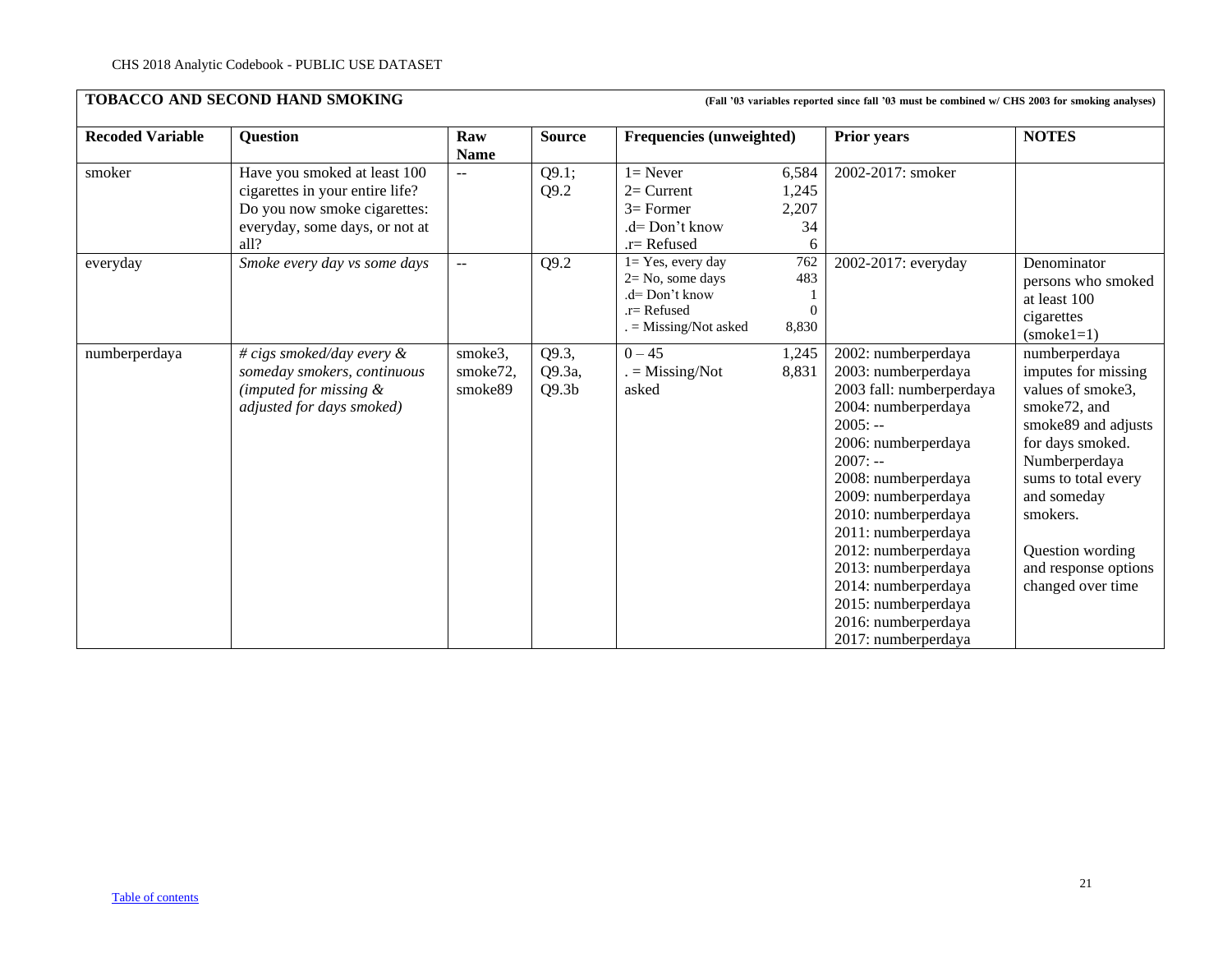| <b>TOBACCO AND SECOND HAND SMOKING</b><br>(Fall '03 variables reported since fall '03 must be combined w/ CHS 2003 for smoking analyses) |                                                                                                                        |                    |                   |                                                                                                               |                                                                                                                                                                                                                                                                             |                                                                                                                                                                                                     |  |
|------------------------------------------------------------------------------------------------------------------------------------------|------------------------------------------------------------------------------------------------------------------------|--------------------|-------------------|---------------------------------------------------------------------------------------------------------------|-----------------------------------------------------------------------------------------------------------------------------------------------------------------------------------------------------------------------------------------------------------------------------|-----------------------------------------------------------------------------------------------------------------------------------------------------------------------------------------------------|--|
| <b>Recoded Variable</b>                                                                                                                  | <b>Question</b>                                                                                                        | Raw<br><b>Name</b> | <b>Source</b>     | <b>Frequencies (unweighted)</b>                                                                               | <b>Prior years</b>                                                                                                                                                                                                                                                          | <b>NOTES</b>                                                                                                                                                                                        |  |
| cpd18a                                                                                                                                   | # cigs smoked/day every $\&$<br>someday smokers, categorical<br>(imputed for missing $\&$<br>adjusted for days smoked) | $-$                | numberper<br>daya | $1 = < 10$ cigs<br>801<br>$2 = 10 - 21$ cigs<br>406<br>38<br>$3=21+cigs$<br>8,831<br>$=$ Missing/Not<br>asked | 2002: cpd02a<br>2003: cpd03a<br>2003 fall: cpd03a<br>2004: cpd04a<br>$2005: -$<br>2006: cpd06a<br>$2007: -$<br>2008: cpd08a<br>2009: cpd09a<br>2010: cpd10a<br>2011: cpd11a<br>2012: cpd12a<br>2013: cpd13a<br>2014: cpd14a<br>2015: cpd15a<br>2016: cpd16a<br>2017: cpd17a | cpd18a is categorical<br><b>VERSION</b> of<br>numberperdaya. See<br>above for<br>description.<br>cpd replaces<br>'cigarettes' vars in<br>all yrs available                                          |  |
| everydaycpda                                                                                                                             | # cigs smoked/day among every<br>day smokers ONLY (imputed<br>for missing)                                             | $- -$              | numberper<br>daya | $1 = < 10$<br>327<br>$2=10 - 21$<br>397<br>$3=21+$<br>38<br>9,314<br>$=$ Missing/Not<br>asked                 | 2002-2003: everydaycpda<br>2003 fall: everydaycpda<br>2004-2007: everydaycpda<br>$2007: -$<br>2008-2017: everydaycpda                                                                                                                                                       | everydaycpda is<br>categorical<br><b>VERSION</b> of<br>numberperdaya for<br><b>EVERY DAY</b><br>SMOKERS.<br>Only every day were<br>asked cpd in '05; use<br>everydaycpda for<br>cpd trend analyses. |  |

# [Table of contents](#page-0-0)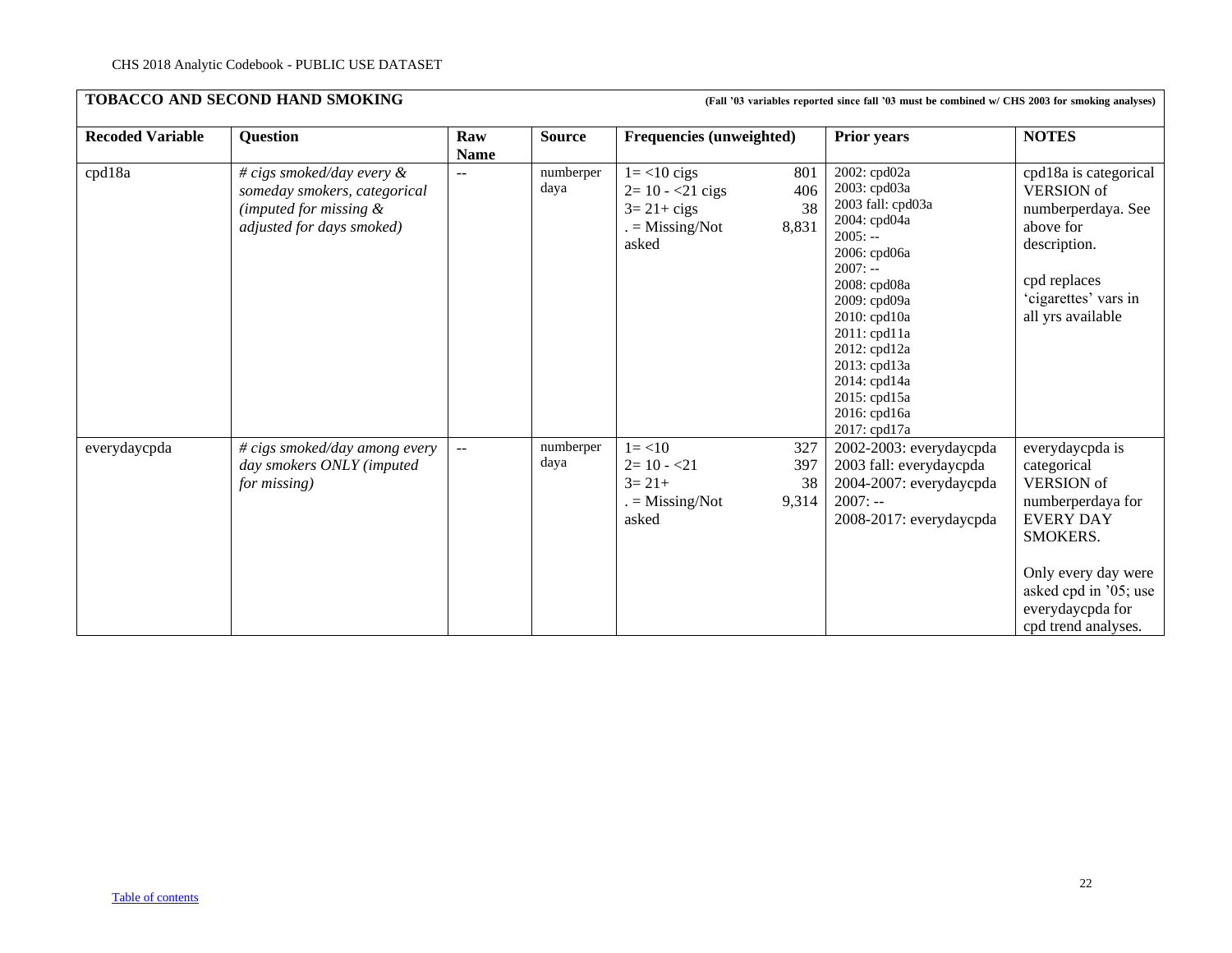| <b>Recoded Variable</b> | <b>Question</b>                                                                                         | Raw<br><b>Name</b>    | <b>Source</b>                   | Frequencies (unweighted)                                                                                                                                                                                                  |                                                                      | <b>Prior years</b>                                                                                                                                                                                                                                                                                                                                                                                 | <b>NOTES</b>                                                                                                                                                                                 |
|-------------------------|---------------------------------------------------------------------------------------------------------|-----------------------|---------------------------------|---------------------------------------------------------------------------------------------------------------------------------------------------------------------------------------------------------------------------|----------------------------------------------------------------------|----------------------------------------------------------------------------------------------------------------------------------------------------------------------------------------------------------------------------------------------------------------------------------------------------------------------------------------------------------------------------------------------------|----------------------------------------------------------------------------------------------------------------------------------------------------------------------------------------------|
| heavysmoker18a          | Heavy smoker( $>$ 10 cig/day)<br>(imputed for missing cigs $\&$<br>adjusted for days smoked)            | $\mathcal{L}^{\perp}$ | numberper<br>daya               | $1 = Yes (>10 cigs)$<br>$2 = No (510 \text{ cigs})$<br>$=$ Missing/Not<br>asked                                                                                                                                           | 247<br>998<br>8,831                                                  | 2002: heavysmoker02a<br>2003: heavysmoker03a<br>2003fall: heavysmoker03a<br>2004: heavysmoker04a<br>$2005: -$<br>2006: heavysmoker06a<br>$2007: -$<br>2008: heavysmoker08a<br>2009: heavysmoker09a<br>2010: heavysmoker10a<br>2011: heavysmoker11a<br>2012: heavysmoker12a<br>2013: heavysmoker13a<br>2014: heavysmoker14a<br>2015: heavysmoker15a<br>2016: heavysmoker16a<br>2017: heavysmoker17a | Heavysmoker18a is<br>dichotomous<br><b>VERSION</b> of<br>numberperdaya. See<br>above for<br>description.<br>HeavysmokerYY'a'<br>(NOT heavysmoker)<br>should be used in<br>multi-yr analyses. |
| smokecat                | Type of smoker                                                                                          | $\sim$ $\sim$         | everyday,<br>heavysmok<br>er18a | $1 = Non-daily smoker$<br>$2 =$ Light daily smoker<br>$3 =$ Heavy daily<br>smoker<br>$4 = Non-smoker$<br>$=$ missing                                                                                                      | 483<br>519<br>243<br>8,791<br>40                                     | 2002-2004: smokecat<br>$2005: -$<br>2006: smokecat<br>$2007: -$<br>2008-2017: smokecat                                                                                                                                                                                                                                                                                                             |                                                                                                                                                                                              |
| smoke5a                 | About how long has it been<br>since you last smoked<br>cigarettes regularly?<br>(continuous, in months) | smoke90               | Q9.6                            | $0 - 960$<br>.d= Don't know<br>$=$ Missing                                                                                                                                                                                | 2,117<br>$\Omega$<br>7,959                                           | $2002 - 2003$ : --<br>Fall 2003: smoke5a<br>2004-2013: smoke5a<br>$2014 - 2015$ : --<br>2016: smoke5a<br>2017: smoke5a                                                                                                                                                                                                                                                                             | In months                                                                                                                                                                                    |
| smoke5                  | About how long has it been<br>since you last smoked<br>cigarettes regularly?<br>(categories)            | $\sim$ $\sim$         | smoke5a                         | 1=Within past month<br>2=More than 1-3<br>months<br>3=More than 3-6<br>months<br>4=More than 6-12<br>months<br>5=More than 1-5 yrs<br>6=More than 5-10 yrs<br>7=More than 10 yrs<br>.d= Don't know<br>.=Missing/not asked | 28<br>37<br>24<br>83<br>282<br>317<br>1,345<br>$\mathbf{0}$<br>7,960 | 2002-2013: smoke5<br>$2014 - 2015$ : --<br>2016: smoke5<br>2017: smoke5                                                                                                                                                                                                                                                                                                                            | Data collected<br>differently in 2002-<br>2003                                                                                                                                               |

### [Table of contents](#page-0-0)

23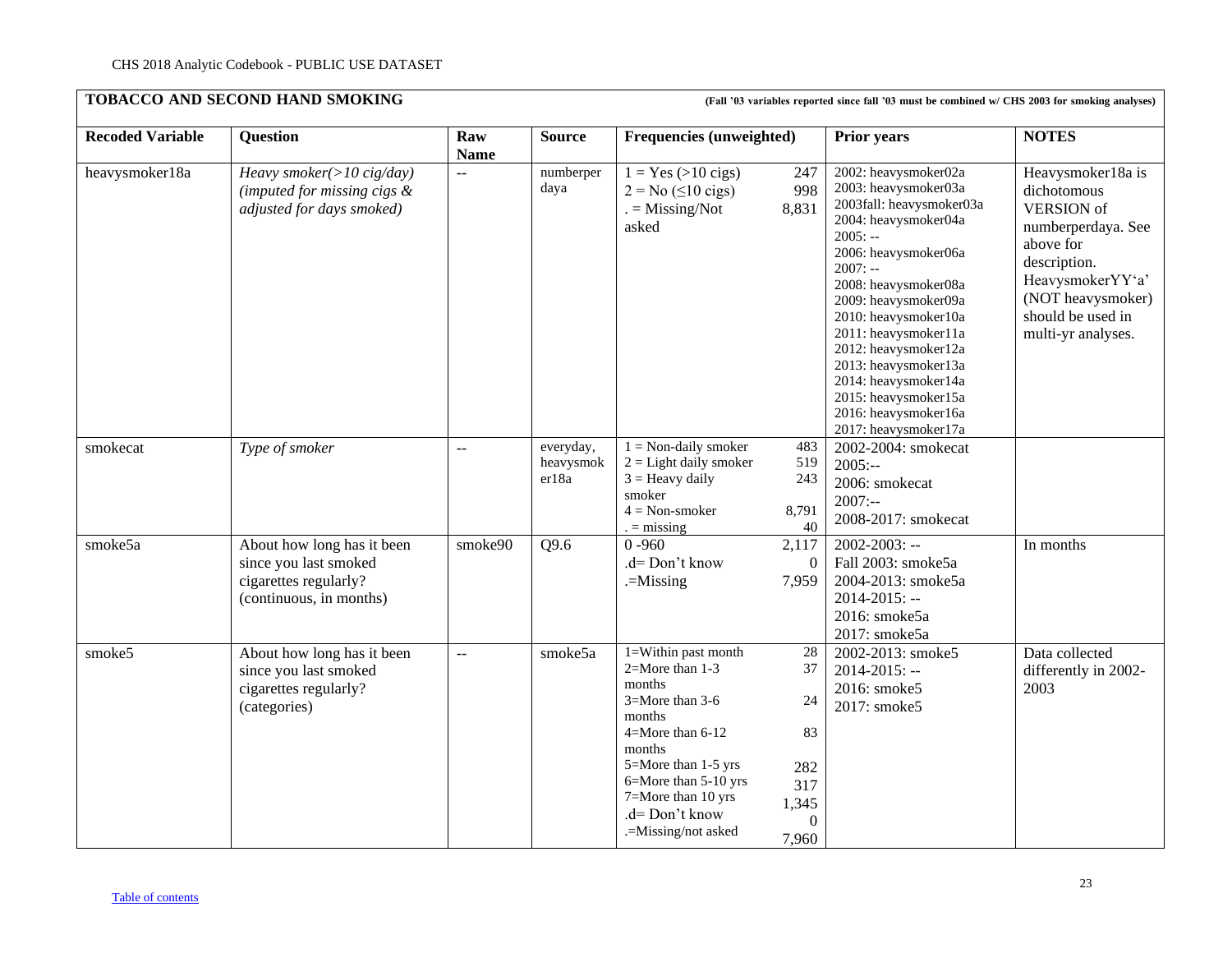| <b>Recoded Variable</b> | <b>Question</b>                                                                                                                                          | Raw<br><b>Name</b>              | <b>Source</b>             | <b>Frequencies (unweighted)</b>                                                                                                                                                                                                                           | <b>Prior years</b>                                                                                                                        | <b>NOTES</b>                                                           |
|-------------------------|----------------------------------------------------------------------------------------------------------------------------------------------------------|---------------------------------|---------------------------|-----------------------------------------------------------------------------------------------------------------------------------------------------------------------------------------------------------------------------------------------------------|-------------------------------------------------------------------------------------------------------------------------------------------|------------------------------------------------------------------------|
| sourcelastcig           | Was the last cigarette you<br>smoked from a carton, a pack, a<br>single or loosie, bummed, or<br>did you roll your own?                                  | smoke39                         | Q9.7;<br>smoker           | $1 =$ Carton<br>100<br>$2 = Pack$<br>901<br>3=Single/loosie<br>156<br>4=Bummed<br>46<br>5=Roll own<br>37<br>.d= Don't know<br>$\mathfrak{Z}$<br>$\overline{2}$<br>$.r =$ Refused<br>8,831<br>$=$ Missing/Not<br>asked                                     | $2002: -$<br>2003: smoke39<br>2003 fall: smoke39<br>2005: smoke39<br>2006-10: sourcelastcig<br>$2011: -$<br>2012-2017: sourcelastcig      | Denominator is<br>current smokers                                      |
| cost20cigarettes        | Cost of 20 cigarettes (pack)                                                                                                                             | smoke40,<br>smoke41,<br>smoke42 | Q9.8a,<br>Q9.8b,<br>Q9.8c | $$0.50-S40$<br>1,042<br>.d= Don't know<br>36<br>$.r =$ Refused<br>6<br>$=$ Missing/Not<br>8,992<br>asked                                                                                                                                                  | $2002: -$<br>2003-2006: cost20cigarettes<br>$2007: -$<br>2008-2010: cost20cigarettes<br>$2011 - 2012$ : --<br>2013-2016: cost20cigarettes |                                                                        |
| cigpurchase18           | Where did you buy the last<br>cigarette you smoked? Was it in<br>your neighborhood, in another<br>part of New York City, or<br>outside of New York City? | smoke128                        | Q9.9                      | $1 = In your$<br>762<br>neighborhood<br>2=In another part of<br>165<br>New York City<br>3=Outside of NYC<br>155<br>.d= Don't know<br>15<br>8<br>.r= Refused<br>$=$ Missing/Not asked<br>8,971                                                             | 2002-2010: cigpurchase<br>$2011: -$<br>2012-2014: cigpurchase<br>$2015 - 2016$ : --<br>2017: cigpurchase17                                | Question wording<br>and response options<br>have changed over<br>time. |
| smellcigsmoke           | How often do you smell<br>cigarette smoke in your home<br>that comes from another home<br>or apartment or from outside?                                  | smoke118                        | Q9.10                     | $1 = Every day$<br>1,194<br>2=A few times per<br>1,257<br>week<br>$3=$ A few times per<br>788<br>month<br>696<br>$4 = A$ few times per<br>year<br>5=Never<br>6,001<br>127<br>.d= Don't know<br>13<br>.r= Refused<br>$=$ Missing /Not<br>$\Omega$<br>asked | $2002 - 2012$ :--<br>2013-2014: smellcigsmoke<br>$2015: -$<br>2016: smellcigsmoke_q1<br>2017: smellcigsmoke                               |                                                                        |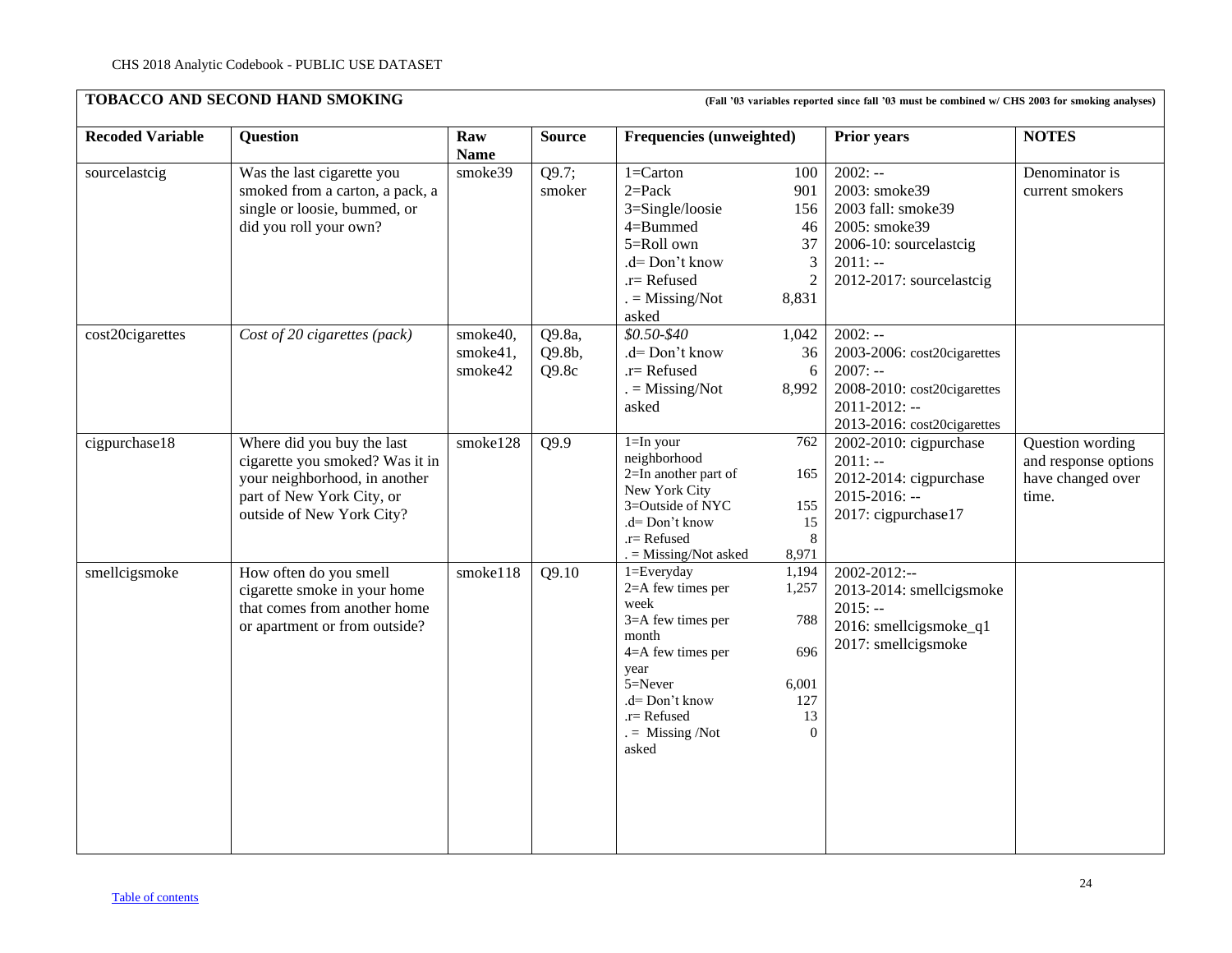| <b>Recoded Variable</b> | <b>Question</b>                                                                                                                                                                                           | Raw<br><b>Name</b>                               | <b>Source</b>                | <b>Frequencies (unweighted)</b>                                                                                                           |                                             | Prior years                                                                                     | <b>NOTES</b>                                                                          |
|-------------------------|-----------------------------------------------------------------------------------------------------------------------------------------------------------------------------------------------------------|--------------------------------------------------|------------------------------|-------------------------------------------------------------------------------------------------------------------------------------------|---------------------------------------------|-------------------------------------------------------------------------------------------------|---------------------------------------------------------------------------------------|
| mentholcigs18           | Thinking about the type of<br>cigarettes you usually smoke,<br>are they menthol or non-<br>menthol?                                                                                                       | smoke129                                         | Q9.4                         | $1 = Menthol$<br>$2 = Non-menthol$<br>3=[VOL.] No Usual<br>Type of Cigarette<br>$d=$ Don't know<br>$r =$ Refused<br>$=$ Missing/Not asked | 653<br>562<br>16<br>14<br>$\Omega$<br>8,831 | 2015: mentholcigs                                                                               | Response options<br>changed                                                           |
| agesmk21<br>agesmkever  | How old were you when you<br>first started smoking cigarettes<br>regularly?<br>How old were you when you<br>first started smoking cigarettes                                                              | smoke24,<br>agesmkcu<br>r<br>smoke1,<br>smoke24, | Q9.5<br>Q9.6<br>Q9.5<br>Q9.6 | $1 = Yes$<br>$2=N0$<br>$=$ Missing/Not asked<br>$1=1-9$ years<br>$2=10-12$ years                                                          | 901<br>282<br>8,893<br>41<br>147            | 2003: agesmk21<br>2009: agesmk21<br>2014-2016: agesmk21<br>2003: agesmkever<br>2009: agesmkever | Question wording<br>changed over the<br>years<br>Question wording<br>changed over the |
|                         | regularly?                                                                                                                                                                                                | demog1,<br>demog25                               |                              | $3=13-17$ years<br>$4 = 18-22$ years<br>$5 = 23 + years$<br>$=$ Missing/Not asked                                                         | 1,505<br>1,174<br>403<br>6,806              | 2014-2016: agesmkever                                                                           | vears                                                                                 |
| nonsmkbuilding_b        | Some apartment buildings<br>prohibit smoking everywhere in<br>the building. To the best of<br>your knowledge, does the<br>building you live in prohibit<br>smoking in all areas, including<br>apartments? | smoke119                                         | Q9.11                        | $1 = Yes$<br>$2=N0$<br>3=Don't know<br>$\mathbf{r}$ Refused<br>$=$ Missing/Not asked                                                      | 2,793<br>2,935<br>832<br>3,512              | 2013-2014:<br>nonsmkbuilding<br>2016: nonsmkbuilding_q1<br>2017: nonsmkbuilding                 |                                                                                       |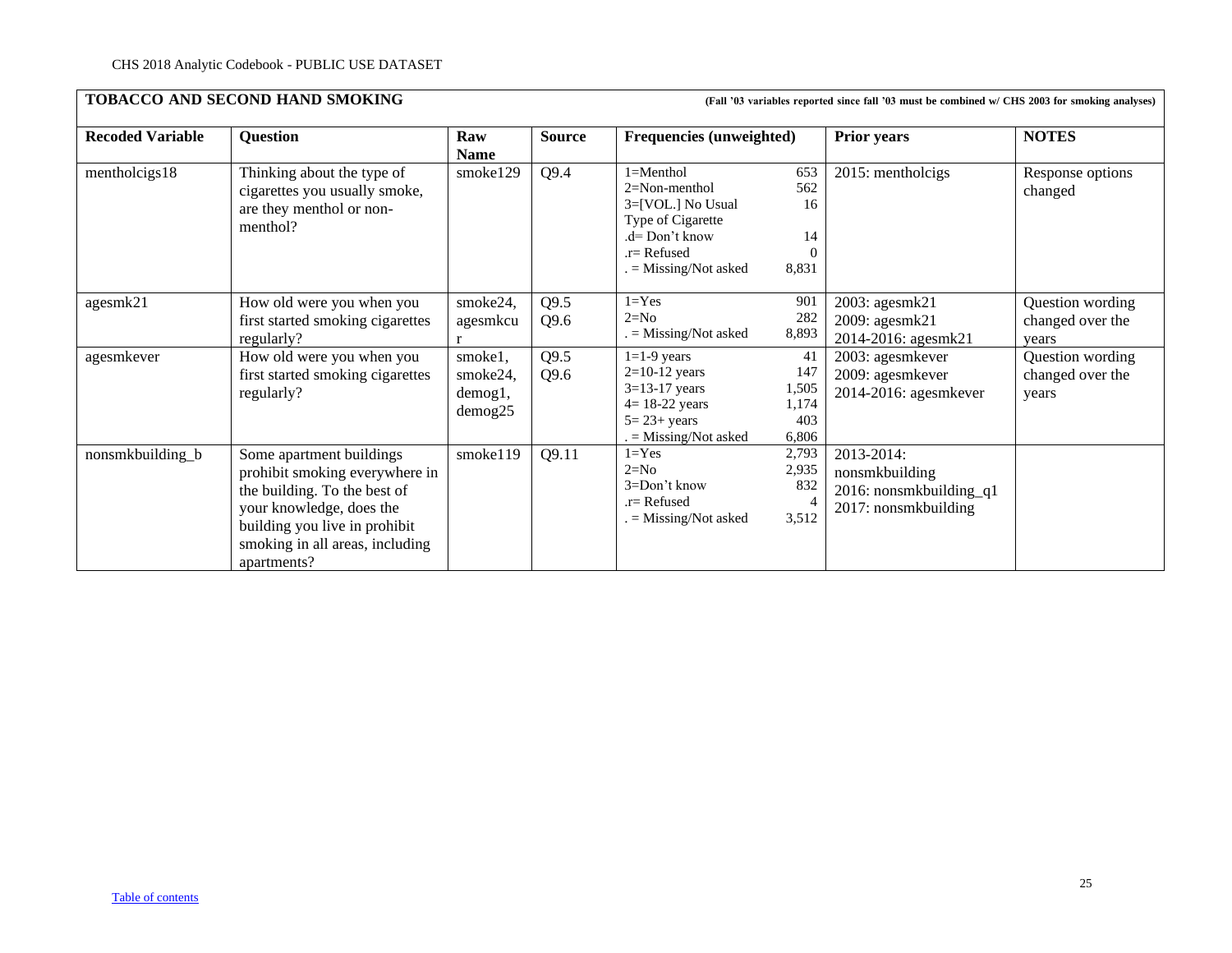<span id="page-25-0"></span>

| <b>DEMOGRAPHICS</b>     |                         |                 |               |                                 |       |                      |                       |
|-------------------------|-------------------------|-----------------|---------------|---------------------------------|-------|----------------------|-----------------------|
| <b>Recoded Variable</b> | <b>Question</b>         | <b>Raw Name</b> | <b>Source</b> | <b>Frequencies (unweighted)</b> |       | <b>Prior years</b>   | <b>NOTES</b>          |
| agegroup                | What is your age? We    | demog1,         | Q10.1,        | $1 = 18 - 24$ yrs               | 724   | 2002-17: agegroup    |                       |
|                         | are only asking this    |                 |               | $2=25-44$ yrs                   | 3,037 |                      |                       |
|                         | information to make     | $d$ emog $158$  | Q10.1a        | $3=45-64$ yrs                   | 3,384 |                      |                       |
|                         | sure we have talked to  |                 |               | $4=65+yrs$                      | 2,908 |                      |                       |
|                         | enough people in each   |                 |               | .d=Don't know                   |       |                      |                       |
|                         | age group. Can you just |                 |               | .r=Refused                      | 22    |                      |                       |
|                         | tell me if you are:     |                 |               |                                 |       |                      |                       |
| agegroup5               | What is your age? We    | demog1,         | Q10.1,        | $1 = 18 - 24$ yrs               | 724   | $2002 - 10: -$       | Response option 25-29 |
|                         | are only asking this    |                 |               | $2=25-29$ yrs                   | 689   | 2011-2017: agegroup5 | new in 2011           |
|                         | information to make     | demog158        | Q10.1a        | $3=30-44$ yrs                   | 2,348 |                      |                       |
|                         | sure we have talked to  |                 |               | $4=45-64$ yrs                   | 3,384 |                      |                       |
|                         | enough people in each   |                 |               | $5=65+yrs$                      | 2,908 |                      |                       |
|                         | age group. Can you just |                 |               | .d=Don't know                   |       |                      |                       |
|                         | tell me if you are:     |                 |               | .r=Refused                      | 22    |                      |                       |
| agegroup6               | What is your age? We    | demog1,         | Q10.1,        | $1 = 18 - 24$ yrs               | 724   | $2002 - 15: -$       |                       |
|                         | are only asking this    |                 |               | $2=25-29$ yrs                   | 689   | 2016-17: agegroup6   |                       |
|                         | information to make     | $d$ emog $158$  | Q10.1a        | $3 = 30 - 44$ yrs               | 2,348 |                      |                       |
|                         | sure we have talked to  |                 |               | $4 = 45 - 64$ yrs               | 3,384 |                      |                       |
|                         | enough people in each   |                 |               | $5 = 65 - 74$ yrs               | 1,629 |                      |                       |
|                         | age group. Can you just |                 |               | $6=75+yrs$                      | 1,279 |                      |                       |
|                         | tell me if you are:     |                 |               | .d=Don't know                   | 1     |                      |                       |
|                         |                         |                 |               | .r=Refused                      | 22    |                      |                       |
| age18_64                | See above               | See above       | See above     | $1 = 18 - 24$ yrs               | 724   | 2002-17: age18 64    |                       |
|                         |                         |                 |               | $2=25-44$ yrs                   | 3,037 |                      |                       |
|                         |                         |                 |               | $3=45-64$ yrs                   | 3,384 |                      |                       |
|                         |                         |                 |               | $=$ Missing/not                 | 2,931 |                      |                       |
|                         |                         |                 |               | applicable                      |       |                      |                       |
| age21up                 | See above               | See above       | See above     | $1 = 21 - 44$ yrs               | 3,500 | 2002-17:age21up      |                       |
|                         |                         |                 |               | $2 = 45 - 64$ yrs               | 3,384 |                      |                       |
|                         |                         |                 |               | $3 = 65 + yrs$                  | 2,908 |                      |                       |
|                         |                         |                 |               | $=$ Missing/not                 | 284   |                      |                       |
|                         |                         |                 |               | applicable                      |       |                      |                       |
| age25up                 | See above               | See above       | See above     | $1=25-44$ yrs                   | 3,037 | 2002-17: age25up     |                       |
|                         |                         |                 |               | $2=45-64$ yrs                   | 3,384 |                      |                       |
|                         |                         |                 |               | $3=65+yrs$                      | 2,908 |                      |                       |
|                         |                         |                 |               | $=$ Missing/not                 | 747   |                      |                       |
|                         |                         |                 |               | applicable                      |       |                      |                       |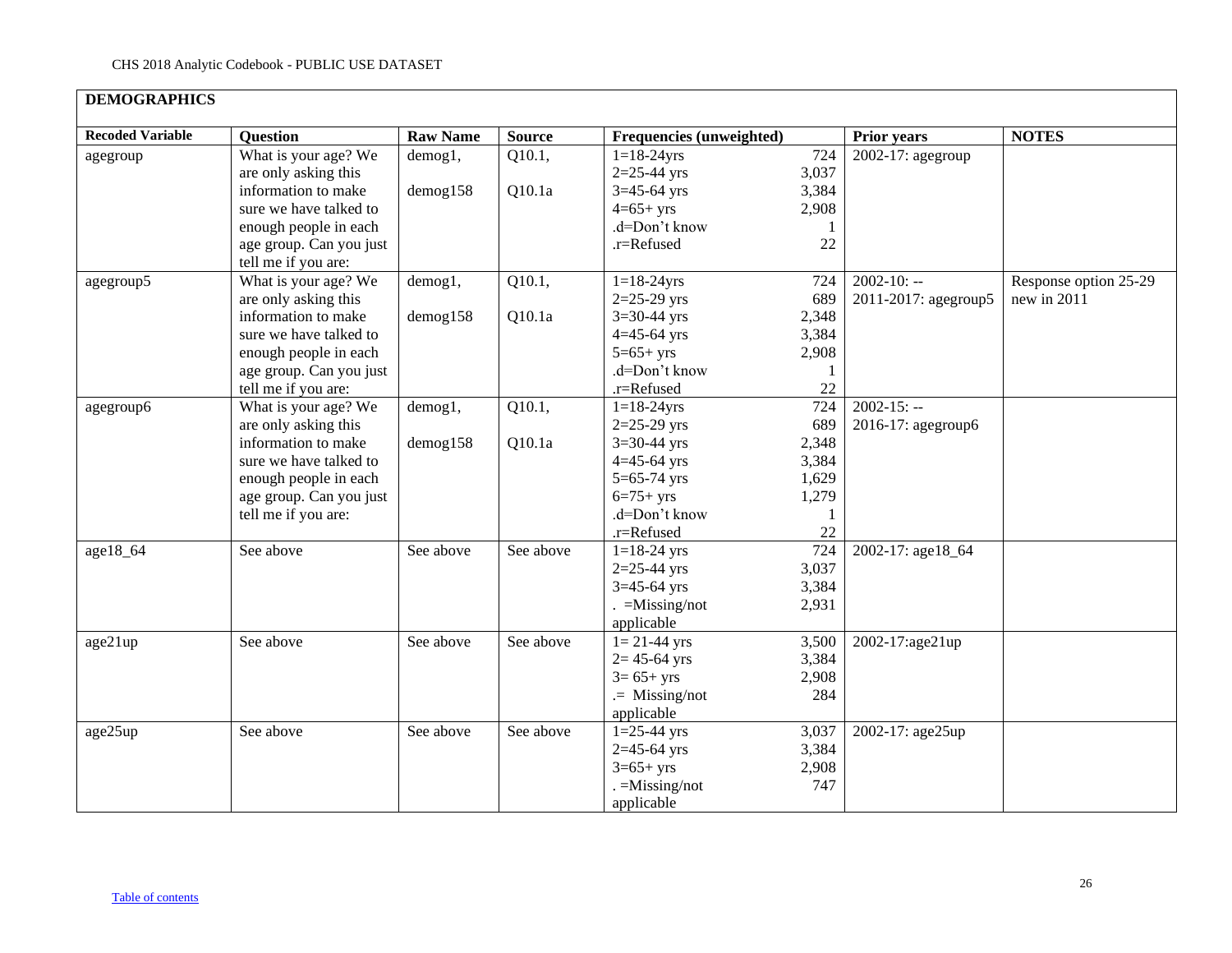# **DEMOGRAPHICS**

| <b>Recoded Variable</b> | <b>Question</b>       | <b>Raw Name</b> | <b>Source</b> | Frequencies (unweighted)       |              | <b>Prior years</b> | <b>NOTES</b>                                     |
|-------------------------|-----------------------|-----------------|---------------|--------------------------------|--------------|--------------------|--------------------------------------------------|
| age40new                | See above             | See above       | See above     | $1=40-44$ yrs<br>$2=45-64$ yrs | 753<br>3,384 | 2002-17: age40new  | Use age40new NOT<br>age40up for                  |
|                         |                       |                 |               | $3=65+yrs$                     | 2,908        |                    | mammography                                      |
|                         |                       |                 |               | $=M$ issing/not                | 3,031        |                    | screening variables                              |
|                         |                       |                 |               | applicable                     |              |                    |                                                  |
| age45up                 | See above             | See above       | See above     | $1=45-64$ yrs                  | 3,384        | 2002-17: age45up   |                                                  |
|                         |                       |                 |               | $2=65+yrs$                     | 2,908        |                    |                                                  |
|                         |                       |                 |               | $=$ Missing/not                | 3,784        |                    |                                                  |
|                         |                       |                 |               | applicable                     |              |                    |                                                  |
| age50up                 | See above             | See above       | See above     | $1=50-64$ yrs                  | 2,506        | 2002-17: age50up   |                                                  |
|                         |                       |                 |               | $2=65+yrs$                     | 2,908        |                    |                                                  |
|                         |                       |                 |               | $=$ Missing/not                | 4,662        |                    |                                                  |
|                         |                       |                 |               | applicable                     |              |                    |                                                  |
| birthsex                | Sex assigned at birth | $d$ emog160,    | Q10.2         | $1 = Male$                     | 4,338        | 2002-17: sex       | Variable is comparable to                        |
|                         |                       | demog159,       |               | $2=$ Female                    | 5,682        |                    | SEX in prior years and                           |
|                         |                       | $d$ emog $161$  |               | .d=Don't know                  | 32           |                    | should be used on all                            |
|                         |                       |                 |               | $.r =$ Refused                 | 24           |                    | subgroup analyses.                               |
|                         |                       |                 |               |                                |              |                    | Respondents are coded as                         |
|                         |                       |                 |               |                                |              |                    | male if they reported their                      |
|                         |                       |                 |               |                                |              |                    | sex at birth as male or                          |
|                         |                       |                 |               |                                |              |                    | were erroneously coded                           |
|                         |                       |                 |               |                                |              |                    | as female but identify as                        |
|                         |                       |                 |               |                                |              |                    | male. Respondents are                            |
|                         |                       |                 |               |                                |              |                    | coded as female if they                          |
|                         |                       |                 |               |                                |              |                    | reported their sex at birth<br>as female or were |
|                         |                       |                 |               |                                |              |                    | erroneously coded as                             |
|                         |                       |                 |               |                                |              |                    | male but identify as                             |
|                         |                       |                 |               |                                |              |                    | female.                                          |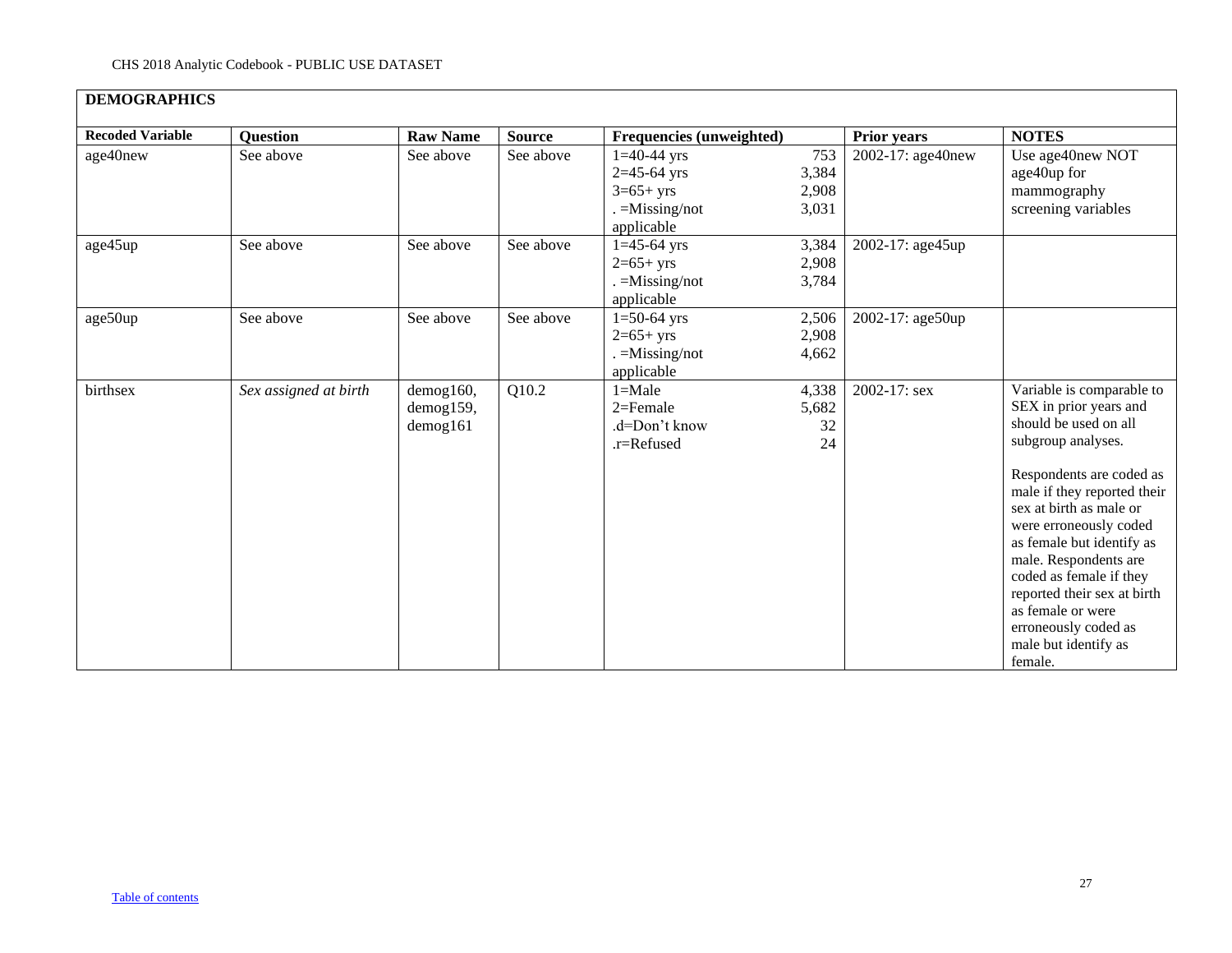| <b>Recoded Variable</b> | Question                                                                                                                                                                                                                    | <b>Raw Name</b>          | <b>Source</b>                           | Frequencies (unweighted)                                                                                                                                                                                                                                                            |                                                                         | <b>Prior years</b>                      | <b>NOTES</b>                                                                                                                                                                                                                                                      |
|-------------------------|-----------------------------------------------------------------------------------------------------------------------------------------------------------------------------------------------------------------------------|--------------------------|-----------------------------------------|-------------------------------------------------------------------------------------------------------------------------------------------------------------------------------------------------------------------------------------------------------------------------------------|-------------------------------------------------------------------------|-----------------------------------------|-------------------------------------------------------------------------------------------------------------------------------------------------------------------------------------------------------------------------------------------------------------------|
| newgenderid             | How do you describe<br>yourself? Combines sex<br>at birth and gender<br>identity questions                                                                                                                                  | $\overline{\phantom{a}}$ | Q10.2,<br>Q10.4,<br>Q10.3d              | 1=Cisgender Man<br>$2=$ Cisgender Woman<br>3=Transgender Man<br>4=Transgender Woman<br>5=Gender non-conforming<br>man<br>$6=$ Gender non-<br>conforming woman<br>7= Something else - man<br>8 = Something else - woman<br>9= Another gender identity<br>.d=Don't know<br>.r=Refused | 4,313<br>5,677<br>13<br>16<br>$\overline{2}$<br>10<br>8<br>5<br>4<br>14 | $2002 - 2016$ : --<br>2017: newgenderid | Includes discordant<br>responses in the sex at<br>birth and how do you<br>identify yourself<br>questions.<br>Available with a Data<br>Use Agreement. Please<br>contact<br>EpiDataRequest@health<br>.nyc.gov                                                       |
| newrace                 | Are you Hispanic or<br>Latino?<br>Some people, aside<br>from being Hispanic,<br>also consider<br>themselves to be a<br>member of a racial<br>group. Which one or<br>more of the following<br>would you say is your<br>race? | $\overline{\phantom{a}}$ | Q10.4,<br>Q10.4a,<br>Q10.4 <sub>b</sub> | .=missing/not asked<br>1=White Non-Hispanic<br>2=Black Non-Hispanic<br>3=Hispanic<br>4=Asian/PI Non-<br>Hispanic<br>5=Other Non-Hispanic                                                                                                                                            | 10<br>3,484<br>2,300<br>2,895<br>1,126<br>271                           | 2002-17: newrace                        | Race is assigned for<br>missing observations<br>Since 2017, "Middle<br>Eastern or North African"<br>was included as one of<br>the race question options<br>and recoded in<br>"newrace" to White<br>**Use newrace for<br>analyses that include<br>race/ethnicity** |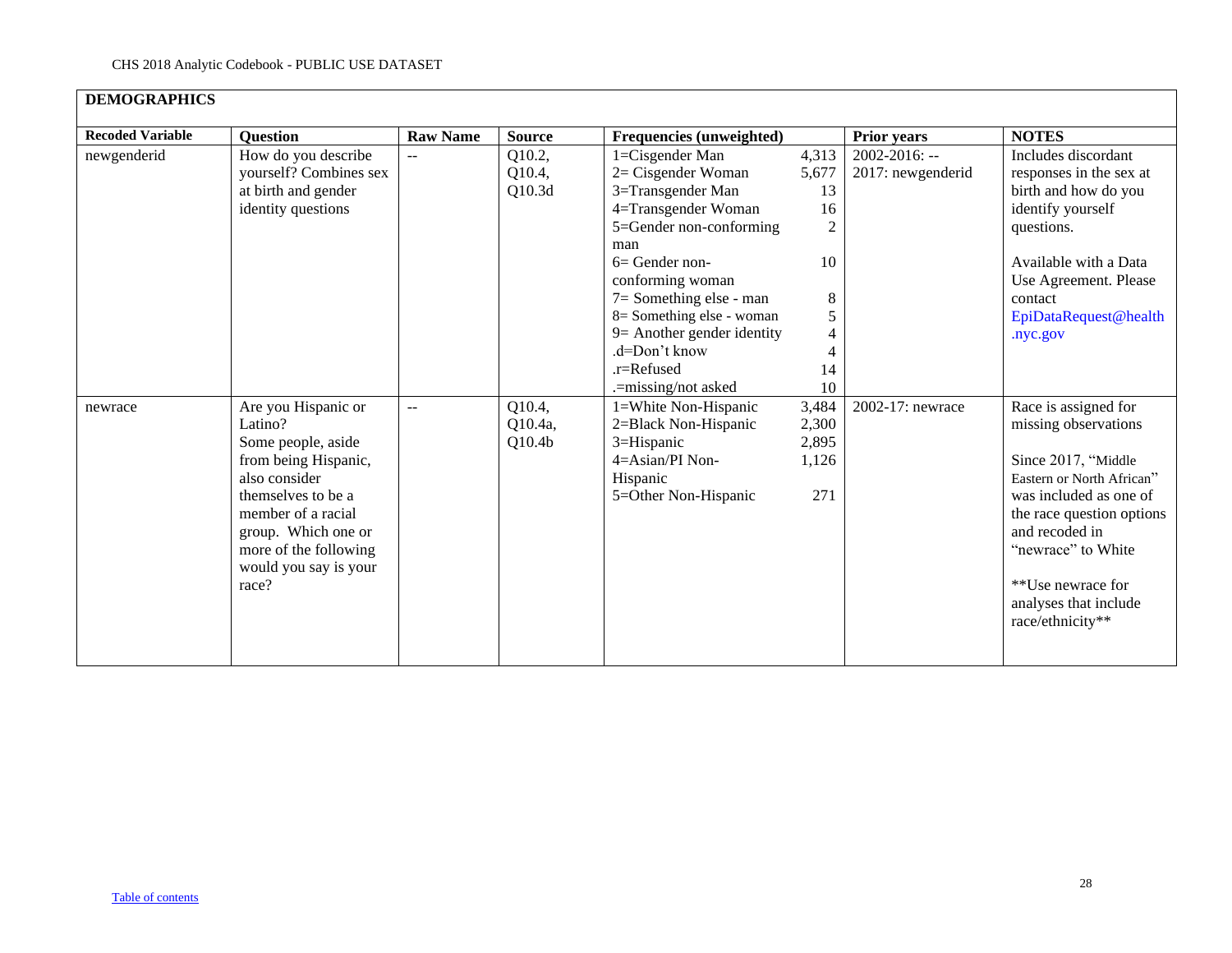| <b>DEMOGRAPHICS</b>     |                                                                          |                  |               |                                                     |             |                    |                                                                   |
|-------------------------|--------------------------------------------------------------------------|------------------|---------------|-----------------------------------------------------|-------------|--------------------|-------------------------------------------------------------------|
| <b>Recoded Variable</b> | <b>Question</b>                                                          | <b>Raw Name</b>  | <b>Source</b> | <b>Frequencies (unweighted)</b>                     |             | <b>Prior years</b> | <b>NOTES</b>                                                      |
| demog172                | Please tell me which<br>group best represents<br>your Hispanic or Latino | $d$ emog172      | Q10.4a        | $1 =$ Puerto Rican<br>2=Cuban/Cuban-<br>American    | 745<br>72   | 2003-17: demog55   | Question was changed to<br>separate Central and<br>South American |
|                         | origin or ancestry                                                       |                  |               | 3=Dominican/<br>Dominican-American                  | 911<br>305  |                    | Available with a Data                                             |
|                         |                                                                          |                  |               | 4=Mexican/Mexican-<br>Amer<br>$5=$ Central American | 232         |                    | Use Agreement. Please<br>contact<br>EpiDataRequest@health         |
|                         |                                                                          |                  |               | $6 =$ South American                                | 429         |                    | .nyc.gov                                                          |
|                         |                                                                          |                  |               | $7 =$ Other Latin Amer<br>8=Other Hispanic/Latino   | 42<br>76    |                    |                                                                   |
|                         |                                                                          |                  |               | 9=[VOL] Spanish<br>.d=Don't know                    | 15<br>15    |                    |                                                                   |
|                         |                                                                          |                  |               | $.r =$ Refused<br>$=$ Missing/not asked             | 10<br>7,224 |                    |                                                                   |
| $d$ emog135r            | Please tell me which                                                     | demog135;        | Q10.6         | 1=Chinese                                           | 548         | $2002 - 2011$ : -- | Also see asianancestry.                                           |
|                         | group best represents                                                    | $d$ emog135 $vr$ |               | $2 = Asian Indian$                                  | 337         | 2013-2017:         | Note the small numbers                                            |
|                         | your Asian heritage or                                                   |                  |               | $3 =$ Filipino                                      | 35          | $d$ emog $135r$    | in some groups.                                                   |
|                         | ancestry                                                                 |                  |               | $4=K$ orean<br>5=Japanese                           | 35<br>17    |                    | Available with a Data                                             |
|                         |                                                                          |                  |               | $6=V$ ietnamese                                     | 17          |                    | Use Agreement. Please                                             |
|                         |                                                                          |                  |               | 7=Something else (specify)                          | 74          |                    | contact                                                           |
|                         |                                                                          |                  |               | .d=Don't know<br>.r=Refused                         | 14          |                    | EpiDataRequest@health                                             |
|                         |                                                                          |                  |               | .=Missing/not asked                                 | 8,994       |                    | .nyc.gov                                                          |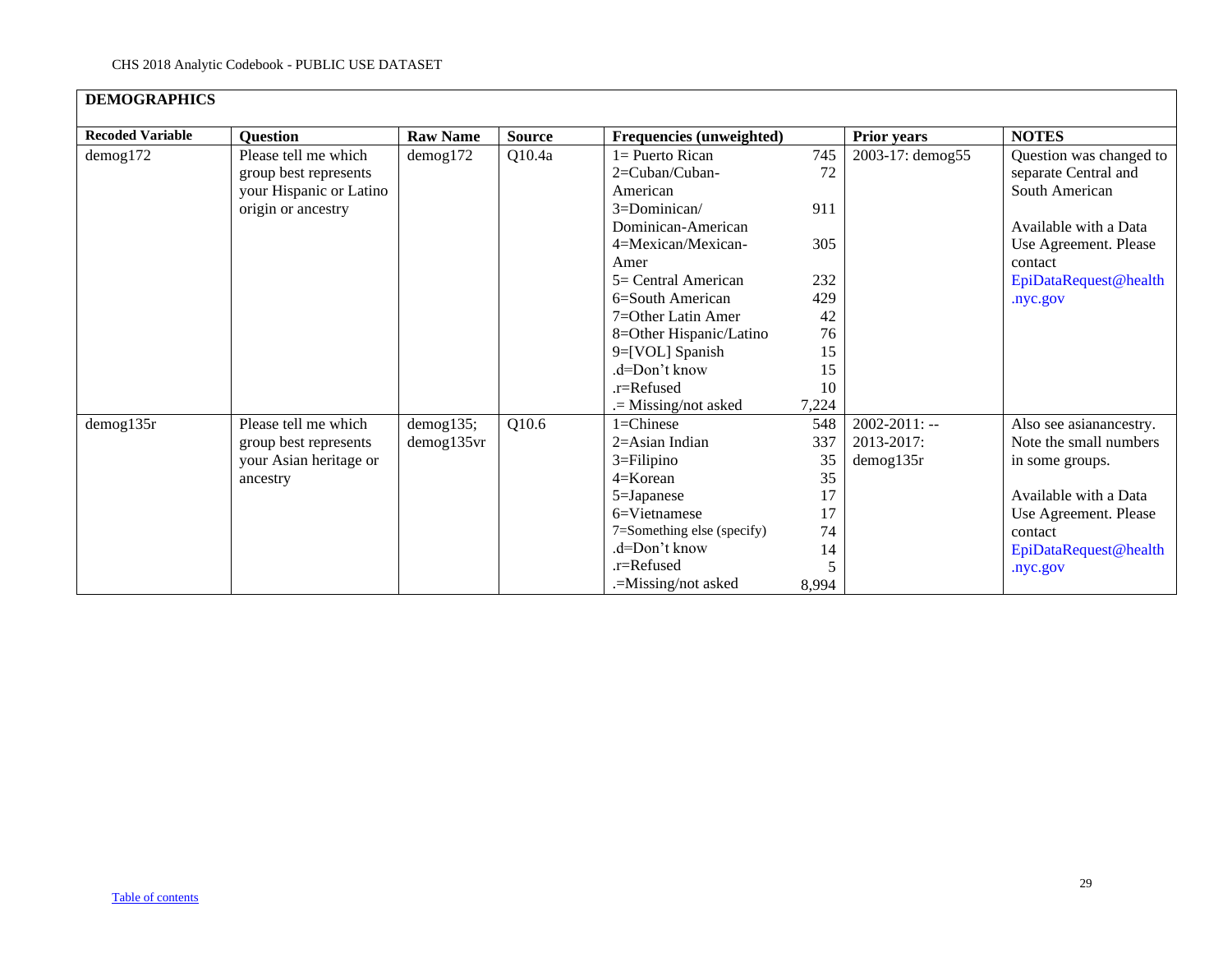| <b>DEMOGRAPHICS</b>     |                                                                                     |                                           |                   |                                                                                                                        |                                            |                                                                                                                                                                                                                                                                                                                          |                                                                                                                                                                                                                                                                                                                                                                                                                                                                                                                                                                                                              |
|-------------------------|-------------------------------------------------------------------------------------|-------------------------------------------|-------------------|------------------------------------------------------------------------------------------------------------------------|--------------------------------------------|--------------------------------------------------------------------------------------------------------------------------------------------------------------------------------------------------------------------------------------------------------------------------------------------------------------------------|--------------------------------------------------------------------------------------------------------------------------------------------------------------------------------------------------------------------------------------------------------------------------------------------------------------------------------------------------------------------------------------------------------------------------------------------------------------------------------------------------------------------------------------------------------------------------------------------------------------|
| <b>Recoded Variable</b> | Question                                                                            | <b>Raw Name</b>                           | <b>Source</b>     | Frequencies (unweighted)                                                                                               |                                            | Prior years                                                                                                                                                                                                                                                                                                              | <b>NOTES</b>                                                                                                                                                                                                                                                                                                                                                                                                                                                                                                                                                                                                 |
| asianancestry           | Please tell me which<br>group best represents<br>your Asian heritage or<br>ancestry | demog135;<br>demog135vr                   | Q10.6             | 1=East Asian<br>2=South Asian<br>3=Southeast Asian<br>$4=Other$<br>.d=Don't know<br>.r=Refused<br>.= Missing/not asked | 613<br>339<br>57<br>54<br>14<br>5<br>8,994 | $2002 - 2011$ : --<br>2013-2017:<br>asianancestry                                                                                                                                                                                                                                                                        | If more refined groups are<br>of interest, use demog135r<br>and demog135vr.<br>Regions defined per:<br>http://en.wikipedia.org/wiki<br>/United Nations geoschem<br>$\underline{\mathbf{e}}$<br>Due to the way newrace is<br>coded, there are a few<br>responses for asianancestry<br>among those whose<br>newrace is Hispanic or<br>other.<br>Asianancestry is based on<br>self-reported responses to<br>heritage and in some cases<br>will not be the same as<br>respondents self-reported<br>birth country.<br>Available with a Data Use<br>Agreement. Please contact<br>EpiDataRequest@health<br>nyc.gov. |
| bthregion18             | Where were you born?                                                                | demog129,<br>$d$ emog $136$<br>demog136vr | Q10.7,<br>Q10.7a, | Region frequencies not<br>reported due to length<br>.d=Don't know<br>.r=Refused                                        | 9,989<br>9<br>78                           | 2002-03: bthregion<br>2004: bthregion04<br>2005: bthregion05<br>2006: bthregion06<br>2007: bthregion07<br>2008: bthregion08<br>2009: bthregion09<br>2010: bthregion10<br>2011: bthregion11<br>2012: bthregion12<br>2013: bthregion13<br>2014: bthregion14<br>2015: bthregion15<br>2016: bthregion16<br>2017: bthregion17 | Available with a Data<br>Use Agreement. Please<br>contact<br>EpiDataRequest@health<br>.nyc.gov                                                                                                                                                                                                                                                                                                                                                                                                                                                                                                               |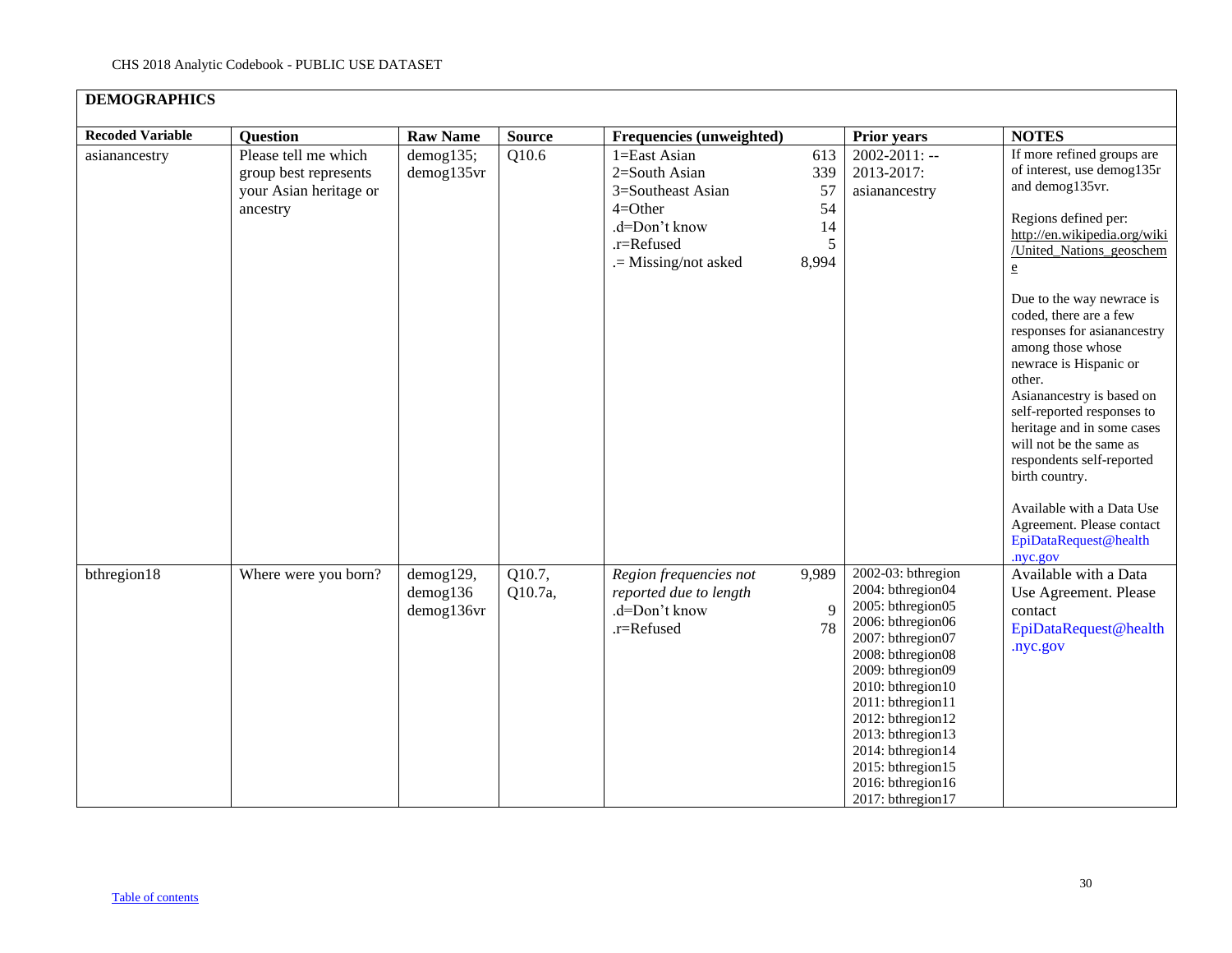### **DEMOGRAPHICS Recoded Variable Question Raw Name Source Frequencies (unweighted) Prior years NOTES** country birth 18 See bthregion 18 n/a bthregion 18 *Country frequencies not reported due to length* .d=Don't know .r=Refused .=Missing 9,787 9 78 172 2002-03: countrybirth 2004: countrybirth04 2005: countrybirth05 2006: countrybirth06 2007: countrybirth07 2008: countrybirth08 2009: countrybirth09 2010: countrybirth10 2011: countrybirth11 2012: countrybirth12 2013: countrybirth13 2014: countrybirth14 2015: countrybirth15 2016: countrybirth16 2017: countrybirth17 Available with a Data Use Agreement. Please contact EpiDataRequest@health .nyc.gov bthregion2 Where were you born?  $n/a$  bthregion18 1=Northern Europe 2=Western Europe 3=Southern Europe 4=Eastern Europe 5=Eastern Asia 6=South Central Asia 7=South Eastern Asia 8=Western Asia 9=Eastern Africa 10=Middle Africa 11=Northern Africa 12=Southern Africa 13=Western Africa 14=Australia and New Zealand 15=Elsewhere Oceana 16=Caribbean 17=Central America 18=South America 19=Northern America - not including U.S. 20=United States d=Don't know .r=Refused 84 70 68 448 518 356 53 81 7 3 20 5 96 10 0 1,411 455 607 37 5,601 68 78 2002-2017: bthregion2 Available with a Data Use Agreement. Please contact [EpiDataRequest@health](mailto:EpiDataRequest@health.nyc.gov) [.nyc.gov](mailto:EpiDataRequest@health.nyc.gov) Top coded from bthregion18 usborn Where were you born? Please tell me the country n/a bthregion18, demog129 1=US born 2=Foreign born .d=Don't know .r=Refused 5,601 4,413 6 56 2002-17: usborn Puerto Rico and the US Territories are classified as US born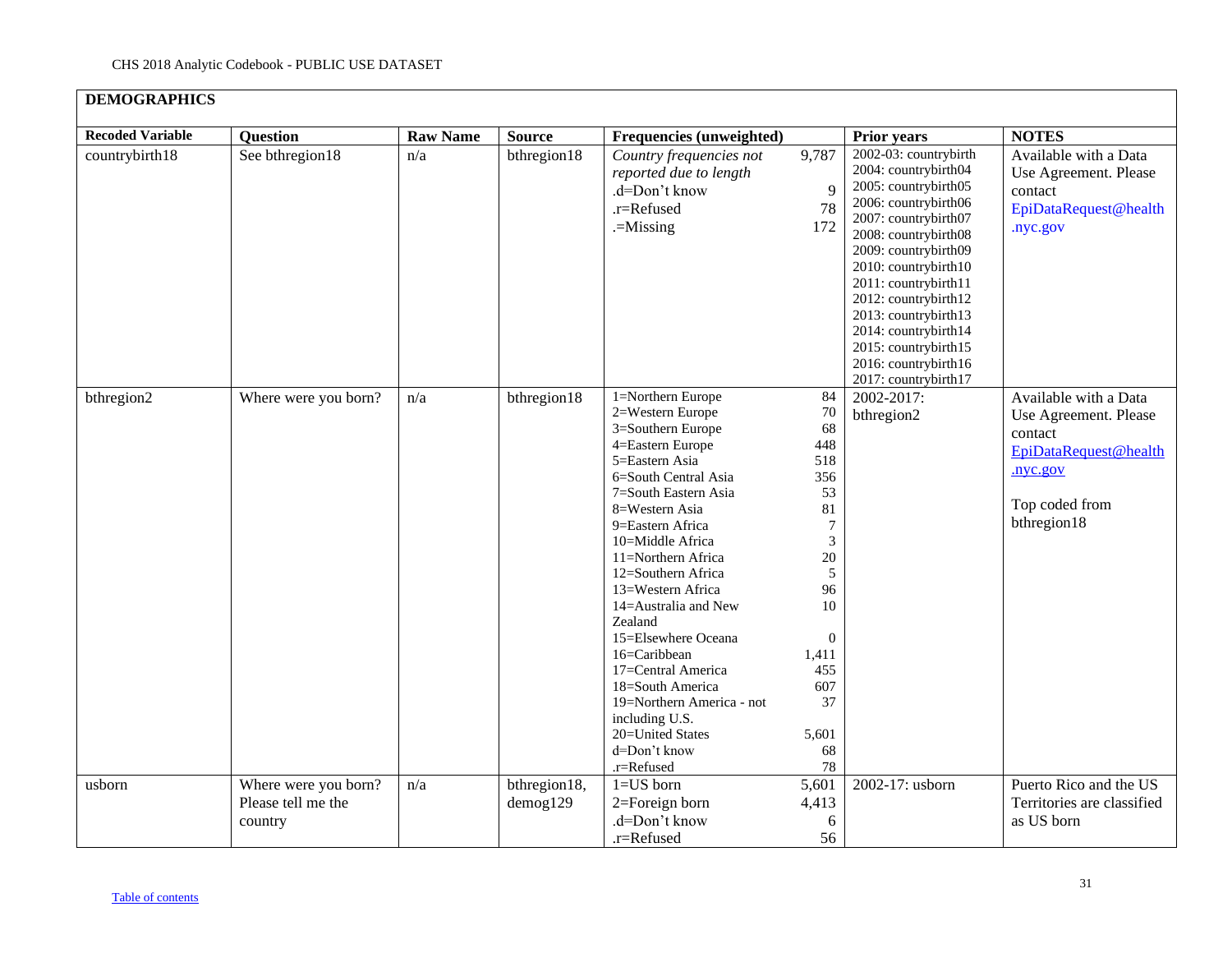| <b>DEMOGRAPHICS</b>     |                                                                                                                                      |                 |               |                                                                                                                                                                          |                                                          |                                                                                                                                                                                                                                                                                                                       |                                                                                                                                                                                                                                                                                                          |
|-------------------------|--------------------------------------------------------------------------------------------------------------------------------------|-----------------|---------------|--------------------------------------------------------------------------------------------------------------------------------------------------------------------------|----------------------------------------------------------|-----------------------------------------------------------------------------------------------------------------------------------------------------------------------------------------------------------------------------------------------------------------------------------------------------------------------|----------------------------------------------------------------------------------------------------------------------------------------------------------------------------------------------------------------------------------------------------------------------------------------------------------|
| <b>Recoded Variable</b> | <b>Question</b>                                                                                                                      | <b>Raw Name</b> | <b>Source</b> | <b>Frequencies (unweighted)</b>                                                                                                                                          |                                                          | <b>Prior years</b>                                                                                                                                                                                                                                                                                                    | <b>NOTES</b>                                                                                                                                                                                                                                                                                             |
| howlonginus             | How long have you<br>lived in this country?                                                                                          | demog105        | Q10.8         | $1 = < 5$ yrs<br>$2=5-9$ yrs<br>$3=10+$ yrs<br>.d=Don't know<br>.r=Refused<br>. = Missing/Not asked                                                                      | 530<br>437<br>3,687<br>6<br>8<br>5,408                   | 2002: yearsinus<br>2003:<br>yearsinus/timeinus<br>$2004: -$<br>2005: yearsinus<br>2006-14: howlonginus<br>$2015 - 17$ : --                                                                                                                                                                                            | Question wording and<br>response options differ<br>over time; use caution<br>combining or comparing<br>to $'02-'05$<br>Note: denom is persons<br>born outside of 50<br>states+DC (ie, asked of<br>persons born in U.S.<br>territories, so could be<br>$usborn=1$ with non-miss<br>value for howlonginus) |
| maritalstatus18         | Are you:<br>Married, Divorced,<br>Widowed, Separated,<br>Never married, OR A<br>member of an<br>unmarried couple living<br>together? | $d$ emog $145$  | Q10.9         | 1=Married<br>2=Divorced<br>3=Widowed<br>4=Separated<br>5=Never married<br>6=Member of unmarried<br>couple living together or<br>partnered<br>.d=Don't know<br>.r=Refused | 3,786<br>1,252<br>985<br>494<br>3,009<br>450<br>33<br>67 | 2002-06: maritalstatus<br>2007: maritalstatus07<br>2008: maritalstatus08<br>2009: maritalstatus09<br>2010: marital status 10<br>2011: maritalstatus11<br>2012: marital status 12<br>2013: marital status 13<br>2014: marital status 14<br>2015: maritalstatus15<br>2016: marital status 16<br>2017: marital status 17 | Starting in 2007 added<br>to demog $114=6$ ,<br>"member of unmarried<br>couple LIVING<br>TOGETHER"                                                                                                                                                                                                       |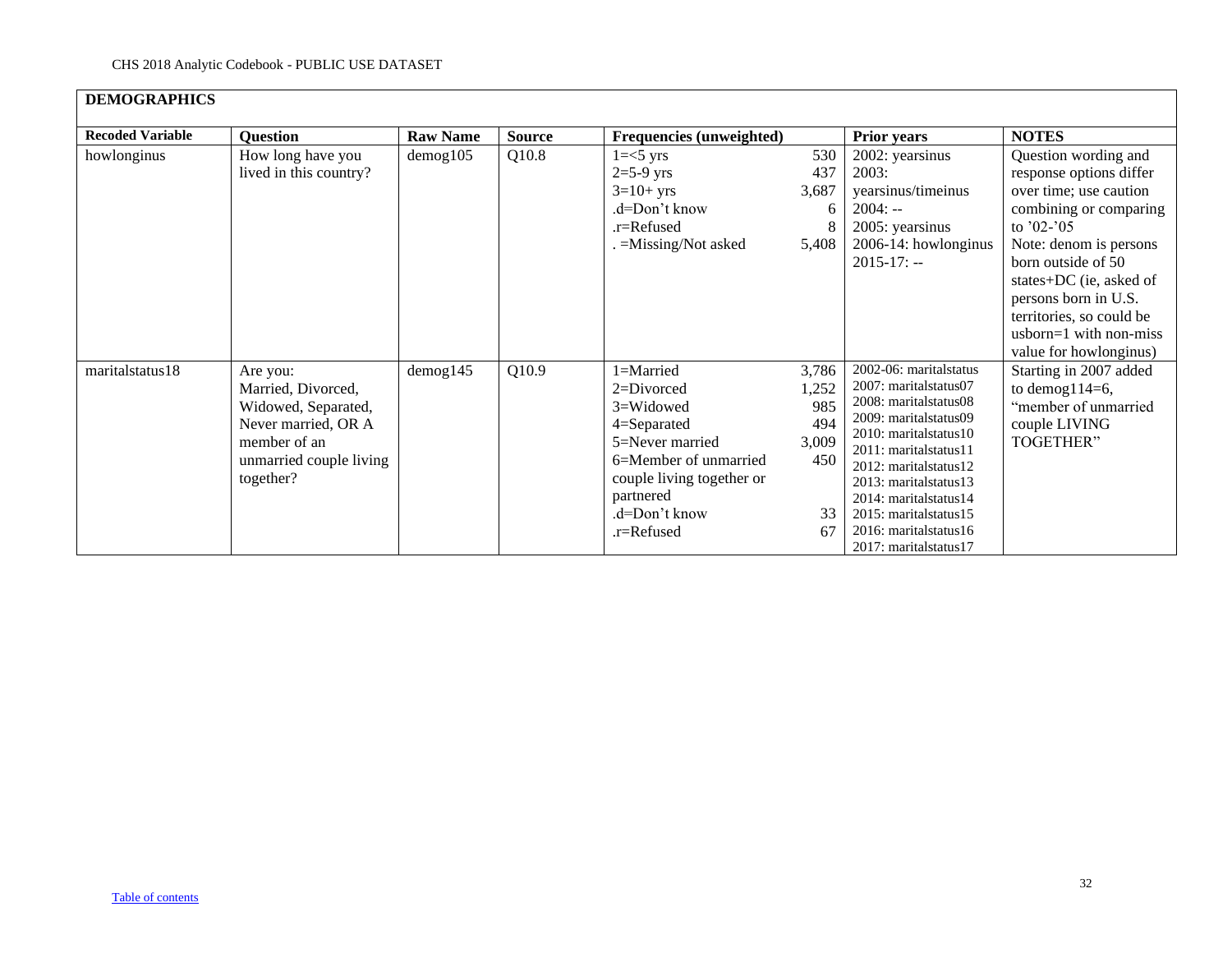| <b>DEMOGRAPHICS</b>             |                                                                                                                                                                                                                                                                                                                                                                                                                                               |                                                  |                              |                                                                                                                                               |                                                |                                                                                            |                                                                                                                                     |
|---------------------------------|-----------------------------------------------------------------------------------------------------------------------------------------------------------------------------------------------------------------------------------------------------------------------------------------------------------------------------------------------------------------------------------------------------------------------------------------------|--------------------------------------------------|------------------------------|-----------------------------------------------------------------------------------------------------------------------------------------------|------------------------------------------------|--------------------------------------------------------------------------------------------|-------------------------------------------------------------------------------------------------------------------------------------|
| <b>Recoded Variable</b>         | <b>Question</b>                                                                                                                                                                                                                                                                                                                                                                                                                               | <b>Raw Name</b>                                  | <b>Source</b>                | <b>Frequencies (unweighted)</b>                                                                                                               |                                                | <b>Prior years</b>                                                                         | <b>NOTES</b>                                                                                                                        |
| sexualid18                      | Now I'll read a list of<br>terms people sometimes<br>use to describe<br>$themselves - gay or$<br>lesbian; straight, that is<br>not gay; bisexual;<br>something else As I<br>read the list again,<br>please stop me when I<br>get to the term that best<br>describes how you<br>think of yourself:<br>Do you not understand<br>the words, are you not<br>sure yet, or do you<br>mean something else?<br>What do you mean by<br>something else? | demog147,<br>demog171,<br>demog148,<br>demog148v | Q10.10<br>Q10.10a<br>Q10.10b | 1=Gay/Lesbian<br>2=Straight, that is not<br>Gay/Lesbian<br>3=Bisexual<br>4=Something else<br>.d=Don't know<br>.r=Refused<br>$=$ Missing       | 331<br>8,937<br>197<br>106<br>252<br>106<br>47 | $2002: -$<br>2003-14: sexualid<br>2015: sexualid15<br>2016: sexualid16<br>2017: sexualid17 | Question wording differs<br>in CHS 2003. Use<br>caution when comparing<br>to later years<br>Response options<br>changed since 2015. |
| understandsexualid<br>education | Do you not understand<br>the words, are you not<br>sure yet, or do you<br>mean something else<br>What is the highest                                                                                                                                                                                                                                                                                                                          | $d$ emog $147$<br>$d$ emog $17$                  | Q10.10a<br>Q10.11            | 1=Don't understand the<br>words<br>2=Not sure yet<br>3=Something else<br>.d=Don't know<br>.r=Refused<br>.=Missing/not asked<br>1=Less than HS | 198<br>6<br>13<br>38<br>10<br>9,811<br>1,555   | $2002 - 2014$ : --<br>2015-2017:<br>understandsexualid<br>2002-17: education               | demog17 contains more                                                                                                               |
|                                 | grade or year of school<br>you completed?                                                                                                                                                                                                                                                                                                                                                                                                     |                                                  |                              | 2=High school grad<br>3=Some college<br>4=College graduate<br>.d=Don't know<br>.r=Refused                                                     | 2,148<br>2,127<br>4,176<br>41<br>29            |                                                                                            | detailed education<br>categories                                                                                                    |
| child                           | Presence of children in<br>household                                                                                                                                                                                                                                                                                                                                                                                                          | $\overline{a}$                                   | children17                   | $1 = Yes$<br>$2=N0$<br>.d=Don't know<br>.r=Refused                                                                                            | 3,461<br>6,565<br>11<br>39                     | 2002-17: child                                                                             | Top coded from<br>children18                                                                                                        |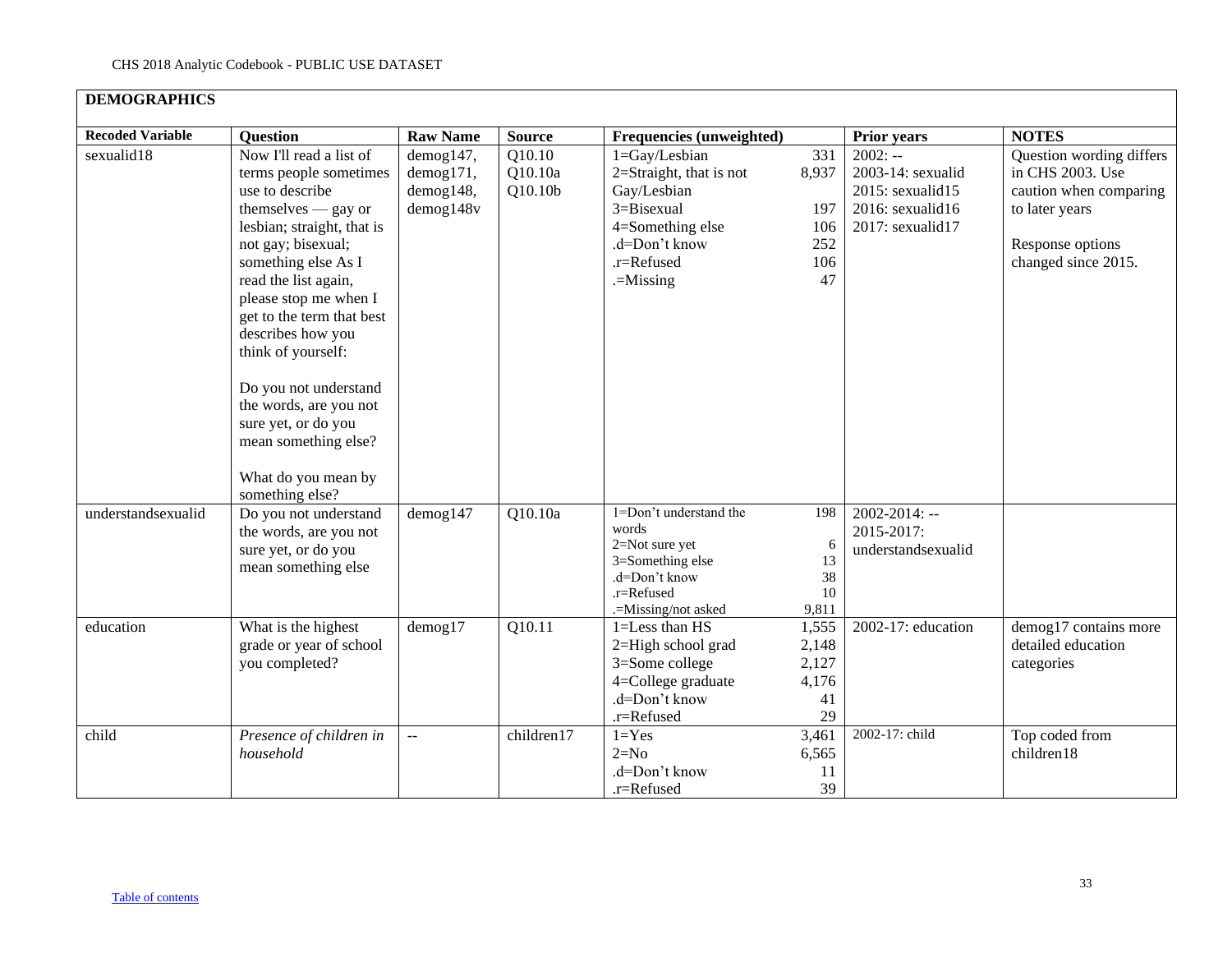### **DEMOGRAPHICS Recoded Variable Question Raw Name Source Frequencies (unweighted) Prior years NOTES** numadults2 *Total adults in household* --  $\vert$  numadults  $\vert$  1 2 3 4 5 6 7+ 3,510 3,733 1,471 846 348 103 65 2002-17: numadults2 Available with a Data Use Agreement. Please contact [EpiDataRequest@health](mailto:EpiDataRequest@health.nyc.gov) [.nyc.gov](mailto:EpiDataRequest@health.nyc.gov) hhsize *Total household adults plus children (continuous)* -- numadults, demog154 1 2 3 4 5 6 7+ 2,890 2,516 1,603 1,539 757 404 367 2002-06:householdsize 2007: householdsize07 2008: householdsize08 2009: householdsize09 2010: householdsize10 2011: householdsize11 2012: householdsize12 2013: householdsize13 2014: householdsize14 2015: householdsize15 2016: householdsize16 2017: householdsize17 Top coded from householdsize18 employment18 Are you currently: Employed for wages or salary, Self-employed, unemployed for 1 year or more, unemployed for less than 1 year, A Homemaker, A Student, Retired, Unable to work? demog119  $\boxed{Q10.13}$  1=Employed for wages/salary 2=Self-employed 3=Unempl for 1+yrs 4=Unempl for  $\lt 1$  yr 5=Homemaker 6=Student 7=Retired 8=Unable to work .d=Don't know .r=Refused 4,486 918 300 312 511 358 2,262 861 33 35 2002-04: employment 2005: employment05 2006: employment06 2007: employment07 2008: employment08 2009: employment09 2010: employment10 2011: employment11 2012: employment12 2013: employment13 2014: employment14 2015: employment15 2016: employment16 2017: employment17 The response order for Q8.13 differs from the order of responses in formatted frequencies. Employment12 was renumbered so that response options would be consistent with order in prior years emp3 *Employment status – three categories* demog119, employment17 Q10.13 1=Employed 2=Unemployed 3=Not in labor force .d=Don't know .r=Refused 5,404 612 3,992 33 35 2002-2016: emp3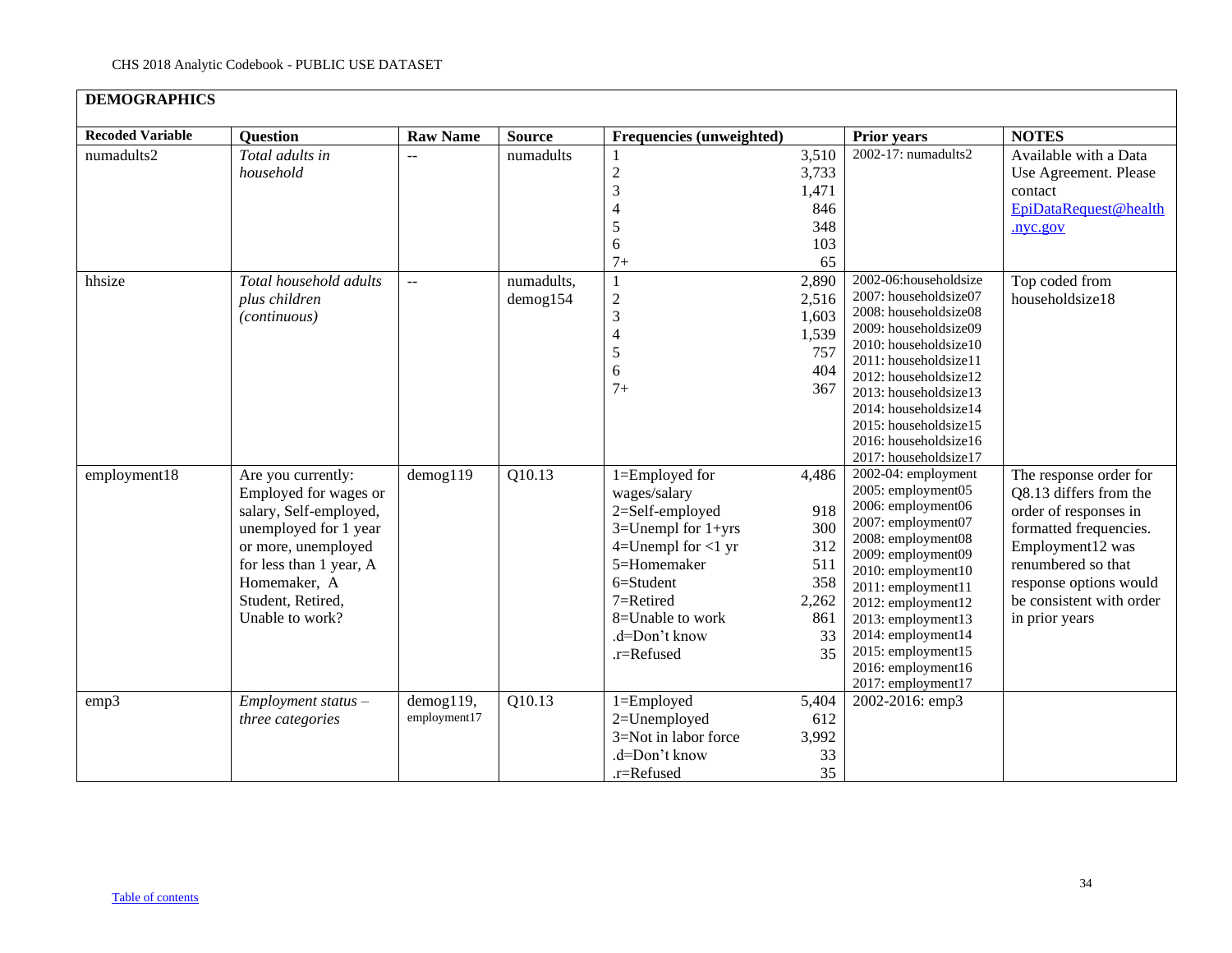| <b>Recoded Variable</b> | <b>Question</b>                                                                                                   | <b>Raw Name</b>                                 | <b>Source</b>                              | Frequencies (unweighted)                                                                                |                                           | <b>Prior years</b>                                    | <b>NOTES</b>                                                                                                                                                                                                                                                                                                                                                                                                                                                                                                                             |
|-------------------------|-------------------------------------------------------------------------------------------------------------------|-------------------------------------------------|--------------------------------------------|---------------------------------------------------------------------------------------------------------|-------------------------------------------|-------------------------------------------------------|------------------------------------------------------------------------------------------------------------------------------------------------------------------------------------------------------------------------------------------------------------------------------------------------------------------------------------------------------------------------------------------------------------------------------------------------------------------------------------------------------------------------------------------|
| imputed<br>povertygroup | Household annual<br>income from all<br>sources; imputed for<br>those with missing data<br>for povertygroup        | Q8_18_12,<br>demog68,<br>RQ8_18_12,<br>rdemog68 | Q10.18,<br>Q10.18a,<br>rq10z18,<br>rq8z18a | $1 = < 100\%$ FPL<br>2=100 - < 200% FPL<br>3=200 - <400% FPL<br>$4=400 - 600\%$ FPL<br>$5 = >600\%$ FPL | 2,436<br>2,141<br>2,155<br>1,642<br>1,702 | $2002 - 12: -$<br>$2013-17$ :<br>imputed_povertygroup | Household income was<br>imputed for those with missing<br>data, or who responded 'Don't<br>know' or 'refused' to Q8.18<br>and Q8.18a.<br>FLAG_IMPUTED_POVERT<br>YGROUP7 indicates whether<br>value was imputed for a given<br>observation<br>If newpovgrps was used to<br>compare income in $02/03$ , to<br>later years use<br>imputed_povertygroup instead<br>**For use as a covariate, e.g.,<br>for analyses comparing<br>estimates between two HH<br>income groups, and not for                                                       |
| imputed_pov200          | Household annual<br>income from all sources<br>$<$ 200% FPL; imputed<br>for those with missing<br>data for pov200 | $\sim$ $\sim$                                   | Q8.18,<br>Q8.18a,<br>rq8z18,<br>rq8z18a    | $1 = 200\%$ FPL<br>$2 = 200\%$ FPL                                                                      | 4,577<br>5,499                            | $2002 - 2012$ : --<br>2013-17:<br>imputed_pov200      | estimates of the prevalence of<br>the income groups themselves<br>Household income was<br>imputed for those with missing<br>data, or who responded 'Don't<br>know' or 'refused' to Q8.18<br>and Q8.18a<br>FLAG IMPUTED POV200<br>indicates whether value was<br>imputed for a given<br>observation<br>Not a collapse of<br>imputed_povertygroup<br>**For use as a covariate, e.g.,<br>for analyses comparing<br>estimates between two HH<br>income groups, and not for<br>estimates of the prevalence of<br>the income groups themselves |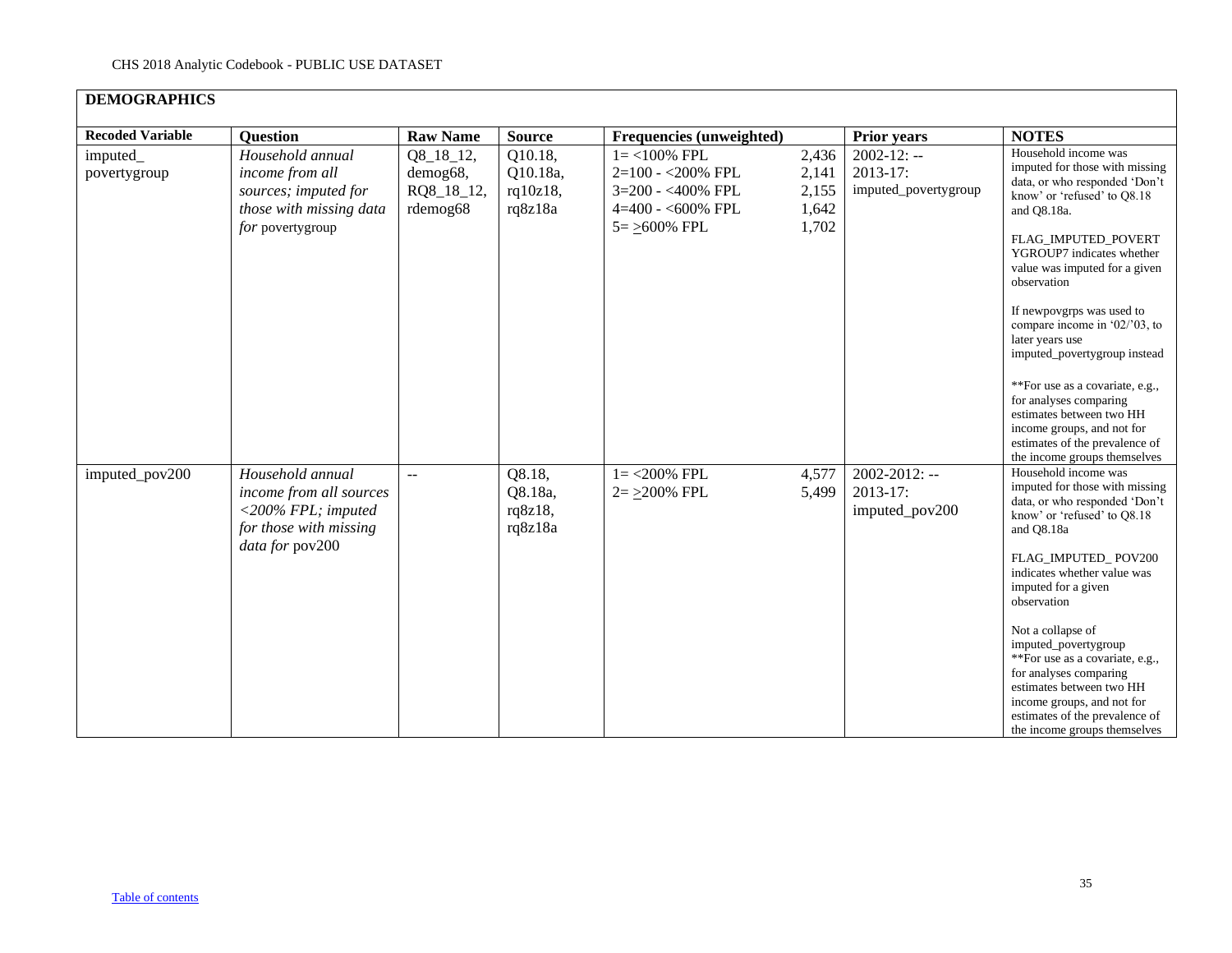| <b>Recoded Variable</b> | <b>Question</b>                                                                              | <b>Raw Name</b>        | <b>Source</b>                                               | <b>Frequencies (unweighted)</b>                                                                    |                                       | <b>Prior years</b>                                                                                                                                                                                                                                                                                                   | <b>NOTES</b>                                                                                                                                                                                                                                    |
|-------------------------|----------------------------------------------------------------------------------------------|------------------------|-------------------------------------------------------------|----------------------------------------------------------------------------------------------------|---------------------------------------|----------------------------------------------------------------------------------------------------------------------------------------------------------------------------------------------------------------------------------------------------------------------------------------------------------------------|-------------------------------------------------------------------------------------------------------------------------------------------------------------------------------------------------------------------------------------------------|
| imputed_<br>povgroup3   | 3-category household<br>annual income from all<br>sources                                    |                        | imputed_<br>povertygroup7                                   | $1 = 200\%$ FPL<br>2=200 - 399% FPL<br>$3 = \geq 400\%$ FPL                                        | 4,577<br>2,155<br>3,344               | $2002 - 2012$ : --<br>$2013 - 17$ :<br>imputed_povgroup3                                                                                                                                                                                                                                                             | Household income was<br>imputed for those with missing<br>data, or who responded 'Don't<br>know' or 'refused' to O8.18<br>and Q8.18a<br>FLAG_IMPUTED_<br>POVGROUP3 indicates                                                                    |
|                         |                                                                                              |                        |                                                             |                                                                                                    |                                       |                                                                                                                                                                                                                                                                                                                      | whether a value was imputed<br>for a given observation<br>**For use as a covariate, e.g.,<br>for analyses comparing<br>estimates between two HH<br>income groups, and not for<br>estimates of the prevalence of<br>the income groups themselves |
| bmi                     | About how tall are you<br>without shoes?<br>About how much do<br>you weigh without<br>shoes? | demog120,<br>demog127; | Q10.15;<br>Q10.16                                           | $6.78 - 83.33$ kg/in <sup>2</sup><br>$=$ Missing                                                   | 9,609<br>467                          | 2002-17: bmi                                                                                                                                                                                                                                                                                                         | Body Mass Index (BMI)<br>based on self-reported<br>height and weight.                                                                                                                                                                           |
| weight18in4             | See bmi                                                                                      | $\sim$ $\sim$          | weightin4;<br>probableweig<br>ht18;<br>demog48;<br>demog131 | $1=$ Under: bmi<18.5<br>2=Normal: 18.5<br>bmi<25<br>3=Overwt: $25 \leq b$ mi<30<br>4=Obese: 30<br> | 257<br>3,444<br>3,434<br>2,725<br>216 | $2002 - 2004$ : --<br>2005: weight05in4<br>2006: weight06in4<br>2007: weight07in4<br>2008: weight08in4<br>2009: weight09in4<br>2010: weight10in4<br>$2011$ : weight $11$ in $4$<br>$2012$ : weight $12$ in4<br>2013: weight13in4<br>2014: weight14in4<br>2015: weight15in4<br>2016: weight16in4<br>2017: weight17in4 | Includes responses to<br>follow up questions on<br>wt, ht                                                                                                                                                                                       |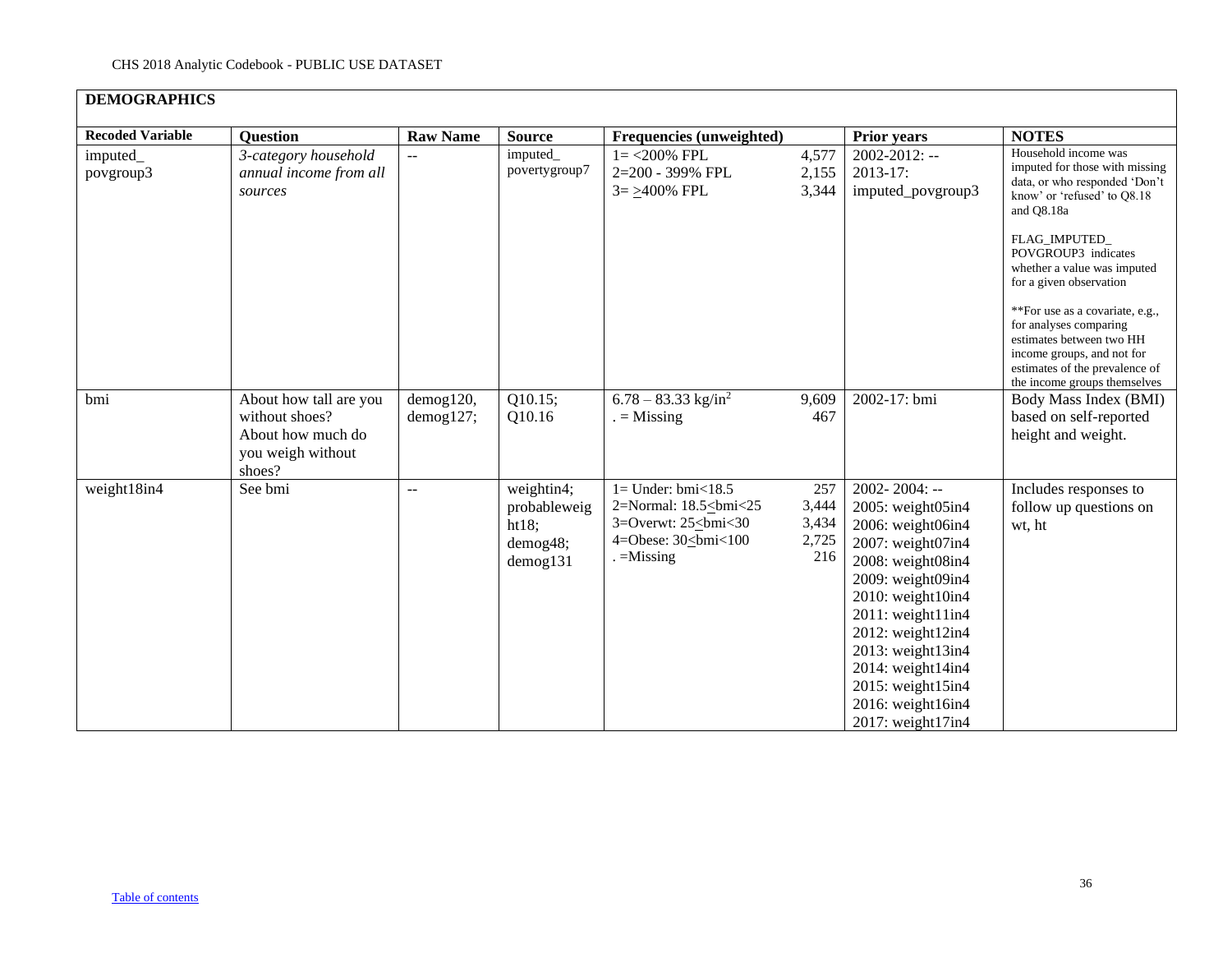# **DEMOGRAPHICS**

| <b>Recoded Variable</b> | <b>Question</b> | <b>Raw Name</b> | <b>Source</b>                                                                                                                 | Frequencies (unweighted)                                                                                                                                                                                                                                                                                                      |                                                | <b>Prior years</b>                                                                                                                                                                                         | <b>NOTES</b>                                                                                                                         |
|-------------------------|-----------------|-----------------|-------------------------------------------------------------------------------------------------------------------------------|-------------------------------------------------------------------------------------------------------------------------------------------------------------------------------------------------------------------------------------------------------------------------------------------------------------------------------|------------------------------------------------|------------------------------------------------------------------------------------------------------------------------------------------------------------------------------------------------------------|--------------------------------------------------------------------------------------------------------------------------------------|
| weight18in5             | See bmi         | $- -$           | weightin4;<br>probableweight<br>18                                                                                            | $1 =$ Under: $<$ 18.5<br>2=Normal: $18.5$<br>bmi<25<br>3=Overwt: $25\le$ bmi<30<br>$4 = Obese:30 \leq bmi < 35$<br>                                                                                                                                                                                                           | 257<br>3,444<br>3,434<br>1,673<br>1,035<br>233 | $2002 - 10: -$<br>2011: weight11in5<br>$2012$ : weight $12$ in5<br>$2013$ : weight $13$ in $5$<br>$2014$ : weight $14$ in5<br>$2015$ : weight $15$ in $5$<br>2016: weight16in5<br>$2017$ : weight $17$ in5 | Added very obese.<br>Includes responses to<br>follow up questions on<br>wt, ht                                                       |
| weightall               | See bmi         | $- -$           | weightin3;<br>probableweight<br>18:<br>$demog48-51$ ;<br>$d$ emog $100-$<br>$103$ ; demog $36$ -<br>39; demog131;<br>demog133 | $1 =$ Und/norm: bmi $\leq 25$<br>2=Overwt: $25$<br>$\leq$ 0.5 \le $\leq$ 0.5 \le $\leq$ 0.5 \le $\leq$ 0.5 \le $\leq$ 0.5 \le $\leq$ 0.5 \le $\leq$ 0.5 \le $\leq$ 0.5 \le $\leq$ 0.5 \le $\leq$ 0.5 \le $\leq$ 0.5 \le $\leq$ 0.5 \le $\leq$ 0.5 \le $\leq$ 0.5 \le $\leq$<br>3=Obese: $30 \leq bmi \leq 100$<br>$=$ Missing | 3,709<br>3,434<br>2,736<br>197                 | 2002-17: weightall                                                                                                                                                                                         | **Weightall should be<br>used for analyses using<br>3-category weight **<br>Include responses to<br>follow up questions on<br>wt, ht |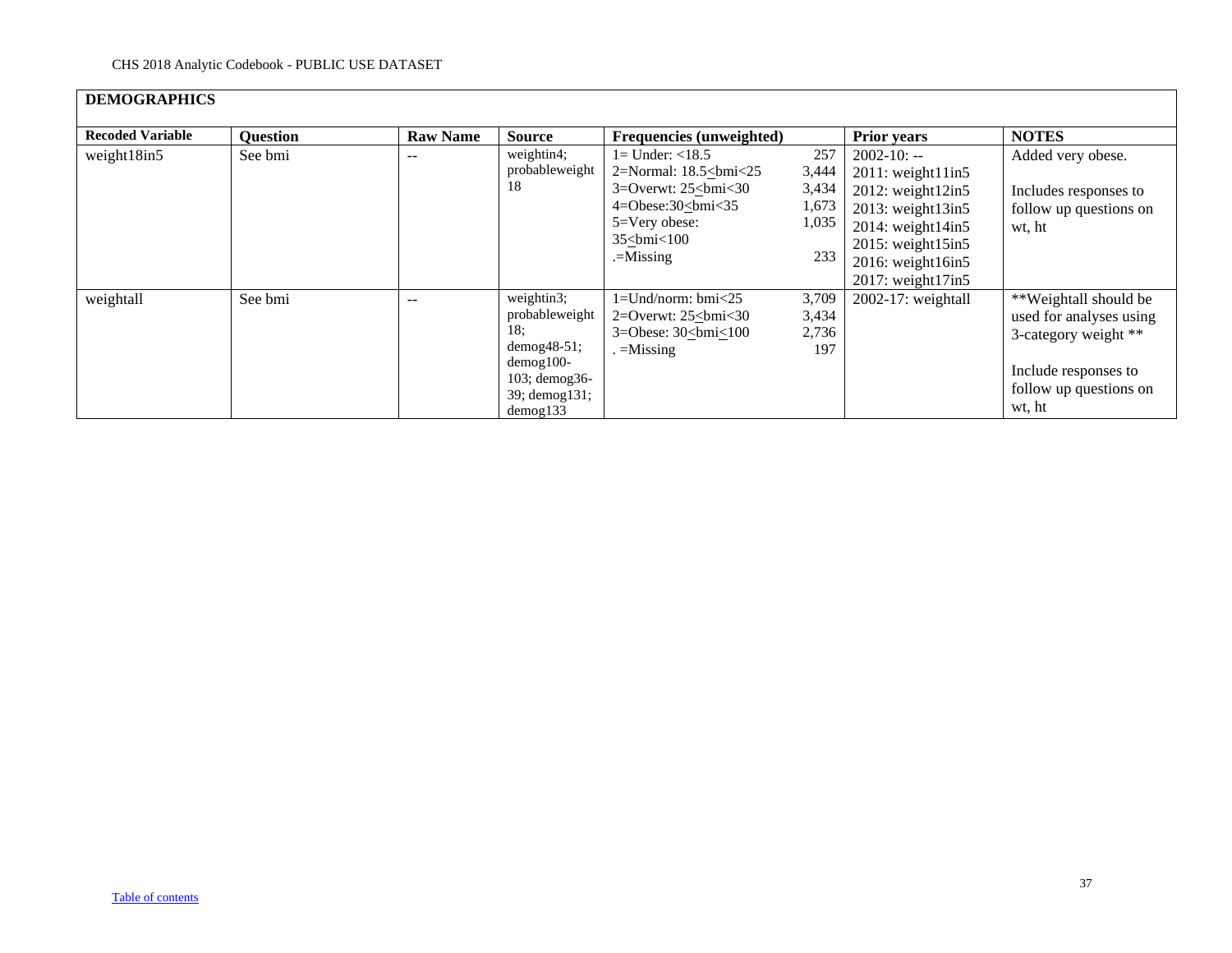<span id="page-37-0"></span>

| <b>NEIGHBORHOODS</b>    |                                                                                                                                    |                                               |                          |                                                                                                 |                                         |                                                                        |                                                                                                                                                                                                                                                                                                                                                                                    |
|-------------------------|------------------------------------------------------------------------------------------------------------------------------------|-----------------------------------------------|--------------------------|-------------------------------------------------------------------------------------------------|-----------------------------------------|------------------------------------------------------------------------|------------------------------------------------------------------------------------------------------------------------------------------------------------------------------------------------------------------------------------------------------------------------------------------------------------------------------------------------------------------------------------|
| <b>Recoded Variable</b> | Question                                                                                                                           | Raw<br><b>Name</b>                            | <b>Source</b>            | Frequencies (unweighted)                                                                        |                                         | <b>Prior years</b>                                                     | <b>NOTES</b>                                                                                                                                                                                                                                                                                                                                                                       |
| cd_renum                | 55 Community Districts<br>- few CDs are<br>combined due to small<br>sample size                                                    | $\mathord{\hspace{1pt}\text{--}\hspace{1pt}}$ | $\overline{\phantom{a}}$ | $1-55$                                                                                          | 19,998                                  |                                                                        | Variable is available in a separate<br>dataset combing 2017 and 2018 data<br>Available with a Data Use<br>Agreement. Please contact<br>EpiDataRequest@health.nyc.gov.                                                                                                                                                                                                              |
| uhf34                   | 34 United Hospital<br>Fund neighborhoods -<br>few neighborhoods are<br>combined due to the<br>survey design<br>categorized 1 to 34 | $\overline{a}$                                | uhf                      | $1 - 34$<br>$=$ Missing                                                                         | 9,958<br>118                            | 2002: uhf33*<br>2003-17: uhf34                                         | *UHF34 not available in CHS 2002<br>(uhf33 available)<br>UHFs were not assigned to cell<br>respondents when information was<br>missing.<br>Available with a Data Use<br>Agreement. Please contact<br>EpiDataRequest@health.nyc.gov                                                                                                                                                 |
| borough                 | Borough of residence<br>based on uhf<br>assignment                                                                                 | $\overline{a}$                                | uhf42;<br>respbo<br>ro   | $1 = Brownx$<br>$2 = Brooklyn$<br>3=Manhattan<br>$4 =$ Queens<br>5=Staten Island                | 1,856<br>3,272<br>1,869<br>2,509<br>543 | 2002-17: borough                                                       | Borough is based first on responses<br>from UHF (from orgzip or qzip1).<br>For cell respondents with missing<br>UHF, self-reported borough is used.<br>NOTE there are some cases where<br>borough based on UHF does not<br>match self-reported borough<br>Available with a Data Use<br>Agreement. Please contact<br>EpiDataRequest@health.nyc.gov                                  |
| dphonew06               | <b>District Public Health</b><br>Offices in New York<br>City                                                                       | $\mathbf{L}$                                  | uhf                      | $1 =$ South Bronx<br>2=East/Cen Harlem<br>3=North/Cen Bklyn<br>4=All other areas<br>$=$ Missing | 696<br>500<br>996<br>7,766<br>118       | $2002: -$<br>$2003: -$<br>$2004: -$<br>$2005: -$<br>2006-17: dphonew06 | DPHO areas were expanded Sept.<br>2005, therefore dphonew06 (CHS<br>06-09) not directly comparable to<br>dpho (CHS 02-05). May consider<br>manually recoding DPHO variable<br>to get a consistent geographic area.<br>For explanation of missing values,<br>see note on 'uhf' variable.<br>Available with a Data Use<br>Agreement. Please contact<br>EpiDataRequest@health.nyc.gov |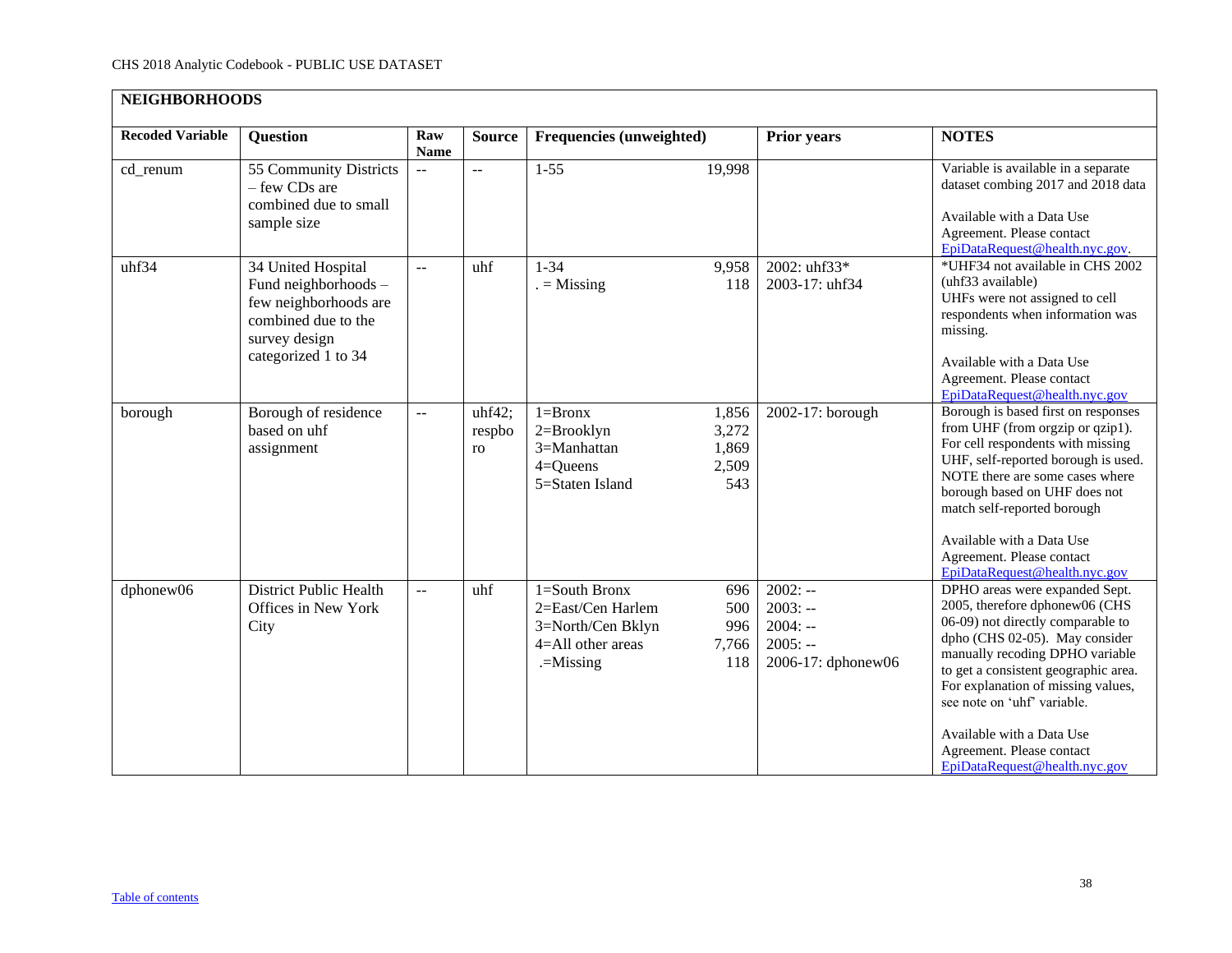| <b>NEIGHBORHOODS</b>              |                                                                                                                                           |                    |               |                                                                                      |                                  |                                                                                                                                                                                                                                                                                                                                      |                                                                                                                                                                                                                                                                                                                                                                                |
|-----------------------------------|-------------------------------------------------------------------------------------------------------------------------------------------|--------------------|---------------|--------------------------------------------------------------------------------------|----------------------------------|--------------------------------------------------------------------------------------------------------------------------------------------------------------------------------------------------------------------------------------------------------------------------------------------------------------------------------------|--------------------------------------------------------------------------------------------------------------------------------------------------------------------------------------------------------------------------------------------------------------------------------------------------------------------------------------------------------------------------------|
| <b>Recoded Variable</b>           | <b>Question</b>                                                                                                                           | Raw<br><b>Name</b> | <b>Source</b> | Frequencies (unweighted)                                                             |                                  | Prior years                                                                                                                                                                                                                                                                                                                          | <b>NOTES</b>                                                                                                                                                                                                                                                                                                                                                                   |
| imputed_neighpov<br>$group4_1317$ | Neighborhood poverty;<br>percent of zip code<br>population living<br>below 100% FPL per<br><b>American Community</b><br>Survey, 2013-2017 | $-1$               | fixzip        | $1=0 - 10\%$ (low pov)<br>$2=10 - 20\%$<br>$3=20 - 30\%$<br>$4=30 - 100\%$ (very hi) | 1,956<br>3,967<br>2,395<br>1,758 | $2002 - 04$ :<br>neighpovgroup4_2000<br>$2005-09$ :<br>neighpovgroup4_0711<br>2010: neighpovgroup4_0711<br>2011-2012:<br>neighpovgroup4_0711<br>2013:<br>neighpovgroup4_0812<br>2014:<br>neighpovgroup4_0913<br>2015:<br>neighpovgroup4_1014<br>2016:<br>imputed_neighpovgroup4_11<br>15<br>2017:<br>imputed_neighpovgroup4_12<br>16 | Standard Agency area-based poverty<br>measure, based on % of population<br>in respondent's zip code living<br>below 100% FPL per American<br>Community Survey 2013-2017, with<br>imputation of missing cases.<br>Updated definition where zip codes<br>with zero poverty denominator or<br>missing zip code were imputed<br>Respondents with missing zip code<br>were imputed. |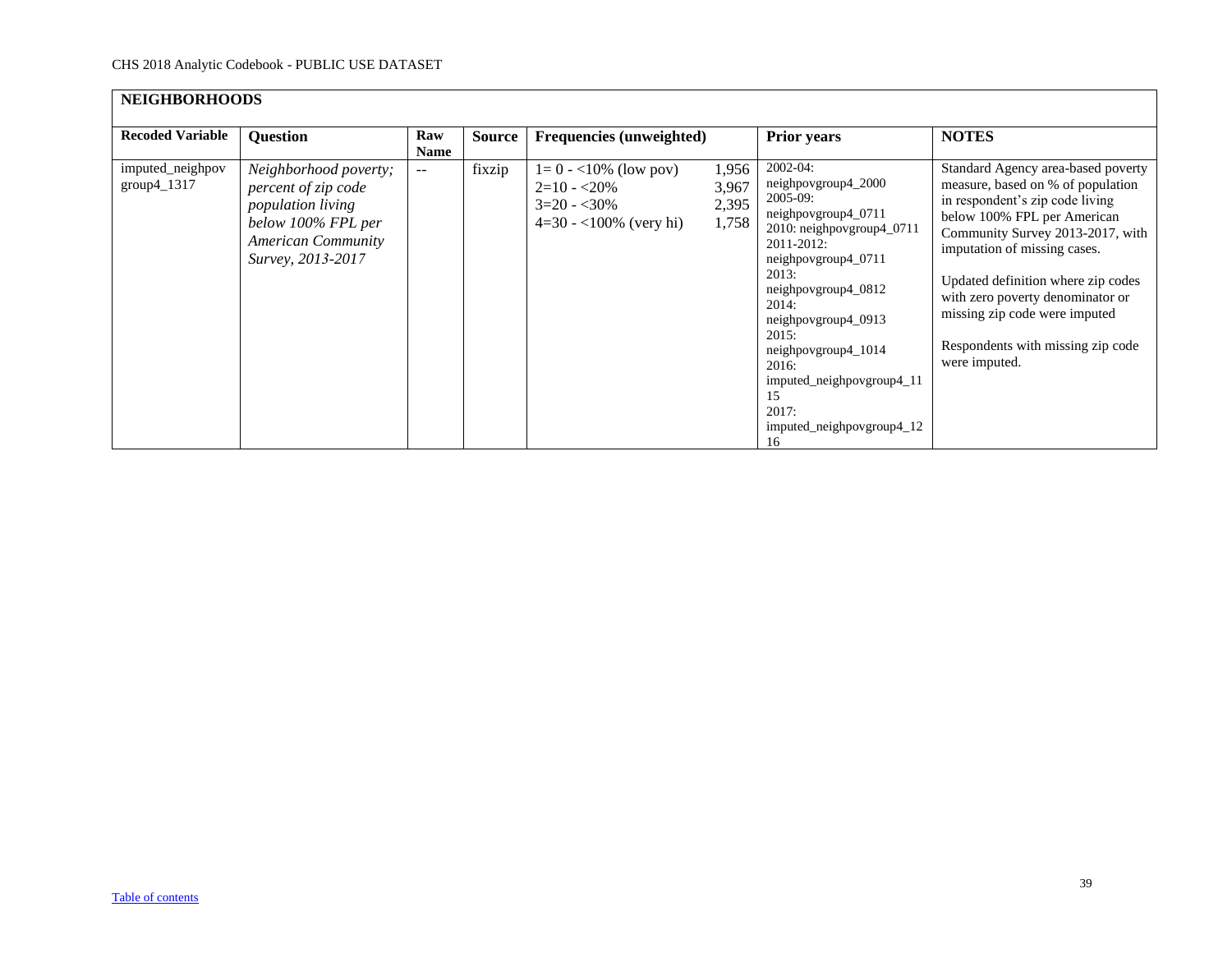<span id="page-39-0"></span>

| <b>IMMUNIZATIONS</b>    |                                                                                                                            |                 |        |                                                        |                               |                                                    |                                          |
|-------------------------|----------------------------------------------------------------------------------------------------------------------------|-----------------|--------|--------------------------------------------------------|-------------------------------|----------------------------------------------------|------------------------------------------|
| <b>Recoded Variable</b> | <b>Question</b>                                                                                                            | <b>Raw Name</b> | Source | Frequencies (unweighted)                               |                               | <b>Prior years</b>                                 | <b>NOTES</b>                             |
| fluvaccineshot          | During the past 12 months,<br>have you had a flu shot in<br>your arm or a flu vaccine<br>that was sprayed in your<br>nose? | immuniz10       | Q15.1  | $1 = Yes$<br>$2=N0$<br>.d=Don't know<br>$.r =$ Refused | 5,040<br>4.976<br>51<br>9     | 2002-2005: flushot<br>2006-2017:<br>fluvaccineshot | Question<br>wording changed<br>over time |
| hepbyaccine18           | Have you ever received at<br>least one dose of the<br>hepatitis B vaccine?                                                 | immuniz23       | Q15.2  | $1 = Yes$<br>$2=N0$<br>3=Don't know<br>$.r =$ Refused  | 4,545<br>4,320<br>1,199<br>12 | 2012: hepbyaccine                                  |                                          |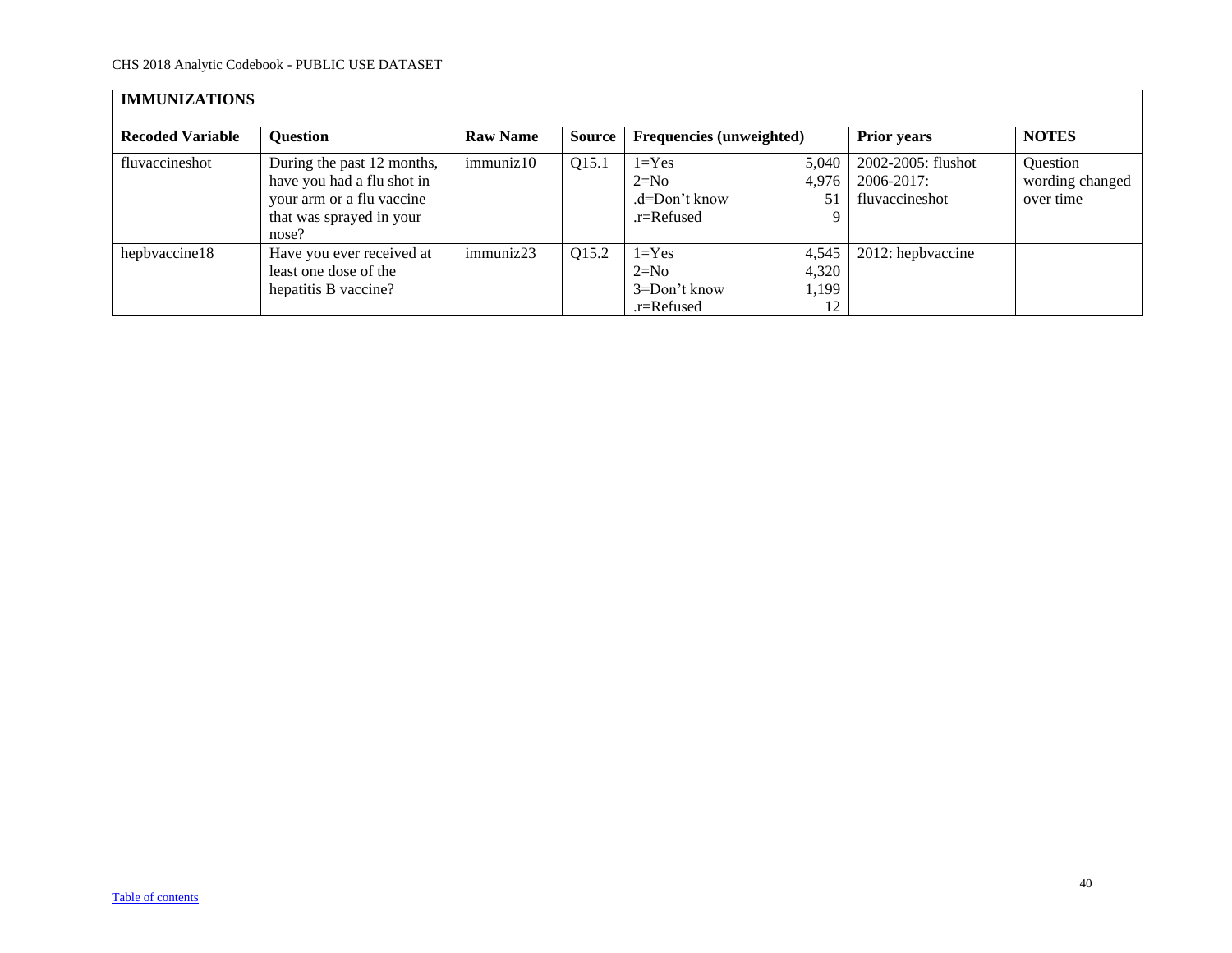<span id="page-40-0"></span>

| <b>CANCER SCREENING</b> |                                                                                                                                                                                           |                 |                                              |                                                                                                          |                                    |                                                                                                                                                                                                                                                                                                                                                                                                                                       |                                                                                                                                                                  |
|-------------------------|-------------------------------------------------------------------------------------------------------------------------------------------------------------------------------------------|-----------------|----------------------------------------------|----------------------------------------------------------------------------------------------------------|------------------------------------|---------------------------------------------------------------------------------------------------------------------------------------------------------------------------------------------------------------------------------------------------------------------------------------------------------------------------------------------------------------------------------------------------------------------------------------|------------------------------------------------------------------------------------------------------------------------------------------------------------------|
| <b>Recoded Variable</b> | <b>Question</b>                                                                                                                                                                           | <b>Raw Name</b> | <b>Source</b>                                | Frequencies (unweighted)                                                                                 |                                    | <b>Prior years</b>                                                                                                                                                                                                                                                                                                                                                                                                                    | <b>NOTES</b>                                                                                                                                                     |
| evercolon18             | Colonoscopy is an<br>exam in which a tube<br>is inserted in the<br>rectum to view the<br>bowel for signs of<br>cancer or other health<br>problems. Have you<br>ever had a<br>colonoscopy? | sigmoid7        | Q17.2;<br>age50up                            | $1 = Yes$<br>$2=N0$<br>.d=Don't know<br>.r=Refused<br>. = Missing/Not asked                              | 4,194<br>1,202<br>12<br>6<br>4,662 | $2002: -$<br>2003: evercolon03<br>2004: evercolon04<br>2005: evercolon05<br>2006: evercolon06<br>2007: evercolon07<br>2008: evercolon08<br>2009: evercolon09<br>2010: evercolon10<br>2011: evercolon11<br>2012: evercolon12<br>2013: evercolon13<br>2014: evercolon14<br>2015: evercolon15<br>2016: evercolon16<br>2017: evercolon17                                                                                                  | Denominator is adults<br>$50+$ yrs<br>Question wording<br>modified from '03; using<br>caution when comparing<br>'03 vs. '08<br>Age-adjustment weight:<br>age50up |
| colonoscopy10yr18       | When was your most<br>recent colonoscopy<br>performed?                                                                                                                                    | sigmoid11       | Q17.4;<br>sigmoid7;<br>age50up;<br>sigmoid11 | 1=Less than 10 yrs ago<br>$2=$ Never or $>10$ yr<br>.d=Don't know<br>.r=Refused<br>$=$ Missing/Not asked | 3,822<br>1,530<br>55<br>7<br>4,662 | 2002: colonoscopy10yr<br>2003: colonoscopy10yr<br>2004: colonoscopy10yr<br>2005: colonoscopy10yr05i<br>2006: colonoscopy10yr<br>2007: colonoscopy10yr07<br>2008: colonoscopy10yr08<br>2009: colonoscopy10yr09<br>2010: colonoscopy10yr10<br>2011: colonoscopy10yr11<br>2012: colonoscopy10yr12<br>2013: colonoscopy10yr13<br>2014: colonoscopy10yr14<br>2015: colonoscopy10yr15<br>2016: colonoscopy10yr16<br>2017: colonoscopy10yr17 | Denominator is persons<br>$50+$ yrs<br>Age-adjustment weight:<br>age50up                                                                                         |
| evercolon18_45          | See evercolon16                                                                                                                                                                           | sigmoid7        | demog1;<br>sigmoid7;<br>age45up              | $1 = Yes$<br>$2=N0$<br>.d=Don't know<br>.r=Refused<br>$. =$ Missing/Not asked                            | 4,454<br>1,816<br>14<br>8<br>3,784 | $2002 - 2006$ : --<br>2007: evercolon07_45<br>2008: evercolon08_45<br>2009: evercolon09_45<br>2010: evercolon10_45<br>$2011$ : evercolon $11$ <sub>-45</sub><br>2012: evercolon12_45<br>2013: evercolon13_45<br>2014: evercolon14_45<br>2015: evercolon15_45<br>2016: evercolon16_45<br>2017: evercolon17_45                                                                                                                          | Denominator is persons<br>$45+$ yrs<br>Age-adjustment weight:<br>age45up                                                                                         |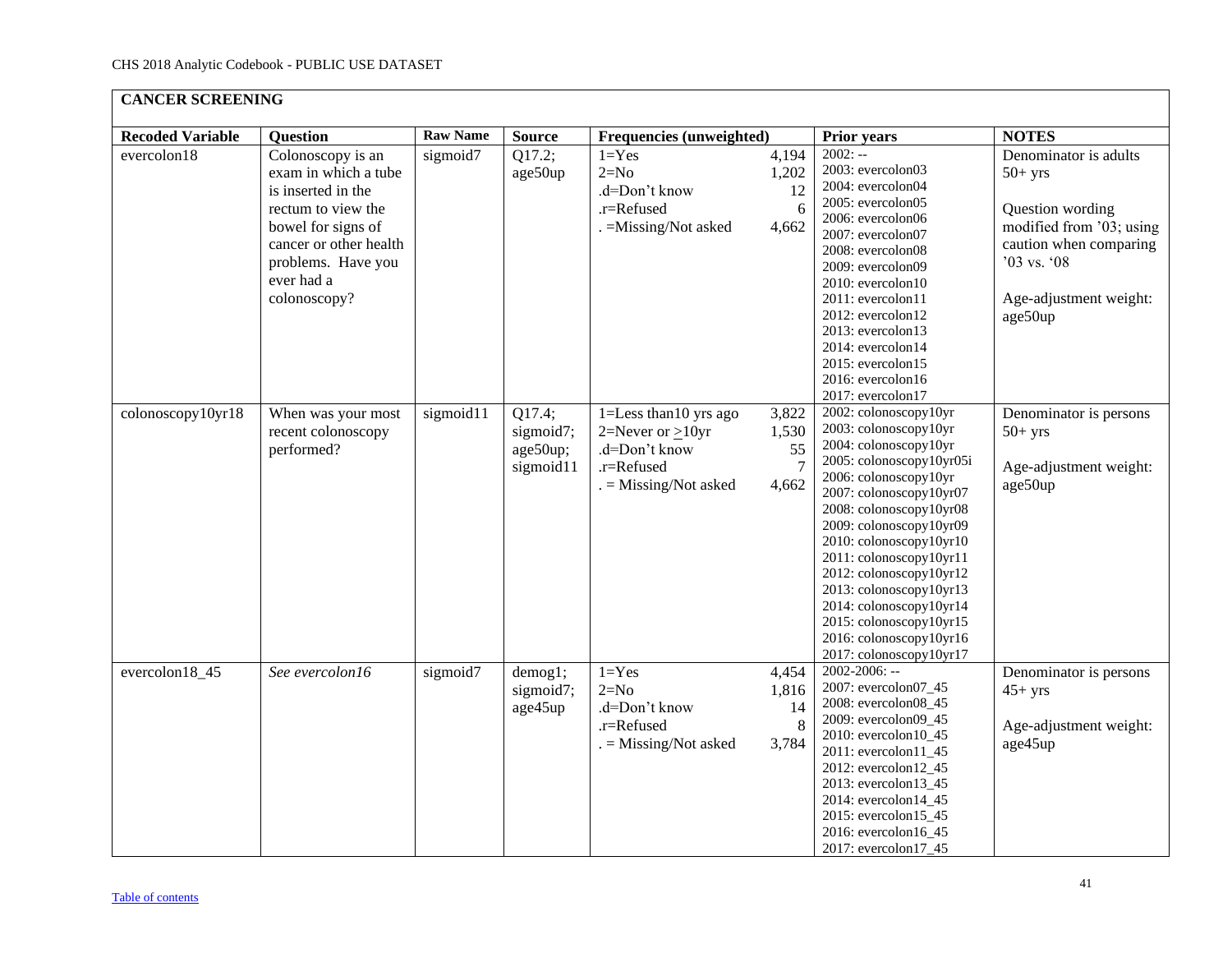| <b>CANCER SCREENING</b> |                                                                                                                                                                                                    |                                     |                                      |                                                                                                                                                                        |                                                                     |                                                                                                          |                                                                                                      |  |  |  |
|-------------------------|----------------------------------------------------------------------------------------------------------------------------------------------------------------------------------------------------|-------------------------------------|--------------------------------------|------------------------------------------------------------------------------------------------------------------------------------------------------------------------|---------------------------------------------------------------------|----------------------------------------------------------------------------------------------------------|------------------------------------------------------------------------------------------------------|--|--|--|
| <b>Recoded Variable</b> | <b>Question</b>                                                                                                                                                                                    | <b>Raw Name</b>                     | <b>Source</b>                        | Frequencies (unweighted)                                                                                                                                               |                                                                     | <b>Prior years</b>                                                                                       | <b>NOTES</b>                                                                                         |  |  |  |
| colonoscopy10yr_45      | See<br>colonoscopy10yr16                                                                                                                                                                           | sigmoid11                           | $d$ emog $1$<br>sigmoid7;<br>age45up | $1=\leq 10$ yrs ago<br>$2=$ Never or >10yrs<br>.d=Don't know<br>$.r =$ Refused<br>$=$ Missing/Not asked                                                                | 4,051<br>2,170<br>61<br>10<br>3,784                                 | 2002-2006: --<br>2007-2017:<br>colonoscopy10yr_45                                                        | Denominator is persons<br>$45+$ yrs<br>Age-adjustment weight:<br>age45up                             |  |  |  |
| fobt18                  | A blood stool test is a<br>test that may use a<br>special kit at home,<br>which is mailed back<br>to a lab to determine<br>whether the stool<br>contains blood. Have<br>you ever had this<br>test? | sigmoid15,<br>age50up               | Q17.3                                | $1 = Yes$<br>$2=N0$<br>.d=Don't know<br>.r=Refused<br>$=$ Missing/Not asked                                                                                            | 1,762<br>3,553<br>95<br>$\overline{4}$<br>4,662                     | $2002: -$<br>2003 spring: fobt<br>2003: fobt<br>$2004 - 2011$ : --<br>2012: fobt12<br>$2013 - 2017$ : -- | Asked in 2012, restrict to<br>$50+$                                                                  |  |  |  |
| fobt18_45               | A blood stool test is a<br>test that may use a<br>special kit at home,<br>which is mailed back<br>to a lab to determine<br>whether the stool<br>contains blood. Have<br>you ever had this<br>test? | sigmoid15,<br>age45up               | Q17.3                                | $1 = Yes$<br>$2=N0$<br>.d=Don't know<br>.r=Refused<br>$=$ Missing/Not asked                                                                                            | 1,917<br>4,269<br>101<br>5<br>3,784                                 | $2002 - 2017$ : --                                                                                       | Restricted to 45+                                                                                    |  |  |  |
| lastfobt18              | How long has it been<br>since you did your<br>last blood stool test<br>using a home kit?                                                                                                           | sigmoid17,<br>sigmoid15,<br>age50up | Q17.4                                | 1=Less than 1 year<br>$2=1$ yr but <2 yrs ago<br>$3=2$ yrs but $<5$ yrs ago<br>$4=5+$ years<br>$5 =$ Never<br>.d=Don't know<br>$.r =$ Refused<br>$=$ Missing/Not asked | 628<br>331<br>306<br>447<br>3,553<br>145<br>$\overline{4}$<br>4,662 | $2002 - 2017$ : --                                                                                       | Restricted to 50+                                                                                    |  |  |  |
| fobt1yr18               | Last blood stool test<br>using home kit less<br>than one year ago?                                                                                                                                 | sigmoid17,<br>sigmoid15,<br>age50up | Q17.4                                | $1 = < 1$ year ago<br>$2=1+$ year ago/never<br>d=Don't know<br>.r=Refused<br>.=Missing/Not asked                                                                       | 628<br>4,637<br>145<br>$\overline{4}$<br>4,662                      | $2002: -$<br>2003: fobt1yr<br>2003 fall: fobt1yr<br>2004-2011: --<br>2012: fobt1yr12<br>2013-2017: --    | Asked in 2012, restrict to<br>$50+$<br>Question wording and<br>response options<br>different in 2003 |  |  |  |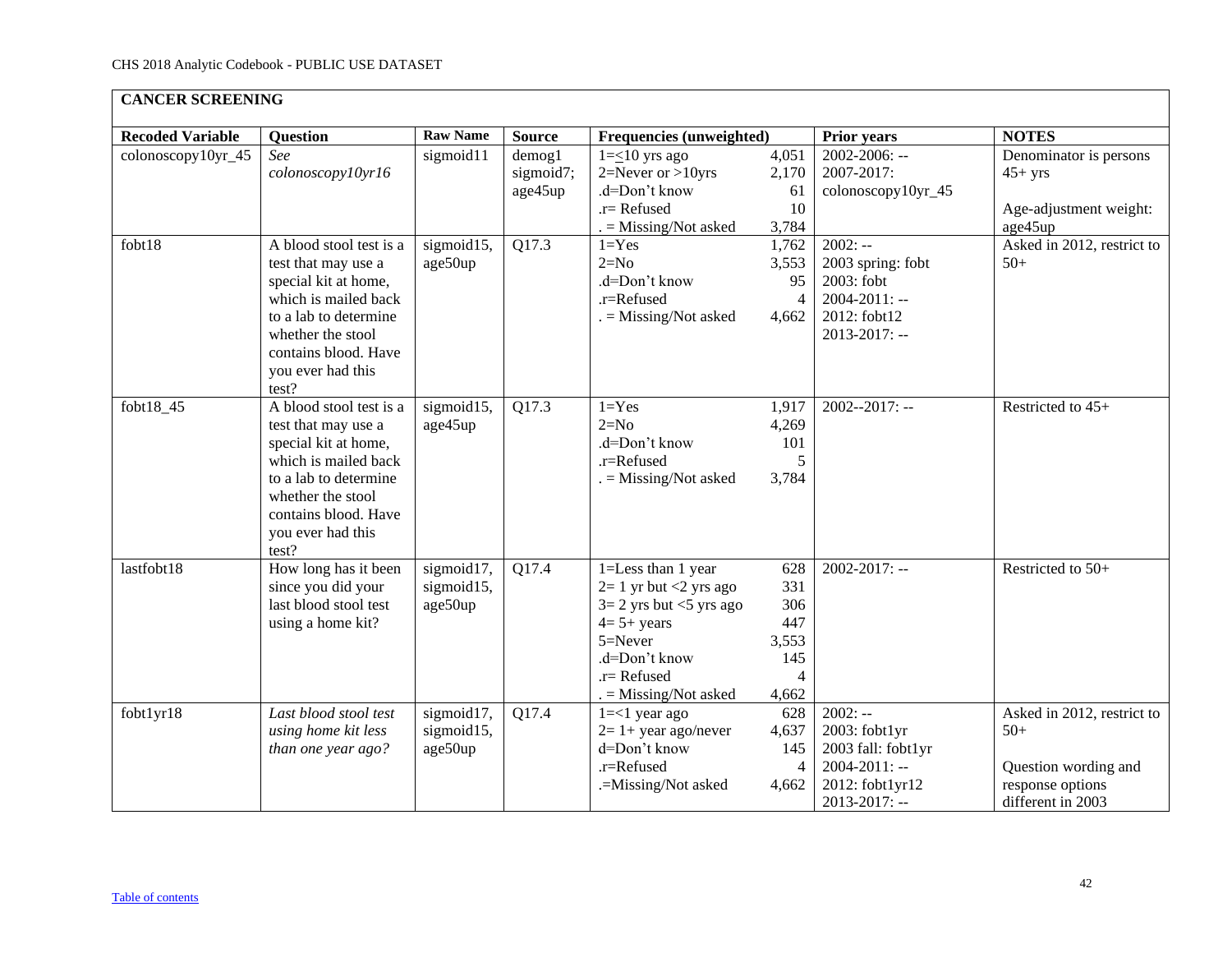| <b>CANCER SCREENING</b> |                       |                 |               |                            |                  |                    |                            |  |  |  |
|-------------------------|-----------------------|-----------------|---------------|----------------------------|------------------|--------------------|----------------------------|--|--|--|
| <b>Recoded Variable</b> | <b>Question</b>       | <b>Raw Name</b> | <b>Source</b> | Frequencies (unweighted)   |                  | <b>Prior years</b> | <b>NOTES</b>               |  |  |  |
| fobt2yr18               | Last blood stool test | sigmoid17,      | Q17.4         | $1 = 2$ years ago          | 959<br>$2002: -$ |                    | Asked in 2012, restrict to |  |  |  |
|                         | using home kit less   | sigmoid15,      |               | $2=2+$ yrs ago/never       | 4,306            | 2003: fobt2yr      | $50+$                      |  |  |  |
|                         | than two years ago?   | age50up         |               | d=Don't know               | 145              | 2003 fall: fobt2yr |                            |  |  |  |
|                         |                       |                 |               | $.r =$ Refused             | 4                | $2004 - 2011$ : -- | Question wording and       |  |  |  |
|                         |                       |                 |               | .=Missing/Not asked        | 4,662            | 2012: fobt2yr12    | response options           |  |  |  |
|                         |                       |                 |               |                            |                  | $2013 - 2017$ : -- | different in 2003          |  |  |  |
| lastfobt18_45           | How long has it been  | sigmoid17,      | Q17.4         | 1=Less than 1 year         | 669              | $2002 - 2017$ : -- | Restricted to 45+          |  |  |  |
|                         | since you did your    | sigmoid15,      |               | $2=1$ yr but <2 yrs ago    | 357              |                    |                            |  |  |  |
|                         | last blood stool test | age45up         |               | $3=2$ yrs but $<5$ yrs ago | 343              |                    |                            |  |  |  |
|                         | using a home kit?     |                 |               | $4=5+$ years               | 494              |                    |                            |  |  |  |
|                         |                       |                 |               | $5 =$ Never                | 4,269            |                    |                            |  |  |  |
|                         |                       |                 |               | $d = Dom't$ know           | 154              |                    |                            |  |  |  |
|                         |                       |                 |               | $r =$ Refused              | 6                |                    |                            |  |  |  |
|                         |                       |                 |               | $=$ Missing/Not asked      | 3,784            |                    |                            |  |  |  |
| fobt1yr18_45            | Last blood stool test | sigmoid17,      | Q17.4         | $1 = < 1$ year ago         | 669              | $2002 - 2017$ : -- | Restricted to $45+$        |  |  |  |
|                         | using home kit less   | sigmoid15,      |               | $2=1+$ year ago/never      | 5,463            |                    |                            |  |  |  |
|                         | than one year ago?    | age45up         |               | $d=Don't know$             | 154              |                    |                            |  |  |  |
|                         |                       |                 |               | $.r =$ Refused             | 6                |                    |                            |  |  |  |
|                         |                       |                 |               | .=Missing/Not asked        | 3,784            |                    |                            |  |  |  |
| fobt2yr18_45            | Last blood stool test | sigmoid17,      | Q17.4         | $1 = 2$ years ago          | 1,026            | $2002 - 2017$ : -- | to $45+$                   |  |  |  |
|                         | using home kit less   | sigmoid15,      |               | $2=2+$ yrs ago/never       | 5,106            |                    |                            |  |  |  |
|                         | than two years ago?   | age45up         |               | d=Don't know               | 154              |                    |                            |  |  |  |
|                         |                       |                 |               | $.r =$ Refused             | 6                |                    |                            |  |  |  |
|                         |                       |                 |               | .=Missing/Not asked        | 3,784            |                    |                            |  |  |  |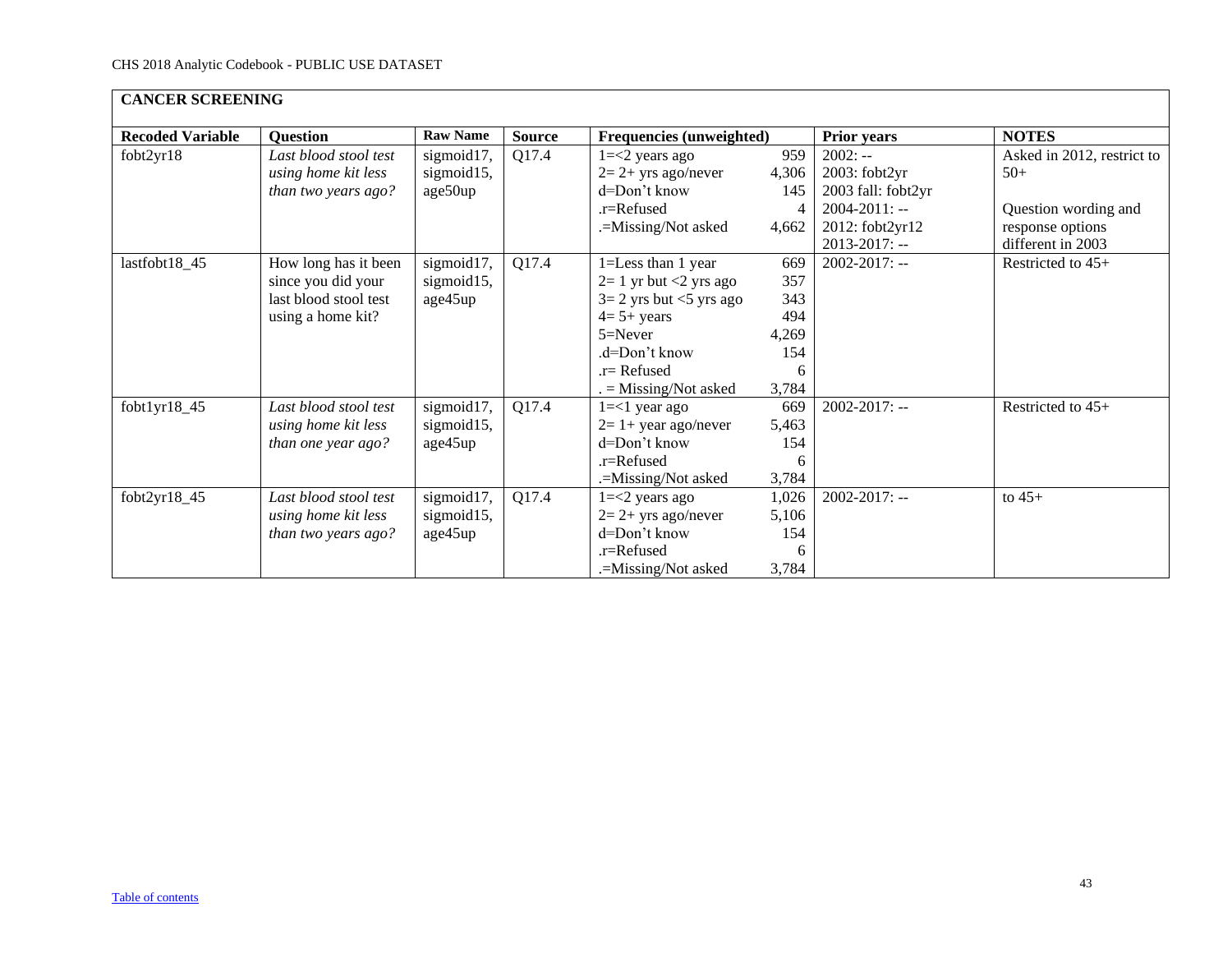<span id="page-43-0"></span>

| <b>HIV TESTING</b>      |                                                       |                    |                 |                                                    |                             |                                                                                                                                                                                                                                                                                                                                                                                                 |                                                                                                                                               |
|-------------------------|-------------------------------------------------------|--------------------|-----------------|----------------------------------------------------|-----------------------------|-------------------------------------------------------------------------------------------------------------------------------------------------------------------------------------------------------------------------------------------------------------------------------------------------------------------------------------------------------------------------------------------------|-----------------------------------------------------------------------------------------------------------------------------------------------|
| <b>Recoded Variable</b> | Question                                              | Raw<br><b>Name</b> | <b>Source</b>   | Frequency (unweighted)                             |                             | <b>Prior years</b>                                                                                                                                                                                                                                                                                                                                                                              | <b>NOTES</b>                                                                                                                                  |
| hiv12months18           | Have you had an HIV<br>test in the last 12<br>months? | hiv18              | Q18.1           | $1 = Yes$<br>$2=N0$<br>.d=Don't know<br>.r=Refused | 3,090<br>6,740<br>233<br>13 | $2002: -$<br>2003: hiv6<br>$2004: -$<br>$2005$ : hiv $12$ months $05$<br>2006: hiv12months06<br>2007: hiv12months07<br>2008: hiv12months08<br>2009: hiv12months09<br>$2010:$ hiv $12$ months $10$<br>$2011:$ hiv $12$ months $11$<br>$2012$ : hiv $12$ months $12$<br>2013: hiv12months13<br>$2014$ : hiv $12$ months $14$<br>2015: hiv12months15<br>2016: hiv12months16<br>2017: hiv12months17 | Question wording differs<br>in '05/'06 v. '07-'09                                                                                             |
| everhivtest18           | Have you ever had an<br>HIV test?                     | hiv19              | Q18.2;<br>hiv18 | $1 = Yes$<br>$2=N0$<br>.d=Don't know<br>.r=Refused | 6,296<br>3,461<br>309<br>10 | $2002 - 04: -$<br>2005: everhivtest05<br>$2006: -$<br>2007: everhivtest07<br>2008: everhivtest08<br>2009: everhivtest09<br>2010: everhivtest10<br>$2011$ : everhivtest $11$<br>2012: everhivtest12<br>2013: everhivtest13<br>2014: everhivtest14<br>2015: everhivtest15<br>2016: everhivtest16<br>2017: everhivtest17                                                                           | Question wording changed<br>over time and response<br>coding/level changed.<br>In 2002 and 2004 question<br>restricted to 18-64 year<br>olds. |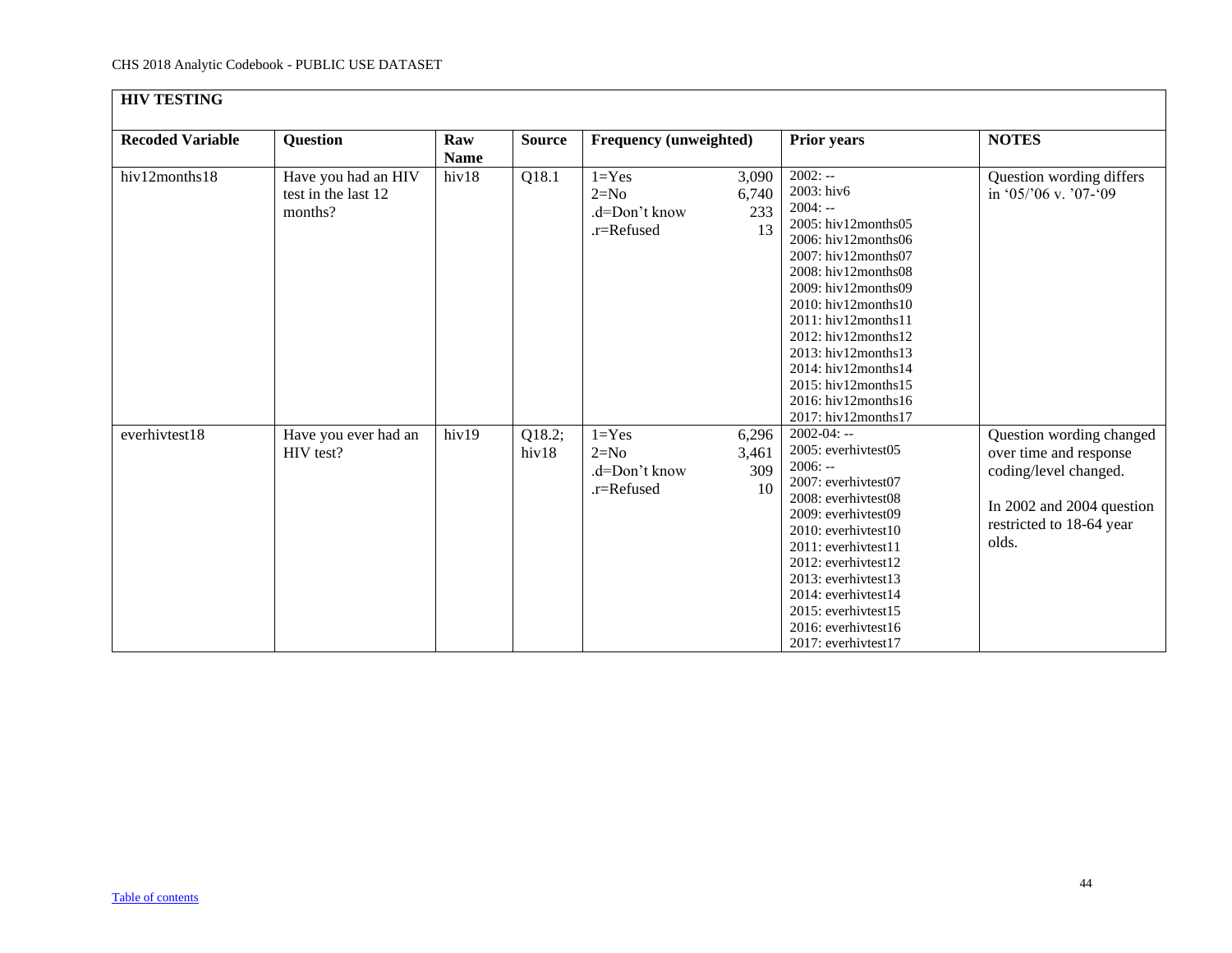<span id="page-44-0"></span>

| <b>SEXUAL BEHAVIOR</b>       |                                      |                              |                                         |                                                                                                         |                                   |                                                                                                                                                                                                                                                                                                                                                                                                                        |                                                                                                                                                |
|------------------------------|--------------------------------------|------------------------------|-----------------------------------------|---------------------------------------------------------------------------------------------------------|-----------------------------------|------------------------------------------------------------------------------------------------------------------------------------------------------------------------------------------------------------------------------------------------------------------------------------------------------------------------------------------------------------------------------------------------------------------------|------------------------------------------------------------------------------------------------------------------------------------------------|
| <b>Recoded Variable</b>      | <b>Question</b>                      | <b>Raw Name</b>              | <b>Source</b>                           | Frequencies (unweighted)                                                                                |                                   | <b>Prior years</b>                                                                                                                                                                                                                                                                                                                                                                                                     | <b>NOTES</b>                                                                                                                                   |
| sexbehav_active18            | Sexual behavior, past 12<br>months   | sex21, sex32<br>sex40, sex43 | Q19.1f,<br>Q19.2f,<br>Q19.1m,<br>Q19.2m | 1=Homosexual<br>2=Bisexual<br>3=Heterosexual<br>4=Incomplete info<br>. = Missing/Not sexually<br>active | 256<br>77<br>5,391<br>36<br>4,316 | $2002: -$<br>2003: sexbehav active<br>2004: sexbehav_active<br>2005: sexbehav active<br>2006: sexbehav_active<br>2007: sexbehav_active07<br>2008: sexbehav_active08<br>2009: sexbehav_active09<br>2010: sexbehav active10<br>2011: sexbehav_active11<br>2012: sexbehav_active12<br>2013: sexbehav_active13<br>2014: sexbehav_active14<br>2015: sexbehav active15<br>2016: sexbehav_active16<br>2017: sexbehav_active17 | Denominator is all<br>sexually active                                                                                                          |
| imputed_sexuallyactive<br>18 | Sexually active in past 12<br>months | $\overline{a}$               | sexbehav_<br>active18                   | $1 = Yes$<br>$2=N0$<br>. = Missing/Not asked                                                            | 6,291<br>3,729<br>56              | $2002: -$<br>2003: sexuallyactive<br>2004: sexuallyactive<br>2005: sexuallyactive<br>2006: sexuallyactive06<br>2007: sexuallyactive07<br>2008: sexuallyactive08<br>2009: sexuallyactive09<br>2010: sexuallyactive10<br>2011: sexuallyactive11<br>2012: sexuallyactive12<br>2013: sexuallyactive13<br>2014: sexuallyactive14<br>2015: sexuallyactive15<br>2016: sexuallyactive16<br>2017: sexuallyactive17              | Question wording<br>modified across<br>years<br>In 2002 question<br>restricted to 18-<br>64yrs<br>Respondents with<br>missing were<br>imputed. |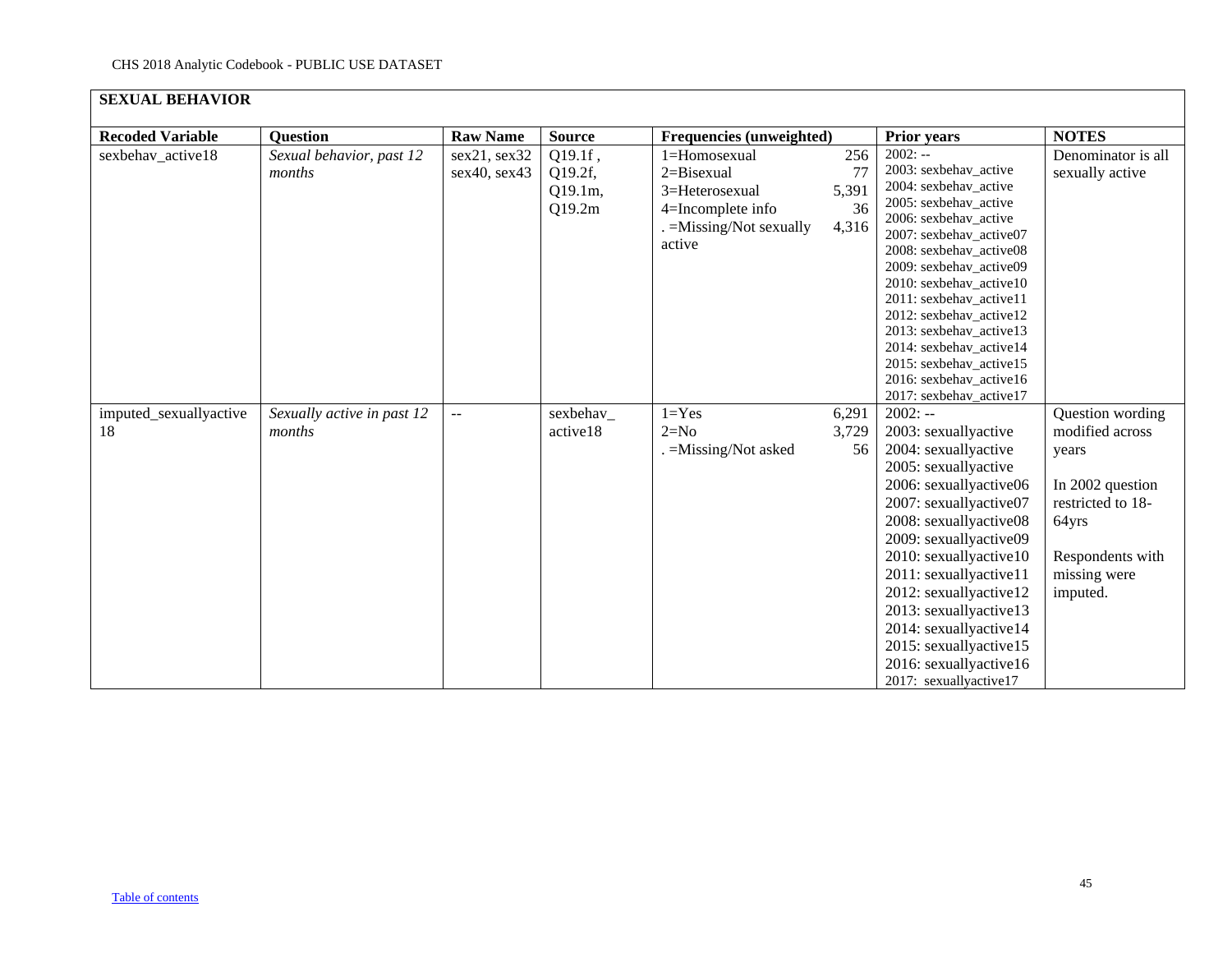| <b>SEXUAL BEHAVIOR</b>  |                                                                    |                 |                               |                                                                                |                                    |                                                                    |                                                                                                                                   |
|-------------------------|--------------------------------------------------------------------|-----------------|-------------------------------|--------------------------------------------------------------------------------|------------------------------------|--------------------------------------------------------------------|-----------------------------------------------------------------------------------------------------------------------------------|
| <b>Recoded Variable</b> | <b>Question</b>                                                    | <b>Raw Name</b> | <b>Source</b>                 | Frequencies (unweighted)                                                       |                                    | <b>Prior years</b>                                                 | <b>NOTES</b>                                                                                                                      |
| imputed_sexpartner      | Number of male and<br>female sex partners in the<br>past 12 months | $-$             | sex21, sex43,<br>sex32, sex40 | $1 = None$<br>$2=One$<br>$3 = Two$<br>4=Three or more<br>$=$ Missing/Not asked | 3,723<br>4,871<br>544<br>822<br>56 | $2002: -$<br>2003-2016: sexpartner<br>2017: imputed_<br>sexpartner | Question wording<br>modified across<br>years<br>In 2002 question<br>restricted to 18-<br>64yrs<br>Missing values<br>were imputed. |
| <b>WSW</b>              | Women who have sex with<br>women, past 12 months                   | sex32, sex21    | Q19.7f<br>Q19.1f<br>demog72   | $1 = Yes$<br>$2=N0$<br>. = Missing/Not asked                                   | 124<br>2,688<br>7,264              | $2002: -$<br>2003-2017: wsw                                        | WSW:<br>denominator is<br>sexually active<br>women<br>In 2002 question<br>restricted to 18-<br>64yrs                              |
| wswexclusive            | Women who have sex with<br>women, exclusively in<br>past 12 months | sex32,<br>sex21 | Q19.7f<br>Q19.1f<br>demog72   | $1 = Yes$<br>$2=N0$<br>. = Missing/Not asked                                   | 70<br>2,760<br>7,246               | $2002: -$<br>2003-2017: wswexclusive                               | Denominator is<br>sexually active<br>women<br>In 2002 question<br>restricted to 18-<br>64yrs                                      |
| msm                     | Men who have sex with<br>men, past 12 months                       | sex43, sex40    | Q19.2m<br>Q19.1m<br>demog72   | $1 = Yes$<br>$2=N0$<br>. = Missing/Not asked                                   | 216<br>2,703<br>7,157              | $2002: -$<br>2003-2017: msm                                        | MSM: denominator<br>is sexually active<br>men<br>In 2002 question<br>restricted to 18-<br>64yrs                                   |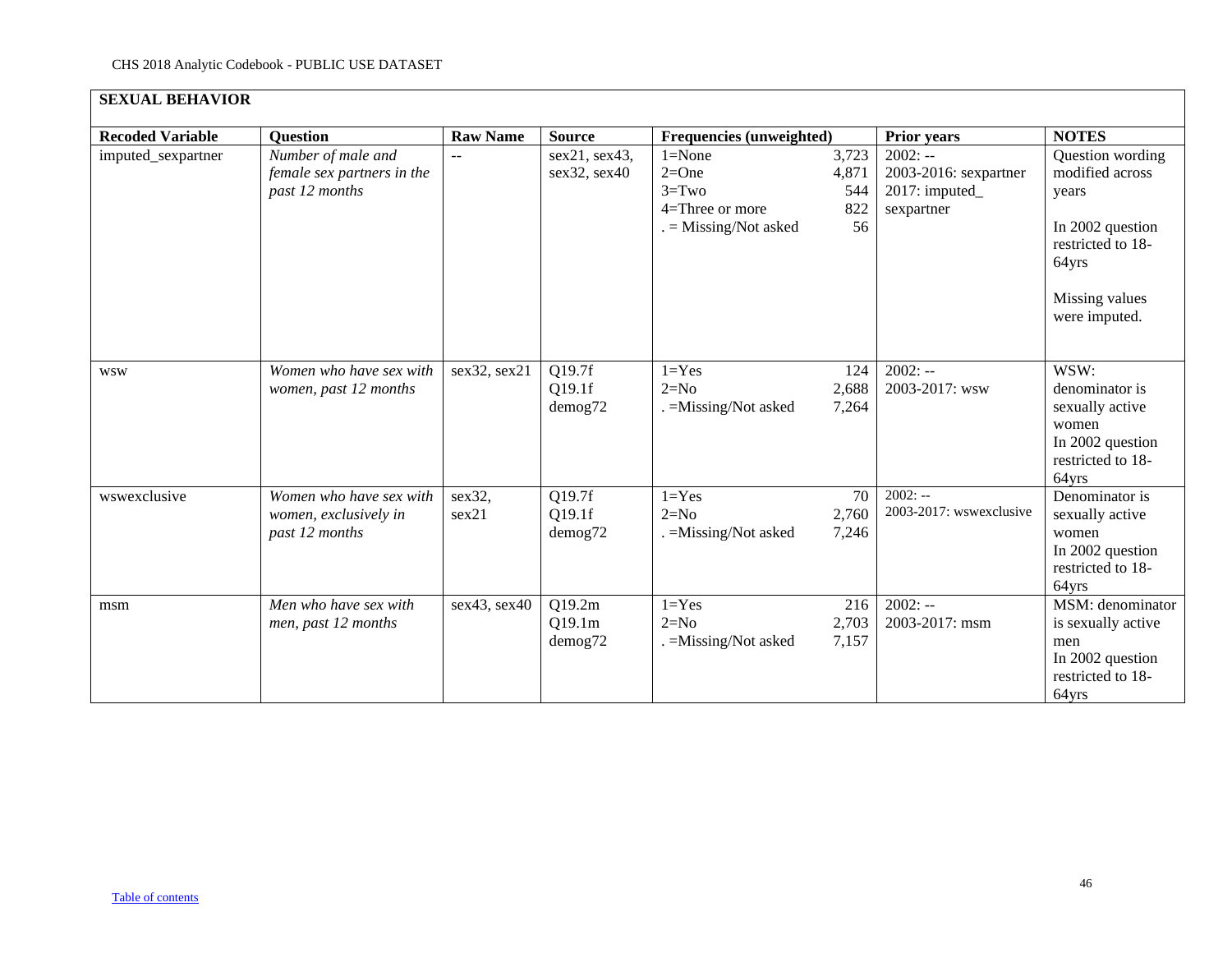| <b>SEXUAL BEHAVIOR</b>  |                                                                                                                                                                                 |                                     |                                                                    |                                                                             |                                     |                                                                                                                                                                                                                                                                                         |                                                                                                                                                                                                                                                     |
|-------------------------|---------------------------------------------------------------------------------------------------------------------------------------------------------------------------------|-------------------------------------|--------------------------------------------------------------------|-----------------------------------------------------------------------------|-------------------------------------|-----------------------------------------------------------------------------------------------------------------------------------------------------------------------------------------------------------------------------------------------------------------------------------------|-----------------------------------------------------------------------------------------------------------------------------------------------------------------------------------------------------------------------------------------------------|
| <b>Recoded Variable</b> | <b>Question</b>                                                                                                                                                                 | <b>Raw Name</b>                     | <b>Source</b>                                                      | Frequencies (unweighted)                                                    |                                     | <b>Prior years</b>                                                                                                                                                                                                                                                                      | <b>NOTES</b>                                                                                                                                                                                                                                        |
| msmexclusive            | Men who have sex with<br>men, exclusively in past<br>12 months                                                                                                                  | sex43,<br>sex40                     | Q19.2m,<br>Q19.1m<br>demog72                                       | $1 = Yes$<br>$2=N0$<br>. = Missing/Not asked                                | 186<br>2,737<br>7,153               | $2002: -$<br>2003-2017: msmexclusive                                                                                                                                                                                                                                                    | Question wording<br>modified across<br>vears<br>Denominator is<br>sexually active<br>men<br>In 2002 question<br>restricted to 18-<br>64yrs                                                                                                          |
| condom18                | The last time you had sex,<br>did you use a condom?<br>Among all sexually active                                                                                                | $sex60$ ,<br>sex98,<br>sex45, sex46 | Q19.2f<br>Q19.3m,<br>Q19.4m,<br>Q19.5m                             | $1 = Yes$<br>$2=N0$<br>.d=Don't know<br>.r=Refused<br>. = Missing/Not asked | 1,587<br>4,026<br>26<br>49<br>4,388 | $2002: -$<br>2003: condom03<br>2004: condomNOToral<br>2005: condom05<br>2006: condom06<br>$2007: -$<br>2008: condom08<br>2009: condom09<br>2010: condom10<br>2011: condom11<br>2012: condom12<br>2013: condom13<br>2014: condom14<br>2015: condom15<br>2016: condom16<br>2017: condom17 | Among those<br>sexually active in<br>last 12 months.<br>In 2007 condom<br>use question was<br>not asked of MSM<br>exclusive so<br>condomuse07 not<br>directly<br>comparable to any<br>other years<br>In 2002 question<br>restricted to 18-<br>64yrs |
| condomusetrend          | The last time you had sex,<br>did you use a condom?<br>Among sexually active 18-<br>64 year olds who had sex<br>with 1 or more partners of<br>opposite sex in past 12<br>months | $\mathbb{L}^2$                      | sex60.<br>sex45, sex46,<br>sex98;<br>msmexclusive,<br>wswexclusive | $1 = Yes$<br>$2=N0$<br>.d=Don't know<br>.r=Refused<br>. = Missing/Not asked | 1,390<br>3,247<br>19<br>42<br>5,378 | 2002-2017:<br>condomusetrend                                                                                                                                                                                                                                                            | Denominator is<br>persons 18-64 yrs<br>who had sex with<br>$\geq$ 1 partner of<br>opposite sex in past<br>12 months                                                                                                                                 |
| analsex                 | In the past 12 months,<br>have you had anal sex?                                                                                                                                | sex61,<br>sex68                     | Q19.5f, sex21;<br>Q19.8m,<br>sex40, sex43                          | $1 = Yes$<br>$2=N0$<br>.d=Don't know<br>.r=Refused<br>$=$ Missing/Not asked | 497<br>5,110<br>24<br>57<br>4,388   | $2002 - 2006: -$<br>2007: analsex<br>$2008: -$<br>2009-2017: analsex                                                                                                                                                                                                                    | Denominator is<br>WSM and MSWM                                                                                                                                                                                                                      |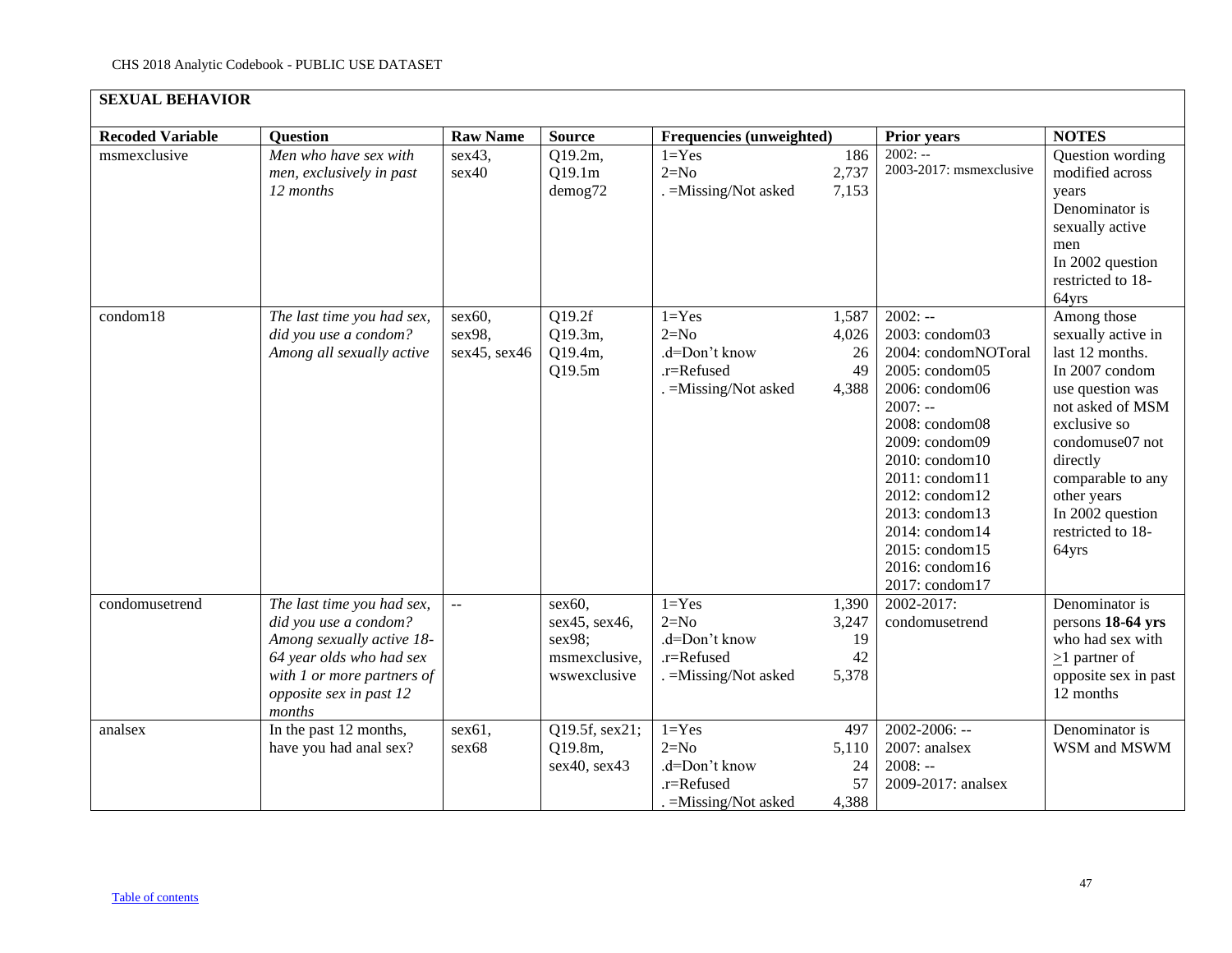| <b>SEXUAL BEHAVIOR</b>  |                                                                                                                                                                      |                 |                                                                                                                               |                                                                                                                                                                                                                                                                 |                                                           |                                                                                                                                     |                                                                                                                                                                              |
|-------------------------|----------------------------------------------------------------------------------------------------------------------------------------------------------------------|-----------------|-------------------------------------------------------------------------------------------------------------------------------|-----------------------------------------------------------------------------------------------------------------------------------------------------------------------------------------------------------------------------------------------------------------|-----------------------------------------------------------|-------------------------------------------------------------------------------------------------------------------------------------|------------------------------------------------------------------------------------------------------------------------------------------------------------------------------|
| <b>Recoded Variable</b> | <b>Question</b>                                                                                                                                                      | <b>Raw Name</b> | <b>Source</b>                                                                                                                 | Frequencies (unweighted)                                                                                                                                                                                                                                        |                                                           | Prior years                                                                                                                         | <b>NOTES</b>                                                                                                                                                                 |
| analsexcondomuse18      | In the past 12 months,<br>when you have had anal<br>sex have you or your<br>partner used a condom?                                                                   | sex92,<br>sex93 | Q19.6f<br>(sex92),<br>Q19.9m<br>(sex93)                                                                                       | $1 = Yes$<br>$2=N0$<br>.d=Don't know<br>.r=Refused<br>. = Missing/Not asked                                                                                                                                                                                     | 190<br>305<br>$\Omega$<br>2<br>9,579                      | $2002 - 2014$ : --<br>2015:<br>analsexcondomuse15<br>2016:<br>analsexcondomuse16<br>2017:<br>analsexcondomuse17                     | Denominator is<br>those report anal<br>sex<br>Response options<br>changed                                                                                                    |
| bthcntrltype18          | Type of birth control used<br>at last vaginal sex<br>(EXCLUDES condoms)                                                                                              | $\overline{a}$  | otherbc1_18,<br>otherbc2_18,<br>otherbc3_18,<br>otherbc4_18,<br>otherbc5m_18,<br>otherbc5f_18,<br>otherbc6_18,<br>otherbc7_18 | 1=No contraception<br>$2 =$ Pill only<br>$3 =$ Pill + other methods<br>(incl. shots, vaginal ring,<br>patch, IUD/Implace, EC)<br>$4 =$ Shots, vaginal ring,<br>or patch<br>5=IUD or implant<br>$6 = EC$<br>$7=Other$<br>8=Sterilization<br>.=Missing/not asked. | 2,792<br>424<br>3<br>98<br>280<br>17<br>70<br>89<br>6,303 | 2002-2012:--<br>2013-2014:<br>bthcontroltype<br>$2015: -$<br>2016: bthcntrltype<br>201: bthcntrltype                                | Denominator is<br>women 18-45 and<br>men 18-65 with at<br>least one opposite<br>sex partner<br>Categories DO<br>NOT include<br>condom use<br>Not comparable to<br>2013, 2014 |
| bthcontrollastsex18     | Any birth control at last<br>sex (includes condom use)                                                                                                               | $\sim$ $\sim$   | condom18,<br>otherbcnotcon<br>dom,<br>bthcontroltype<br>18                                                                    | $1 = Yes$<br>$2=N0$<br>.=Missing/Not asked                                                                                                                                                                                                                      | 1,955<br>1,820<br>6,301                                   | $2002 - 2012$ : --<br>2013-2014:<br>bthcontrollastsex<br>$2015$ :--<br>2016:<br>bthcontrollastsex16<br>2017:<br>bthcontrollastsex17 | Denominator is<br>women 18-45 and<br>men 18-65 with at<br>least one opposite<br>sex partner<br>Includes condom<br>use<br>Comparable to<br>2013, 2014                         |
| pcpsexhistory           | Thinking about the last<br>time you visited your<br>personal doctor or health<br>care provider, did he or<br>she ask you any questions<br>about your sexual history? | sex78, sex80    | Q19.9f,<br>Q19.10m,                                                                                                           | $1 = Yes$<br>$2=N0$<br>.d=Don't know<br>.r=Refused<br>. = Missing/Not asked                                                                                                                                                                                     | 3,452<br>6,316<br>161<br>91<br>50                         | $2002 - 2010$ : --<br>2011: pcpsexhistory<br>$2012 - 2015$ : --<br>2016: pcpsexhistory<br>$2017: -$                                 |                                                                                                                                                                              |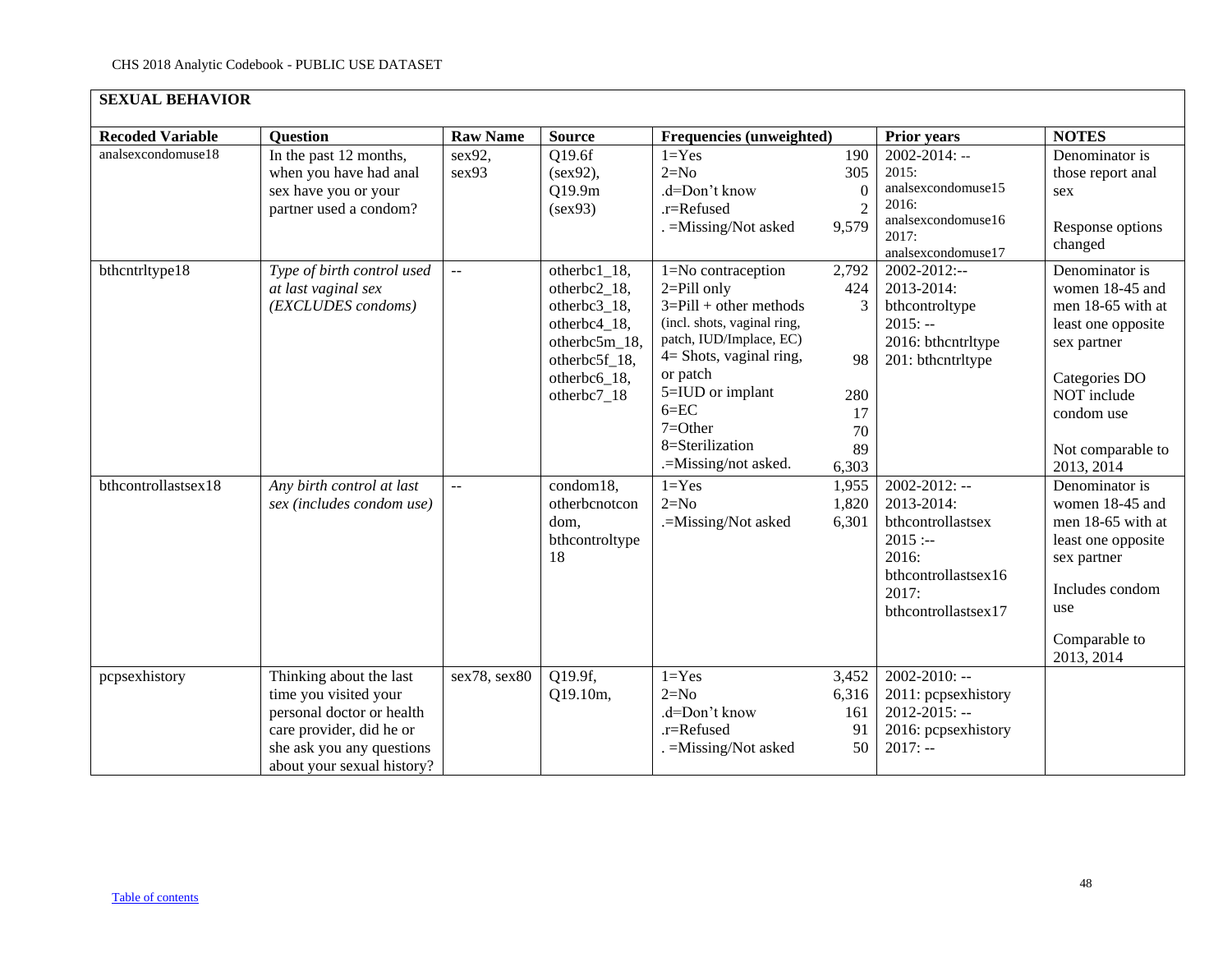| <b>SEXUAL BEHAVIOR</b>  |                          |                 |               |                                 |       |                       |                  |
|-------------------------|--------------------------|-----------------|---------------|---------------------------------|-------|-----------------------|------------------|
| <b>Recoded Variable</b> | <b>Question</b>          | <b>Raw Name</b> | <b>Source</b> | <b>Frequencies</b> (unweighted) |       | <b>Prior years</b>    | <b>NOTES</b>     |
| everheardofprep         | Have you heard of PrEP   | sex96,          | $Q19.10f$ ,   | $1 = Yes$                       | 1,960 | $2002 - 2015$ : --    |                  |
|                         | (Pre-Exposure)           | sex102          | sex21, sex32, | $2=N0$                          | 3,772 | 2016: everheardofprep |                  |
|                         | Prophylaxis)?            |                 | $Q19.11m$ ,   | .d=Don't know                   | 23    | 2017: everheardofprep |                  |
|                         |                          |                 | sex40, sex43  | .r=Refused                      |       |                       |                  |
|                         |                          |                 |               | . =Missing/Not asked            | 4,316 |                       |                  |
| everusedprep18          | Have you ever used PrEP  | $sex96$ ,       | $Q19.11f$ ,   | $1 = Yes$                       | 83    | $2002 - 2015$ : --    | Question wording |
|                         | to prevent yourself from | sex101          | $sex96$ ,     | $2=N0$                          | 1,874 | 2016: everusedprep    | changed since    |
|                         | becoming infected with   |                 | $Q19.12m$ ,   | .d=Don't know                   |       | 2017: everusedprep    | 2017.            |
|                         | HIV?                     |                 | Sex102        | .r=Refused                      |       |                       |                  |
|                         |                          |                 |               | . =Missing/Not asked            | 8,116 |                       |                  |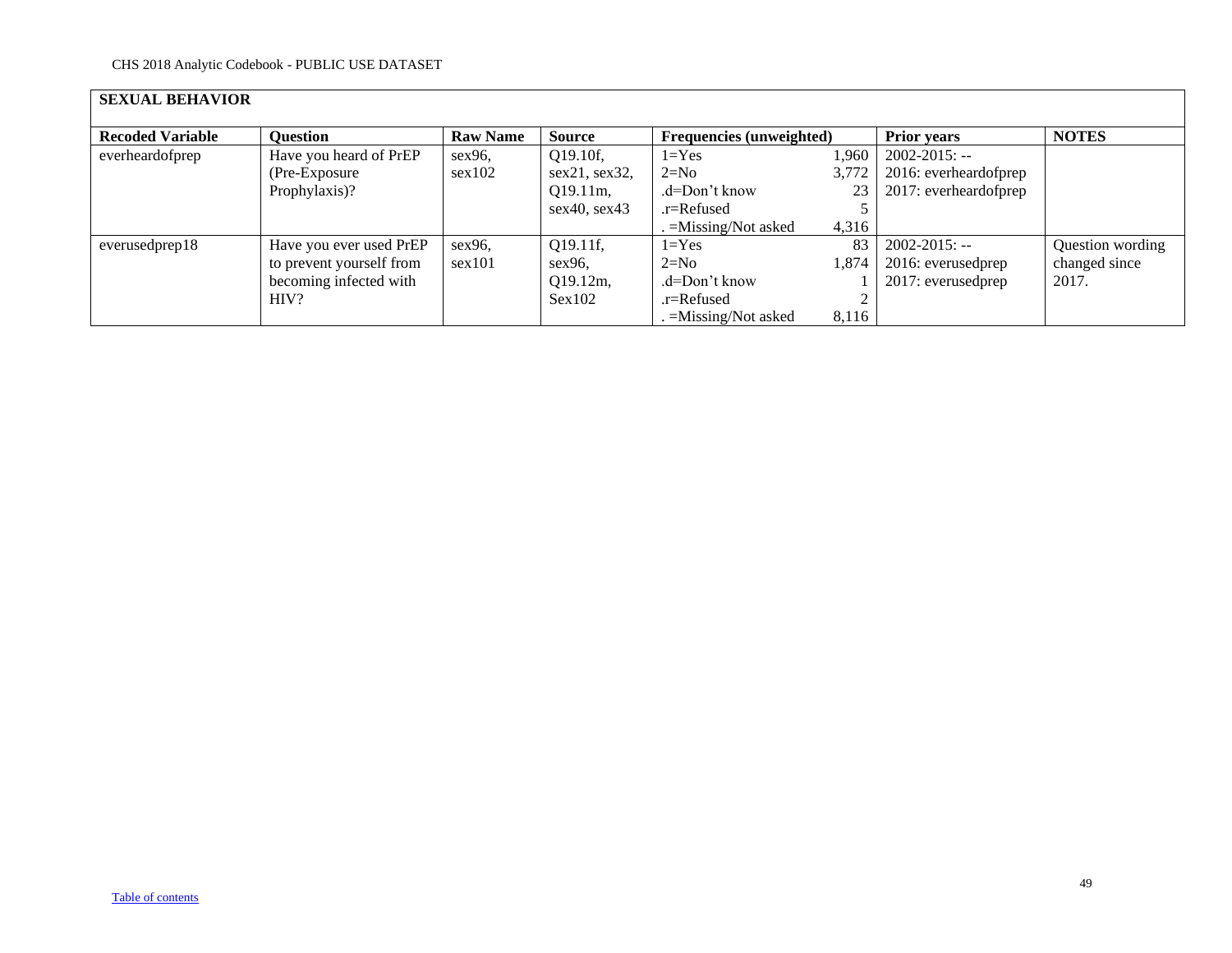<span id="page-49-0"></span>

| <b>ALCOHOL</b>          |                                                                                                                                                                                                                                                                                                                       |                    |                  |                                                            |                            |                                                                                                                                                                                                                                                                                                                                    |                                                            |
|-------------------------|-----------------------------------------------------------------------------------------------------------------------------------------------------------------------------------------------------------------------------------------------------------------------------------------------------------------------|--------------------|------------------|------------------------------------------------------------|----------------------------|------------------------------------------------------------------------------------------------------------------------------------------------------------------------------------------------------------------------------------------------------------------------------------------------------------------------------------|------------------------------------------------------------|
| <b>Recoded Variable</b> | <b>Question</b>                                                                                                                                                                                                                                                                                                       | Raw<br><b>Name</b> | <b>Source</b>    | <b>Frequencies (unweighted)</b>                            |                            | <b>Prior years</b>                                                                                                                                                                                                                                                                                                                 | <b>NOTES</b>                                               |
| drinker                 | Consumed at least one<br>alcohol drink in past 30<br>days                                                                                                                                                                                                                                                             | drink9             | Q20.1            | $1 = Yes$<br>$2=N0$<br>.d=Don't know<br>.r=Refused         | 5,308<br>4,679<br>63<br>26 | 2002-05: drinker<br>$2006: -$<br>2007-17: drinker                                                                                                                                                                                                                                                                                  | Values for none/<br>no drinks have<br>changed over<br>time |
| daysalc30               | A drink of alcohol is 1 can<br>or bottle of beer, 1 glass of<br>wine, 1 can or bottle of wine<br>cooler, 1 cocktail, or 1 shot<br>of liquor. During the past 30<br>days, how many days per<br>week or per month did you<br>have at least 1 drink of any<br>alcoholic beverage?<br>STANDARDIZED TO PER<br><b>MONTH</b> | drink9             | Q20.1            | $0 - 30.1$<br>.d=Don't know<br>.r=Refused                  | 9,987<br>63<br>26          | 2002-05: daysalc30<br>$2006: -$<br>2007-17: daysalc30                                                                                                                                                                                                                                                                              | Continuous<br>measure<br>standardized to<br>days per month |
| averagedrink18          | On the days when you<br>drank, about how many<br>drinks did you drink on<br>average? Standardized to<br>average number of drinks<br>per day in last 30 days)                                                                                                                                                          | drink5             | Q20.2;<br>drink9 | $0 - 20$<br>.d=Don't know<br>$.r =$ Refused<br>$=$ Missing | 9,919<br>63<br>5<br>89     | 2002-04: averagedrink<br>2005: averagedrink05<br>$2006: -$<br>2007: averagedrink07<br>2008: averagedrink08<br>2009: averagedrink09<br>2010: averagedrink10<br>2011: averagedrink11<br>2012: averagedrink12<br>2013: averagedrink13<br>2014: averagedrink14<br>2015: averagedrink15<br>2016: averagedrink16<br>2017: averagedrink17 |                                                            |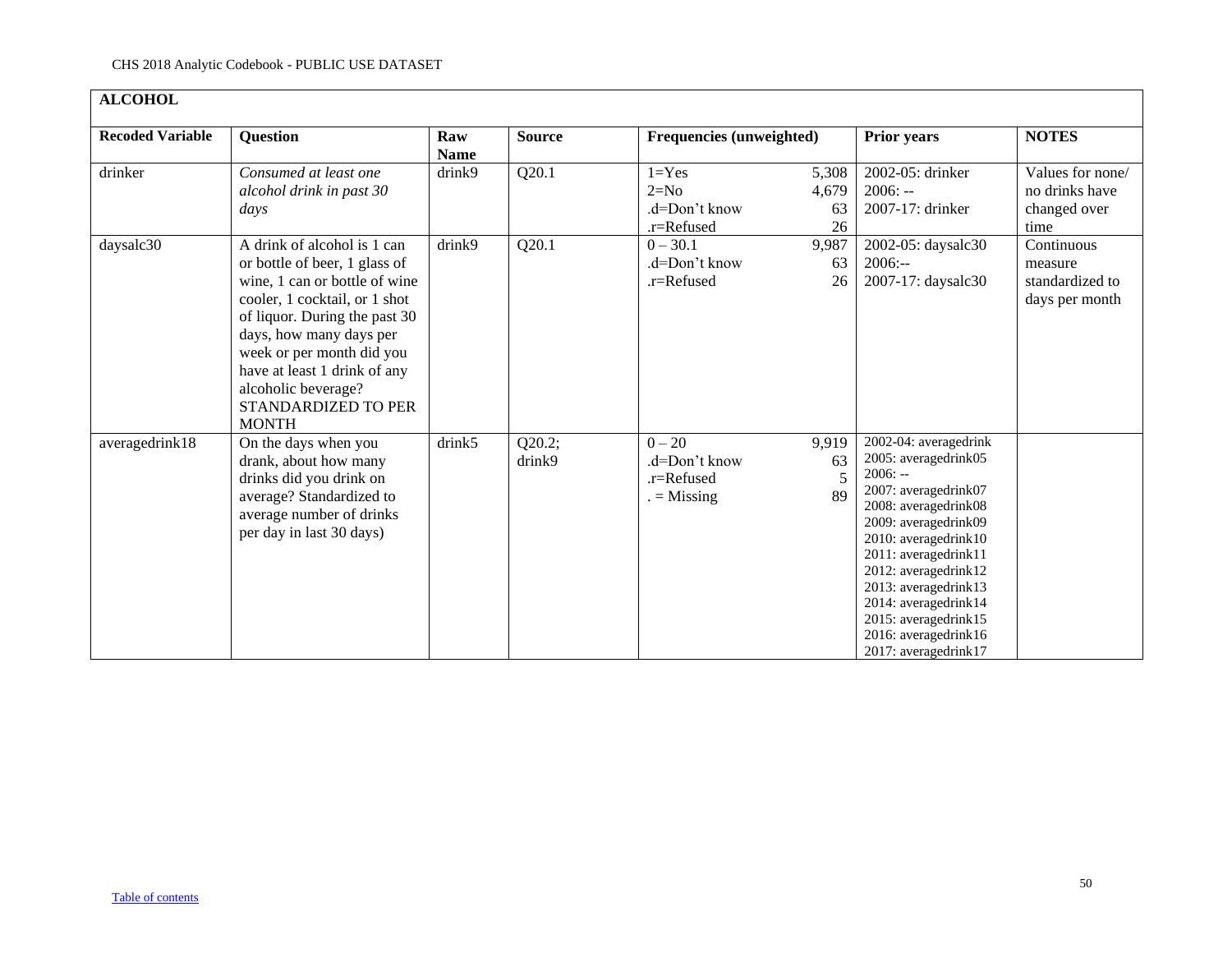| <b>ALCOHOL</b>          |                                                                                                                            |                          |                                 |                                                    |                             |                                                                                                                                                                                                                                                                                                          |                                                                                                |
|-------------------------|----------------------------------------------------------------------------------------------------------------------------|--------------------------|---------------------------------|----------------------------------------------------|-----------------------------|----------------------------------------------------------------------------------------------------------------------------------------------------------------------------------------------------------------------------------------------------------------------------------------------------------|------------------------------------------------------------------------------------------------|
| <b>Recoded Variable</b> | <b>Question</b>                                                                                                            | Raw<br><b>Name</b>       | <b>Source</b>                   | Frequencies (unweighted)                           |                             | <b>Prior years</b>                                                                                                                                                                                                                                                                                       | <b>NOTES</b>                                                                                   |
| heavydrink18            | Heavy drinking defined as<br>men having $>2$ drinks per<br>day or women having $>1$<br>drink per day                       | $\overline{\phantom{a}}$ | averagedrink18;<br>drinker; sex | $1 = Yes$<br>$2=N0$<br>$=$ Missing                 | 436<br>9,432<br>208         | 2002-04: heavydrink<br>2005: heavydrink05<br>$2006: -$<br>2007: heavydrink07<br>2008: heavydrink08<br>2009: heavydrink09<br>2010: heavydrink10<br>2011: heavydrink11<br>2012: heavydrink12<br>2013: heavydrink13<br>2014: heavydrink14<br>2015: heavydrink15<br>2016: heavydrink16<br>2017: heavydrink17 |                                                                                                |
| bingenew                | During the past 30 days had<br>[men: 5 or more drinks on<br>one occasion ] [women: 4 or<br>more drinks on one<br>occasion] | drink10                  | Q20.3; drinker                  | $1 = Yes$<br>$2=N0$<br>.d=Don't know<br>.r=Refused | 1,473<br>8,426<br>142<br>35 | $2002 - 2010$ ; not<br>comparable<br>2011-2017: bingenew                                                                                                                                                                                                                                                 | Change to<br>question in 2011,<br>among women<br>asked 4 or more<br>drinks on one<br>occasion. |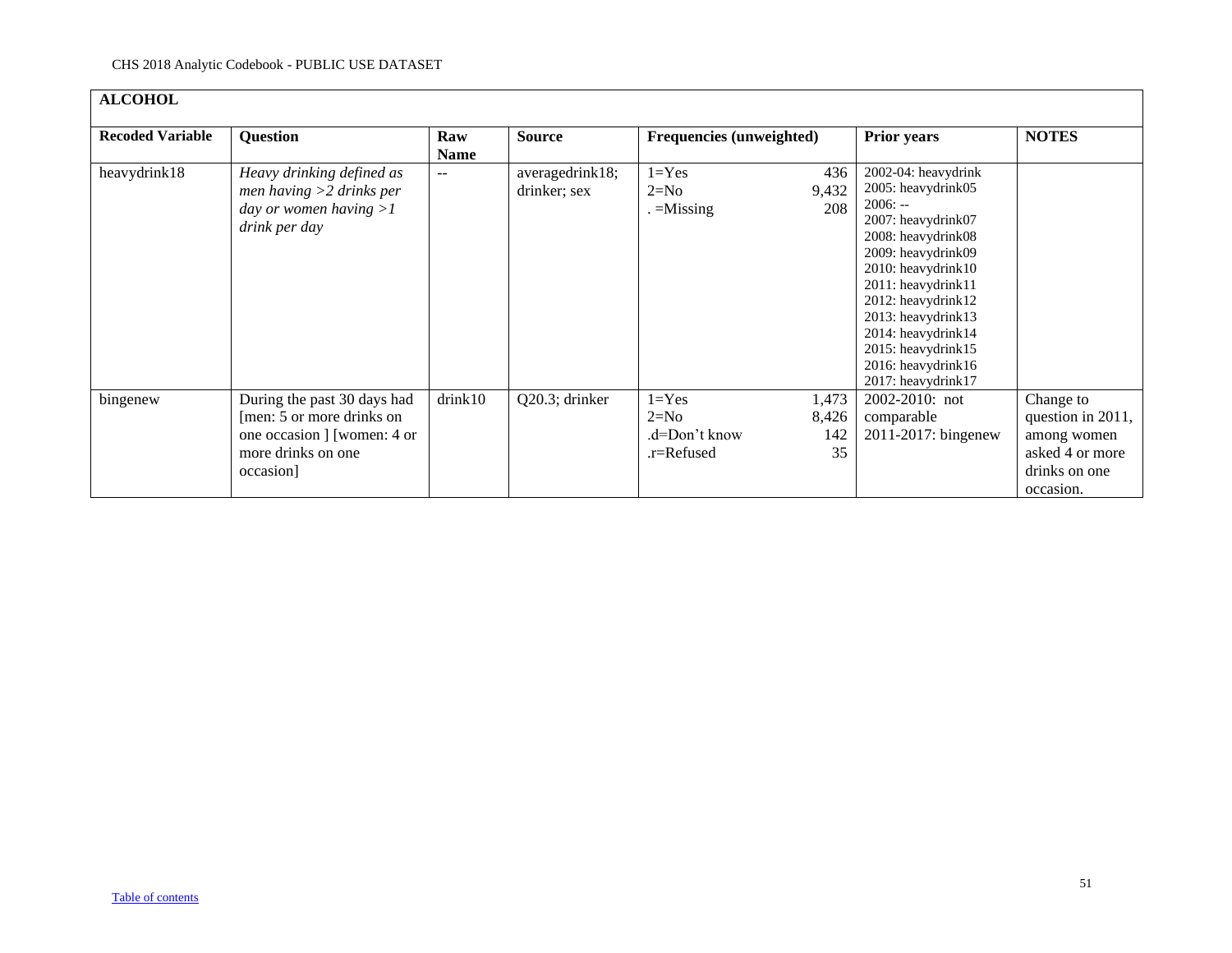# **HOUSING, ENVIRONMENT, AND NOISE**

<span id="page-51-0"></span>

| <b>Recoded Variable</b> | <b>Question</b>                                                                                                                               | Raw<br><b>Name</b>        | <b>Sourc</b><br>e | <b>Frequency (unweighted)</b>                                                                                                                                    |                                                             | <b>Prior years</b>                                                                                                                                                                                            | <b>NOTES</b>                                                                                                                                                                                          |
|-------------------------|-----------------------------------------------------------------------------------------------------------------------------------------------|---------------------------|-------------------|------------------------------------------------------------------------------------------------------------------------------------------------------------------|-------------------------------------------------------------|---------------------------------------------------------------------------------------------------------------------------------------------------------------------------------------------------------------|-------------------------------------------------------------------------------------------------------------------------------------------------------------------------------------------------------|
| housingunits            | How many living units or<br>apartments are in your<br>building?                                                                               | housing4                  | Q7.1              | $1=1-2$ units<br>$2=3-4$ units<br>$3=5-9$ units<br>$3=10-19$ units<br>$3=20-49$ units<br>$3=50+$ units<br>.d= Don't know<br>.r=Refused                           | 3,031<br>1,113<br>737<br>687<br>1,351<br>2,676<br>446<br>35 | 2002-2004:--<br>2005: housing 4<br>2006-2008:--<br>2009: housingunits<br>$2010 - 2012$ :--<br>2013-15: housingunits<br>2016: housingunits_q1<br>$2017: -$                                                     | Available with a Data Use<br>Agreement. Please contact<br>EpiDataRequest@health.nyc.<br>$\underline{g}ov$                                                                                             |
| homeownership18         | Is this home or apartment<br>owned or rented?                                                                                                 | housing32                 | Q7.2              | 1=Owned<br>$2=$ Rented<br>3=[VOL] Occupied<br>with no rent<br>.d=Don't know<br>.r=Refused                                                                        | 3,325<br>6,626<br>60<br>38<br>27                            | $2002 - 2004$ : --<br>$2005$ : housing3<br>$2006 - 2008$ : --<br>2009: homeownership09<br>$2010 - 2012$ : --<br>2013: homeownership13<br>2014: homeownership14<br>$2015 - 2016$ : --<br>2017: homeownership17 | Question wording and<br>response options changed<br>over time<br>Available with a Data Use<br>Agreement. Please contact<br>EpiDataRequest@health.nyc.<br>80V                                          |
| lowinchousing18         | Are you: a public housing<br>resident, receive rental<br>assistance such as Section<br>8, rent-controlled or rent-<br>stabilized, or neither? | housing51                 | Q7.3              | 1=Public housing resident<br>2=Rental assistance<br>$3=$ Rent-controlled/rent-<br>stabilized<br>4=Neither<br>.d=Don't know<br>.r=Refused<br>.= Missing/not asked | 910<br>751<br>1,420<br>3,365<br>284<br>21<br>3,325          | $2002 - 2014$ : --<br>2015: lowinchousing<br>2016: lowinchousing $q1$<br>2017: lowinchousing17                                                                                                                | Asked among non-home<br>owners.<br>Question wording and<br>response options have<br>changed over time.<br>Available with a Data Use<br>Agreement. Please contact<br>EpiDataRequest@health.nyc.<br>90V |
| howlong18new            | How long have you lived<br>in your home or<br>apartment? (Continuous, in<br>months)                                                           | housing52y,<br>housing52m | Q7.4              | $<$ 1 year<br>$1 - 4$ years<br>$4 + years$<br>.= Missing/not asked                                                                                               | 675<br>1,637<br>7,646<br>118                                | $2002 - 2004$ : --<br>2005: housing1,<br>housing2<br>$2006 - 2016$ :--<br>2017: howlong17                                                                                                                     | Question wording has<br>changed since last asked in<br>2005.<br>Available with a Data Use<br>Agreement. Please contact<br>EpiDataRequest@health.nyc.<br>$g_{OV}$                                      |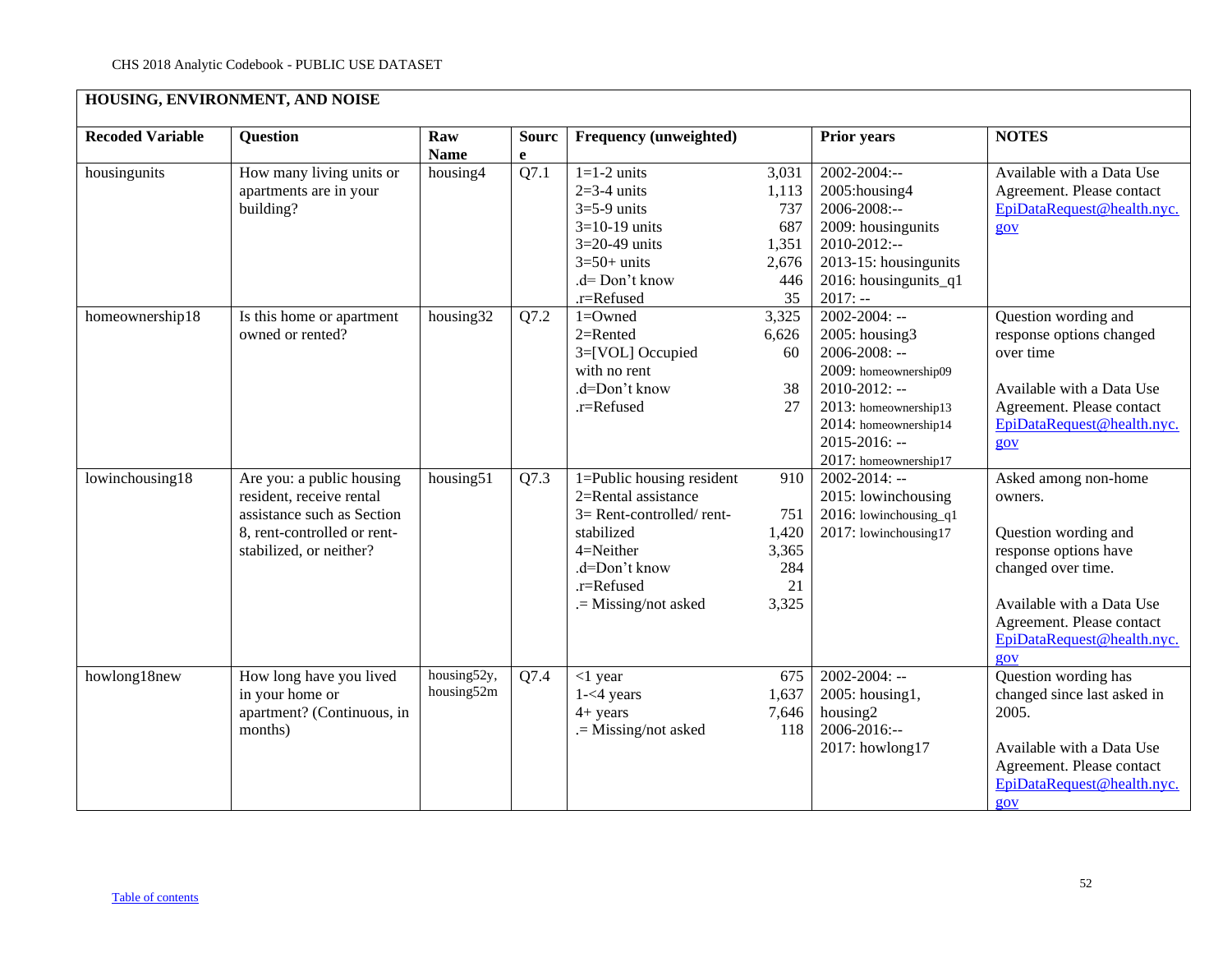# **HOUSING, ENVIRONMENT, AND NOISE**

| <b>Recoded Variable</b> | Question                                                                                                                                                                                | Raw<br><b>Name</b> | <b>Sourc</b><br>e | Frequency (unweighted)                                                                                                                                                               |                                                            | <b>Prior years</b>                                                          | <b>NOTES</b>                                                                                                                                                                                                                                            |
|-------------------------|-----------------------------------------------------------------------------------------------------------------------------------------------------------------------------------------|--------------------|-------------------|--------------------------------------------------------------------------------------------------------------------------------------------------------------------------------------|------------------------------------------------------------|-----------------------------------------------------------------------------|---------------------------------------------------------------------------------------------------------------------------------------------------------------------------------------------------------------------------------------------------------|
| whereliving5yr          | Where were you living 5<br>years ago?                                                                                                                                                   | housing $54$       | Q7.5              | 1=Different home, same<br>neighborhood<br>2=Different neighborhood,<br>same borough<br>3=Different borough<br>4=Outside of NYC<br>.d=Don't know<br>.r=Refused<br>.=Missing/not asked | 896<br>986<br>562<br>782<br>28<br>4<br>6,818               | $2002 - 2014$ : --<br>2015: whereliving<br>$2016: -$<br>2017: whereliving17 | Question wording and<br>response options have<br>changed over time.<br>Asked among people who<br>lived in current home or<br>apartment less than 5 years<br>Available with a Data Use<br>Agreement. Please contact<br>EpiDataRequest@health.nyc.<br>90V |
| placelived12m_new       | In the PAST 12 MONTHS<br>how many places have you<br>lived?                                                                                                                             | housing55          | Q7.6              | $1=1$ place<br>$2=2$ places<br>$3=3+$ places<br>.=Missing/not asked                                                                                                                  | 449<br>559<br>86<br>8,982                                  | $\sim$                                                                      | New in 2018<br>Available with a Data Use<br>Agreement. Please contact<br>EpiDataRequest@health.nyc.<br>$g_{OV}$                                                                                                                                         |
| unstablehousing         | In the PAST 12 MONTHS<br>was there a time when you<br>did not have a steady place<br>to sleep or slept in a<br>shelter?                                                                 | housing56          | Q7.7              | $1 = Yes$<br>$2=N0$<br>.d=Don't know<br>.r=Refused<br>.=Missing/Not asked                                                                                                            | 82<br>1,019<br>$\boldsymbol{0}$<br>$\overline{2}$<br>8,973 | $\mathbb{L}^{\mathbb{L}}$                                                   | New in 2018                                                                                                                                                                                                                                             |
| eviction                | An eviction is when your<br>landlord, a roommate, a<br>housing court, or a bank<br>forces you to move when<br>you don't want to. In the<br>PAST 5 YEARS, have you<br>ever been evicted? | housing57          | Q7.8              | $1 = Yes$<br>$2=N0$<br>.d=Don't know<br>.r=Refused<br>.=Missing/Not asked                                                                                                            | 181<br>3,066<br>8<br>3<br>6,818                            | $\sim$                                                                      | New in 2018<br>Available with a Data Use<br>Agreement. Please contact<br>EpiDataRequest@health.nyc.<br>gov                                                                                                                                              |
| delaypayrent            | During the PAST 12<br>MONTHS, was there any<br>month when you delayed<br>paying or were not able to<br>pay your mortgage or rent?                                                       | housing13          | Q7.9              | $1 = Yes$<br>$2=N0$<br>.d=Don't know<br>.r=Refused                                                                                                                                   | 1,261<br>8,712<br>76<br>27                                 | $\mathbb{L}^{\mathbb{L}}$                                                   | New in 2018                                                                                                                                                                                                                                             |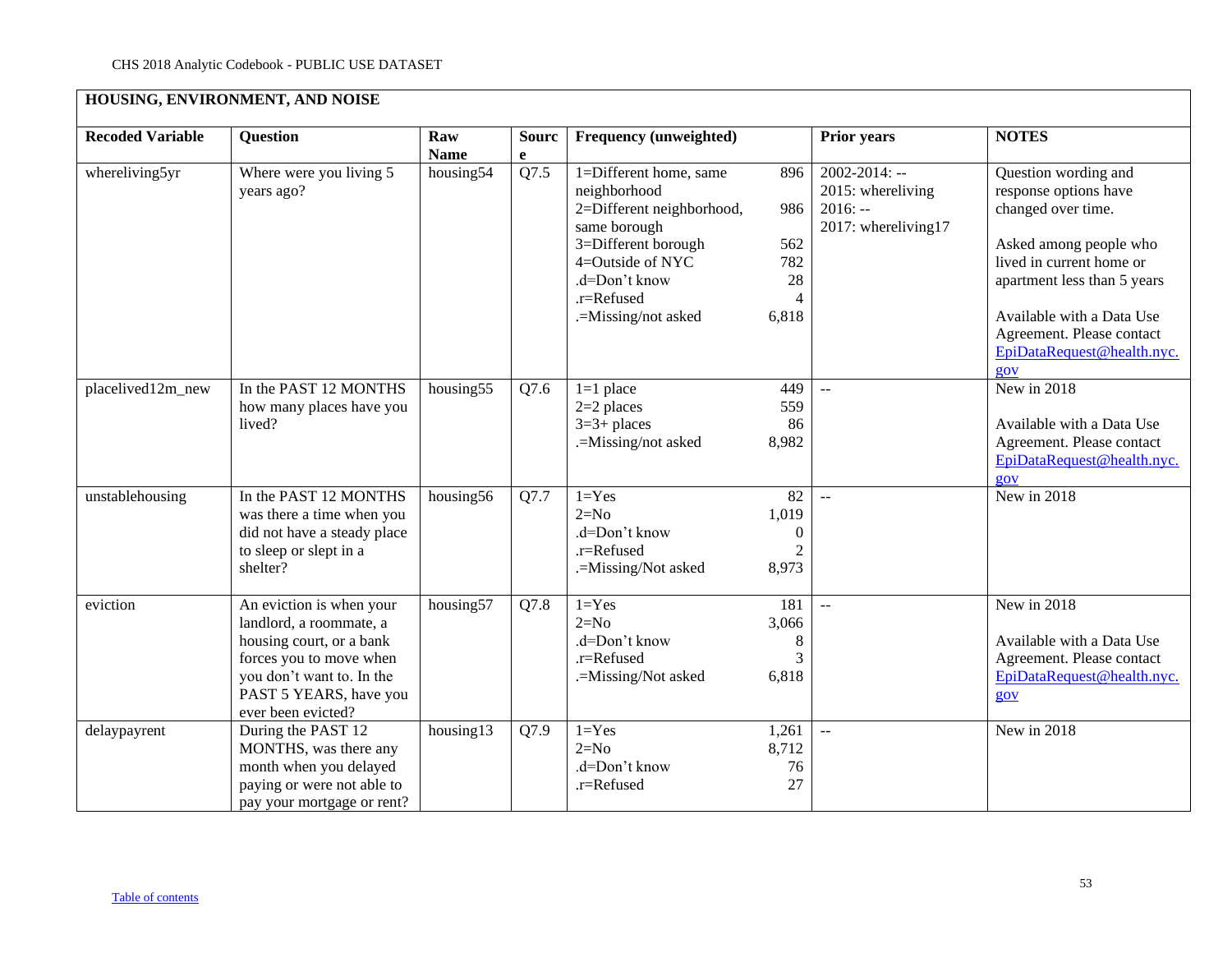# **HOUSING, ENVIRONMENT, AND NOISE**

| <b>Recoded Variable</b> | <b>Ouestion</b>          | Raw         | <b>Sourc</b> | <b>Frequency (unweighted)</b> |       | <b>Prior years</b>      | <b>NOTES</b>              |
|-------------------------|--------------------------|-------------|--------------|-------------------------------|-------|-------------------------|---------------------------|
|                         |                          | <b>Name</b> | e            |                               |       |                         |                           |
| imputed_helpneighbors   | People in your           | neighbour   | Q8.1         | $1 =$ Strongly Agree          | 3,489 | $2002 - 2014$ : --      | Questions wording changed |
| 18 cat                  | neighborhood are willing |             |              | 2=Somewhat Agree              | 4.414 | 2015: helpneighbors     | since $2017$ .            |
|                         | to help their neighbors. |             |              | 3=Neither Agree nor           | 911   | 2016: helpneighbors     |                           |
|                         |                          |             |              | Disagree                      |       | 2017:                   | Missing values were       |
|                         |                          |             |              | 4=Somewhat disagree           | 656   | imputed helpneighbors17 | imputed.                  |
|                         |                          |             |              | 5=Strongly Disagree           | 606   | cat                     |                           |
|                         |                          |             |              |                               |       |                         |                           |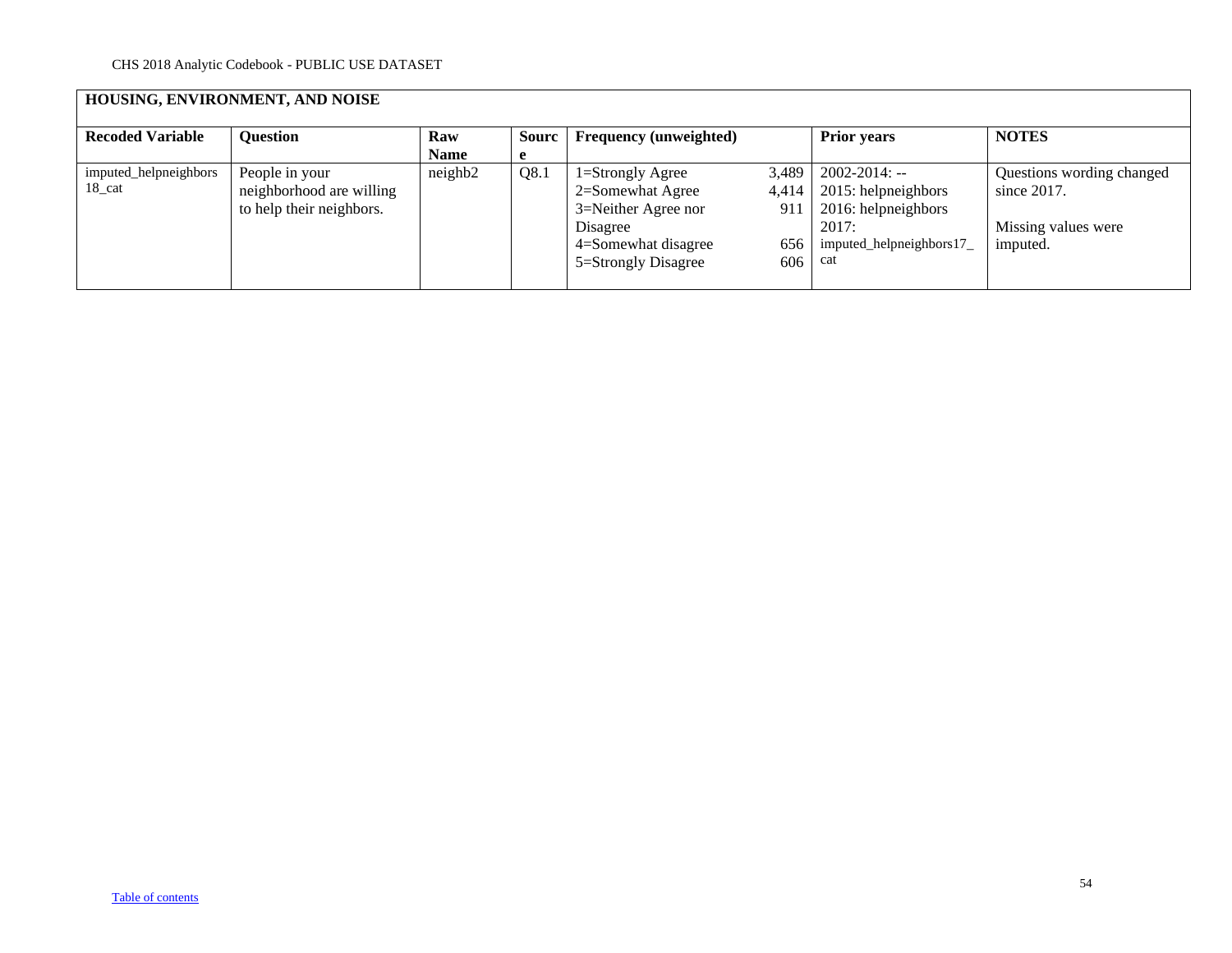<span id="page-54-0"></span>

| POISON CONTROL          |                        |             |               |                               |       |                    |                     |
|-------------------------|------------------------|-------------|---------------|-------------------------------|-------|--------------------|---------------------|
| <b>Recoded Variable</b> | <b>Question</b>        | Raw         | <b>Source</b> | <b>Frequency (unweighted)</b> |       | <b>Prior years</b> | <b>NOTES</b>        |
|                         |                        | <b>Name</b> |               |                               |       |                    |                     |
| imputed_callpoison      | I'm going to ask about | poison1     | Q21.1         | 1=Poison control Center       | 1,124 | $2002 - 2017$ : -- | New in 2018         |
|                         | a situation that could |             |               | $2=911$                       | 6,226 |                    |                     |
|                         | happen. Suppose a      |             |               | 3=Emergency room/urgent       | 1,555 |                    | Missing values were |
|                         | young child            |             |               | care/hospital                 |       |                    | imputed.            |
|                         | swallowed several      |             |               | $4 = Doctor/nurse/$           | 709   |                    |                     |
|                         | adult vitamin pills.   |             |               | pharmacist/health care        |       |                    |                     |
|                         | Where would you call   |             |               | professional                  |       |                    |                     |
|                         | or go for help FIRST?  |             |               | 5=Internet (Google,           | 139   |                    |                     |
|                         |                        |             |               | webMD)                        |       |                    |                     |
|                         |                        |             |               | 6=Family/friend               | 141   |                    |                     |
|                         |                        |             |               | 7=Would not seek help         | 182   |                    |                     |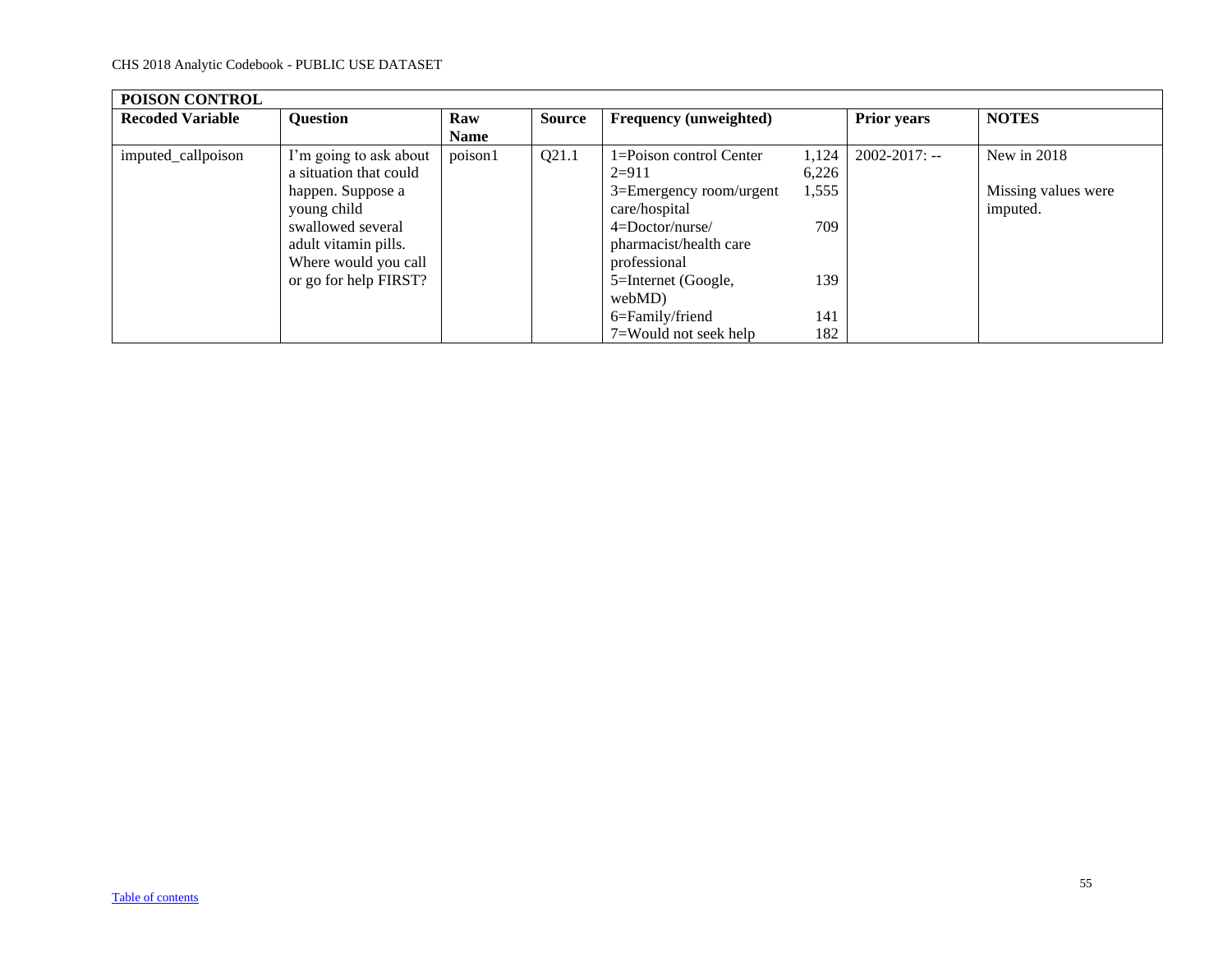<span id="page-55-0"></span>

| <b>INTIMATE PARTNER VIOLENCE</b> |                                                                                                                                        |                     |               |                                                    |                            |                                                    |               |  |  |
|----------------------------------|----------------------------------------------------------------------------------------------------------------------------------------|---------------------|---------------|----------------------------------------------------|----------------------------|----------------------------------------------------|---------------|--|--|
| <b>Recoded Variable</b>          | <b>Question</b>                                                                                                                        | Raw<br><b>Name</b>  | <b>Source</b> | <b>Frequencies (unweighted)</b>                    |                            | <b>Prior years</b>                                 | <b>NOTES</b>  |  |  |
| ipvphy                           | Has a current or former intimate<br>partner ever hit, slapped, shoved,<br>choked, kicked, shaken, or<br>otherwise physically hurt you? | domest <sub>8</sub> | Q22.1         | $1 = Yes$<br>$2=N0$<br>.d=Don't know<br>.r=Refused | 1,054<br>8,910<br>22<br>90 | $2002 - 2015$ : --<br>$2016$ : ipvphy<br>$2017: -$ |               |  |  |
| insultipy                        | Has a current or former intimate<br>partner ever insulted you, or called<br>you names repeatedly, or<br>controlled your behavior?      | domest10            | Q22.2         | $1 = Yes$<br>$2=N0$<br>.d=Don't know<br>.r=Refused | 1.711<br>8,234<br>38<br>93 | $2002 - 2017$ : --                                 | New in $2018$ |  |  |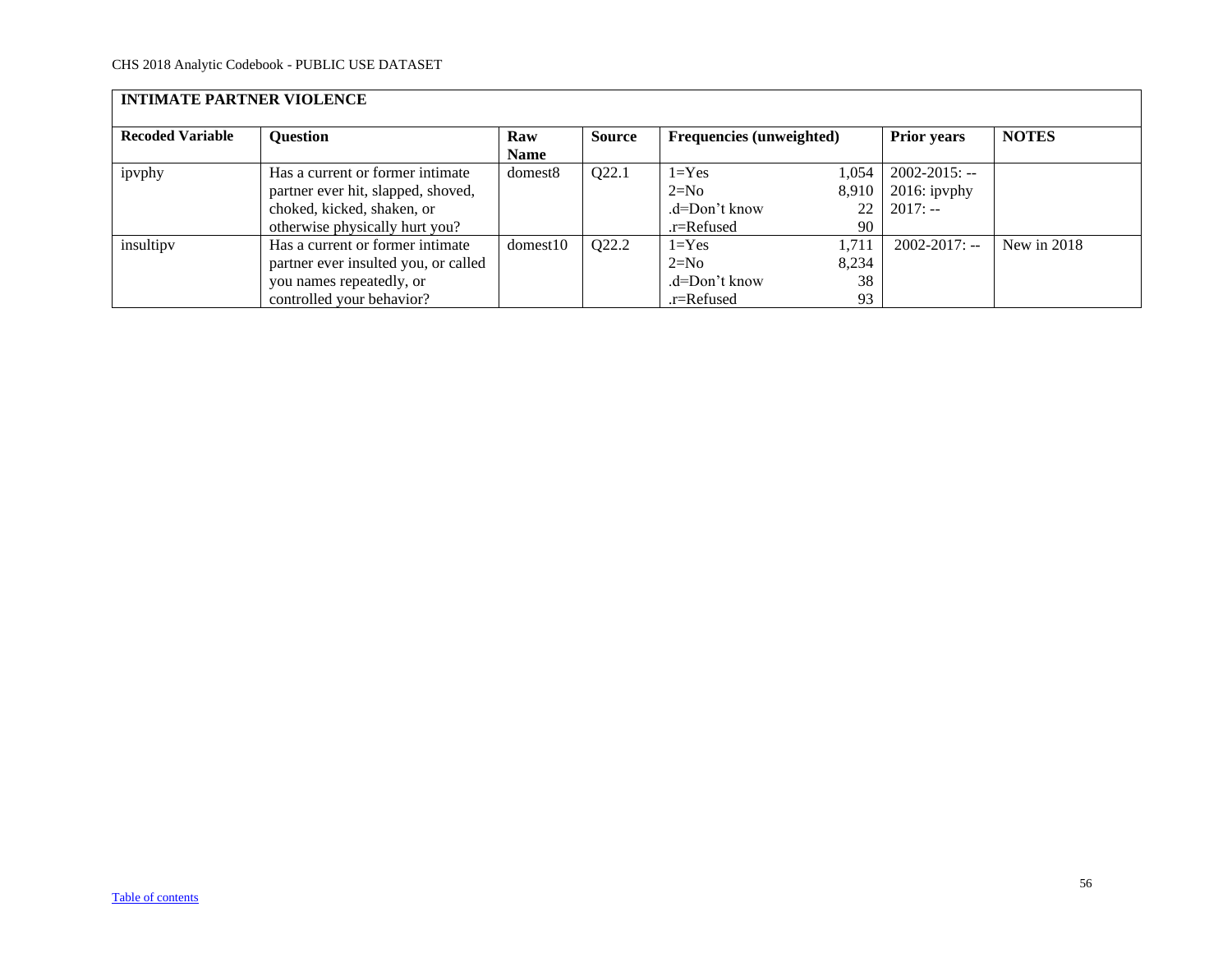<span id="page-56-0"></span>

| <b>JUSTICE INVOLVEMENT</b> |                                                                                                                                                                                                                                                                                             |                       |                              |                                                                           |                                            |                                    |                                                                                                                                  |
|----------------------------|---------------------------------------------------------------------------------------------------------------------------------------------------------------------------------------------------------------------------------------------------------------------------------------------|-----------------------|------------------------------|---------------------------------------------------------------------------|--------------------------------------------|------------------------------------|----------------------------------------------------------------------------------------------------------------------------------|
| <b>Recoded Variable</b>    | <b>Question</b>                                                                                                                                                                                                                                                                             | Raw<br><b>Name</b>    | <b>Source</b>                | Frequency (unweighted)                                                    |                                            | <b>Prior years</b>                 | <b>NOTES</b>                                                                                                                     |
| timeprison                 | Have you ever in your<br>life, spent any amount<br>of time in a juvenile or<br>adult correctional<br>facility, jail, prison, or<br>detention center OR<br>have you ever been<br>under probation or<br>parole supervision?                                                                   | justice3,<br>justice4 | Q24.1,<br>Q24.1 <sub>b</sub> | $1 = Yes$<br>$2=N0$<br>.d=Don't know<br>.r=Refused<br>.=Missing/not asked | 887<br>9,097<br>$\overline{2}$<br>33<br>57 | 2002-2016:--<br>2017: timeprison   | Question was separted in<br>2018.<br>Available with a Data Use<br>Agreement. Please contact<br>EpiDataRequest@health.n<br>yc.gov |
| familyprison               | Has an immediate<br>family member such as<br>a spouse or partner,<br>child, sibling, or<br>parent ever spent any<br>amount of time in a<br>juvenile or adult<br>correctional facility,<br>jail, prison, or<br>detention center OR<br>ever been under<br>probation or parole<br>supervision? | justice5,<br>justice6 | Q24.2,<br>Q24.2 <sub>b</sub> | $1 = Yes$<br>$2=N0$<br>.d=Don't know<br>.r=Refused<br>.=Missing/not asked | 1,365<br>8,510<br>50<br>52<br>99           | 2002-2016:--<br>2017: familyprison | Question was separted in<br>2018.<br>Available with a Data Use<br>Agreement. Please contact<br>EpiDataRequest@health.n<br>yc.gov |